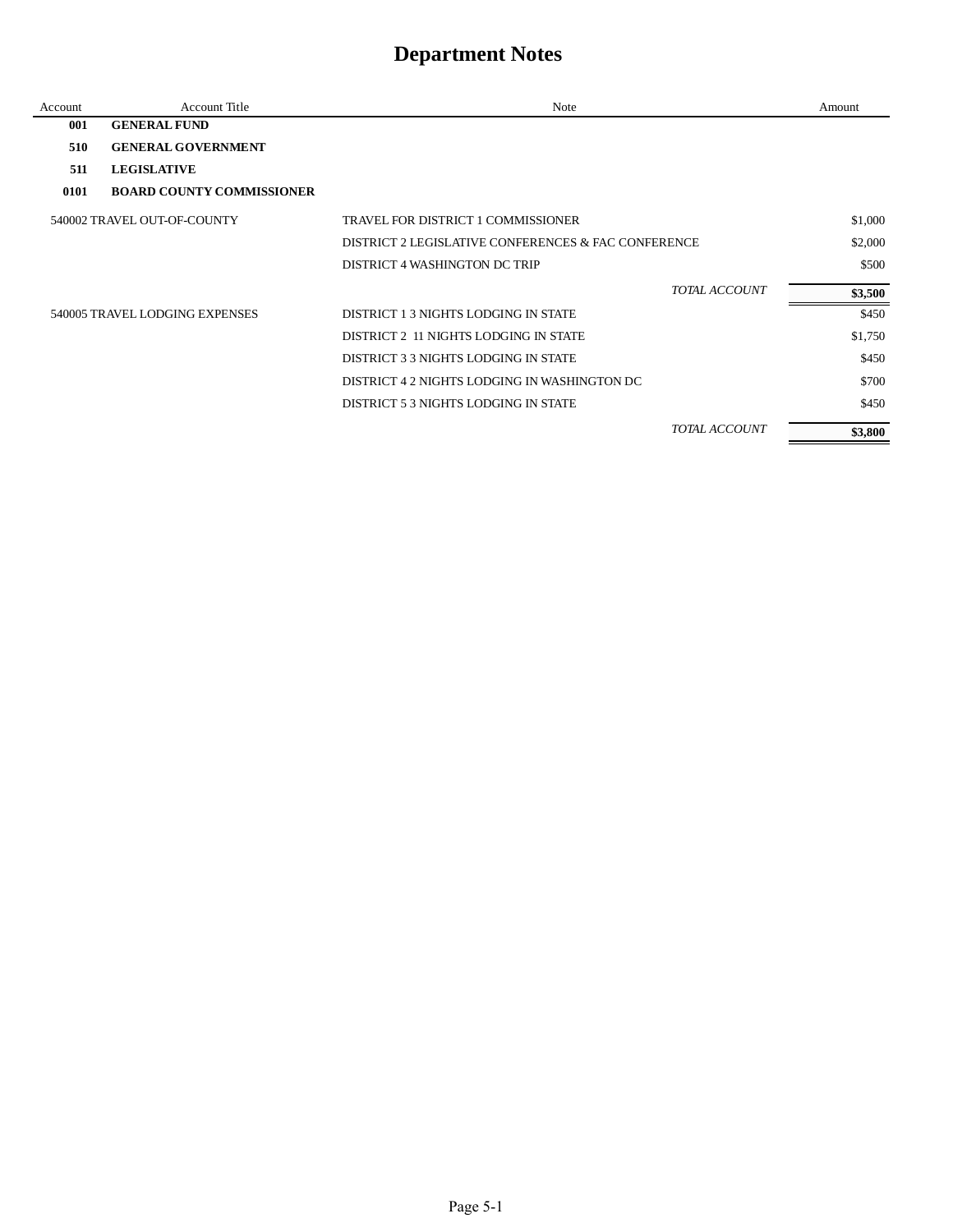| Account | <b>Account Title</b>            | Note                                    |                      | Amount   |
|---------|---------------------------------|-----------------------------------------|----------------------|----------|
| 001     | <b>GENERAL FUND</b>             |                                         |                      |          |
| 510     | <b>GENERAL GOVERNMENT</b>       |                                         |                      |          |
| 512     | <b>EXECUTIVE</b>                |                                         |                      |          |
| 0102    | <b>COUNTY ADMINISTRATOR</b>     |                                         |                      |          |
|         | 512010 SALARIES/WAGES-FULL-TIME | ADD RESTORE ACT COORDINATOR             |                      | \$62,789 |
|         |                                 |                                         | <b>TOTAL ACCOUNT</b> | \$62,789 |
|         | 540002 TRAVEL OUT-OF-COUNTY     | <b>FAC CONFERENCE</b>                   |                      | \$500    |
|         |                                 | <b>FCCMA CONFERENCE</b>                 |                      | \$500    |
|         |                                 |                                         | TOTAL ACCOUNT        | \$1,000  |
|         | 540005 TRAVEL LODGING EXPENSES  | 5 NIGHTS HOTEL FOR COUNTY ADMINISTRATOR |                      | \$750    |
|         |                                 |                                         | <b>TOTAL ACCOUNT</b> | \$750    |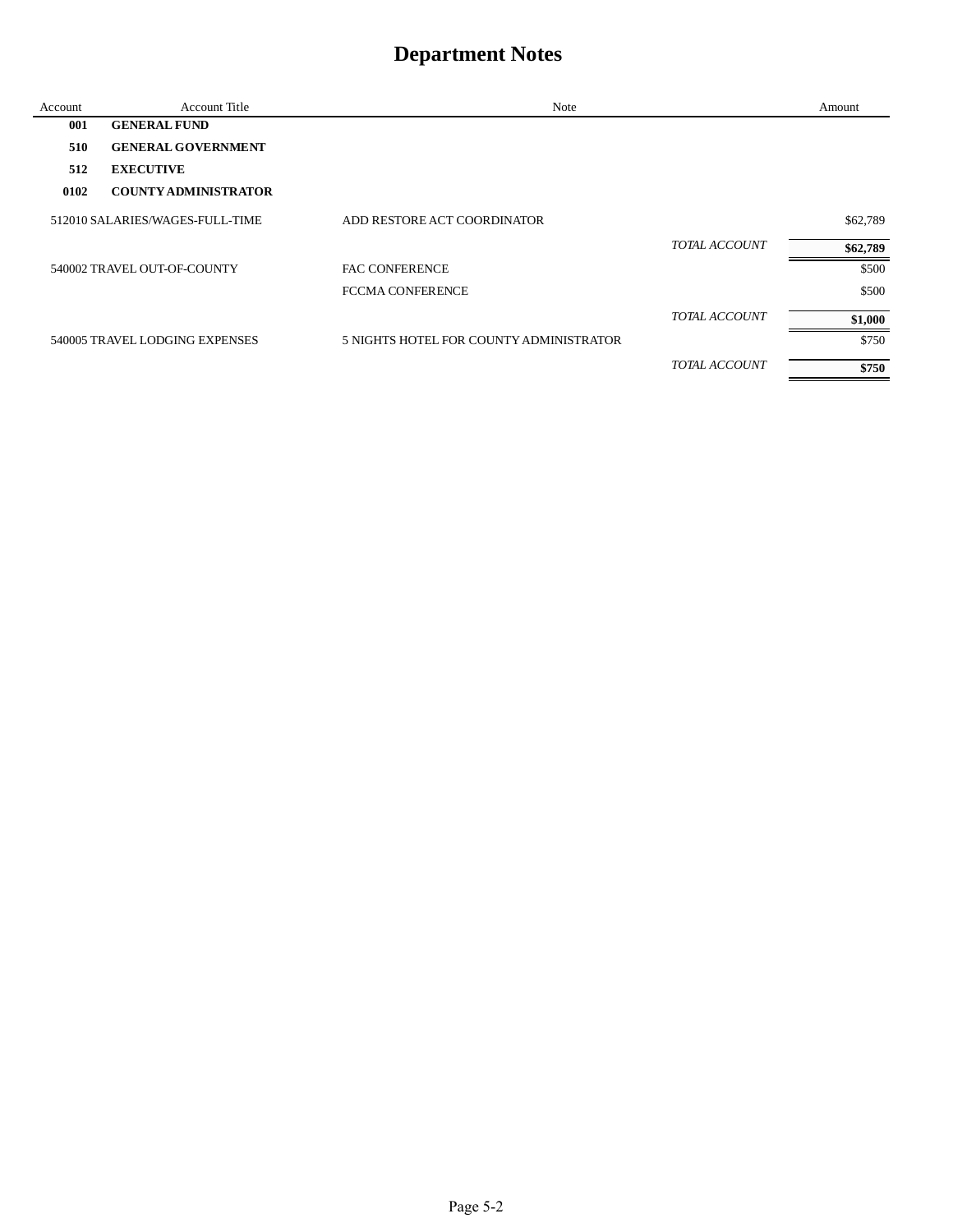| Account | Account Title                         | Note                             |                      | Amount   |
|---------|---------------------------------------|----------------------------------|----------------------|----------|
| 001     | <b>GENERAL FUND</b>                   |                                  |                      |          |
| 510     | <b>GENERAL GOVERNMENT</b>             |                                  |                      |          |
| 513     | <b>FINANCIAL &amp; ADMINISTRATIVE</b> |                                  |                      |          |
| 0103    | PURCHASING DEPARTMENT                 |                                  |                      |          |
|         | 512010 SALARIES/WAGES-FULL-TIME       | ADD CONTRACT & LEASE COORDINATOR |                      | \$32,401 |
|         |                                       |                                  | <b>TOTAL ACCOUNT</b> | \$32,401 |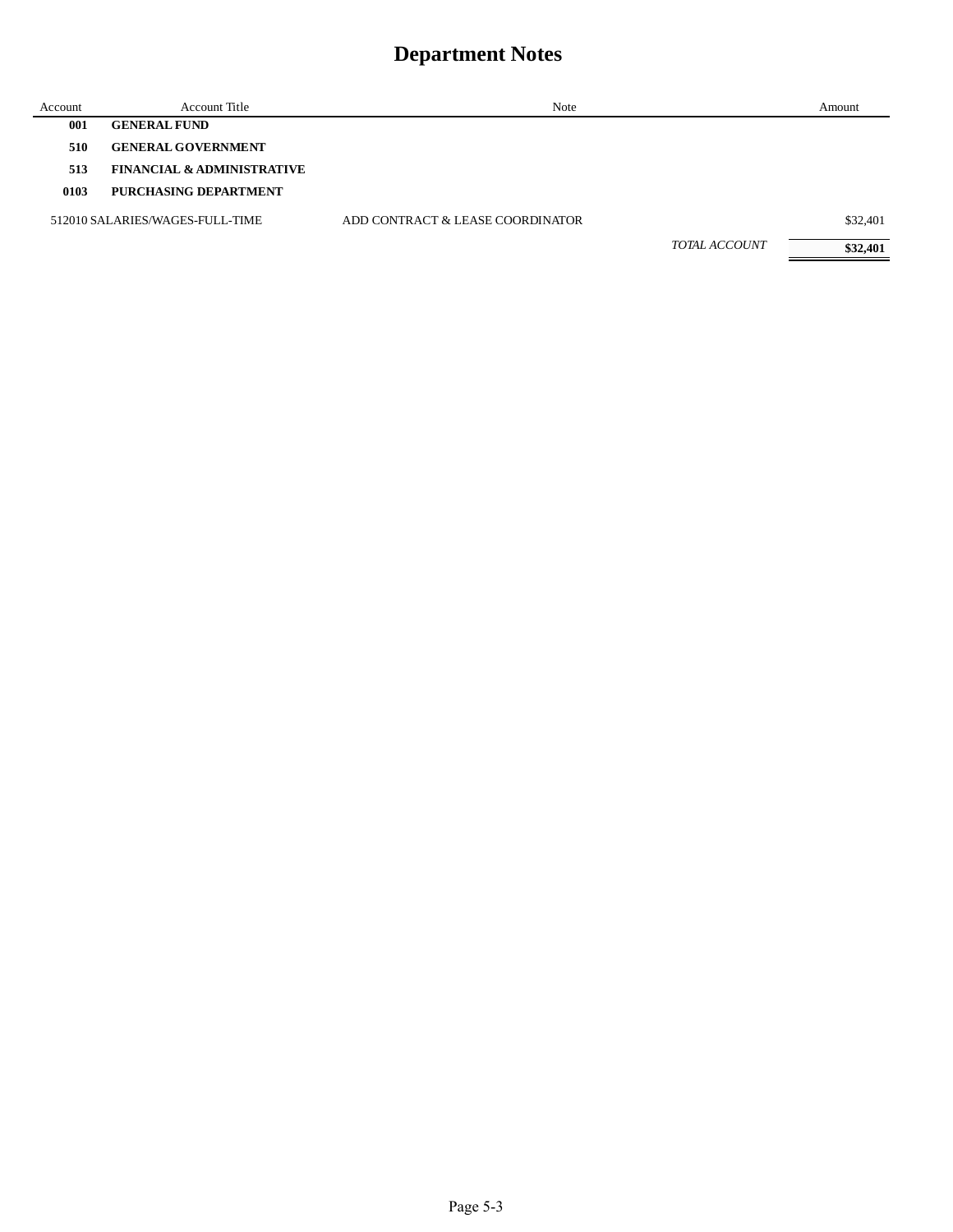| Account | <b>Account Title</b>                  | Note                                                | Amount   |
|---------|---------------------------------------|-----------------------------------------------------|----------|
| 001     | <b>GENERAL FUND</b>                   |                                                     |          |
| 510     | <b>GENERAL GOVERNMENT</b>             |                                                     |          |
| 513     | <b>FINANCIAL &amp; ADMINISTRATIVE</b> |                                                     |          |
| 0104    | <b>HUMAN RESOURCES</b>                |                                                     |          |
|         | 512010 SALARIES/WAGES-FULL-TIME       | ADD HUMAN RESOURCES SPECIALIST                      | \$34,599 |
|         |                                       | <b>TOTAL ACCOUNT</b>                                | \$34,599 |
|         | 534003 CS-CONSULTING                  | COMPENSATION SUPPORT - THE MERCER GROUP (10@\$150)  | \$1,500  |
|         |                                       | <b>TOTAL ACCOUNT</b>                                | \$1,500  |
|         | 534500 CS-PERSONNEL                   | TEMPORARY HELP FOR PEAK WORKLOAD PERIODS            | \$1,500  |
|         |                                       | <b>TOTAL ACCOUNT</b>                                | \$1,500  |
|         | 540002 TRAVEL OUT-OF-COUNTY           | MEALS - PER DIEM (\$41/DAY*4 DAYS*2 PEOPLE SHRM FL) | \$328    |
|         |                                       | TOTAL ACCOUNT                                       | \$328    |
|         | 540005 TRAVEL LODGING EXPENSES        | SHRM FL CONFERENCE (3 NIGHTS @ \$150 - ROOM SHARE)  | \$450    |
|         |                                       | TOTAL ACCOUNT                                       | \$450    |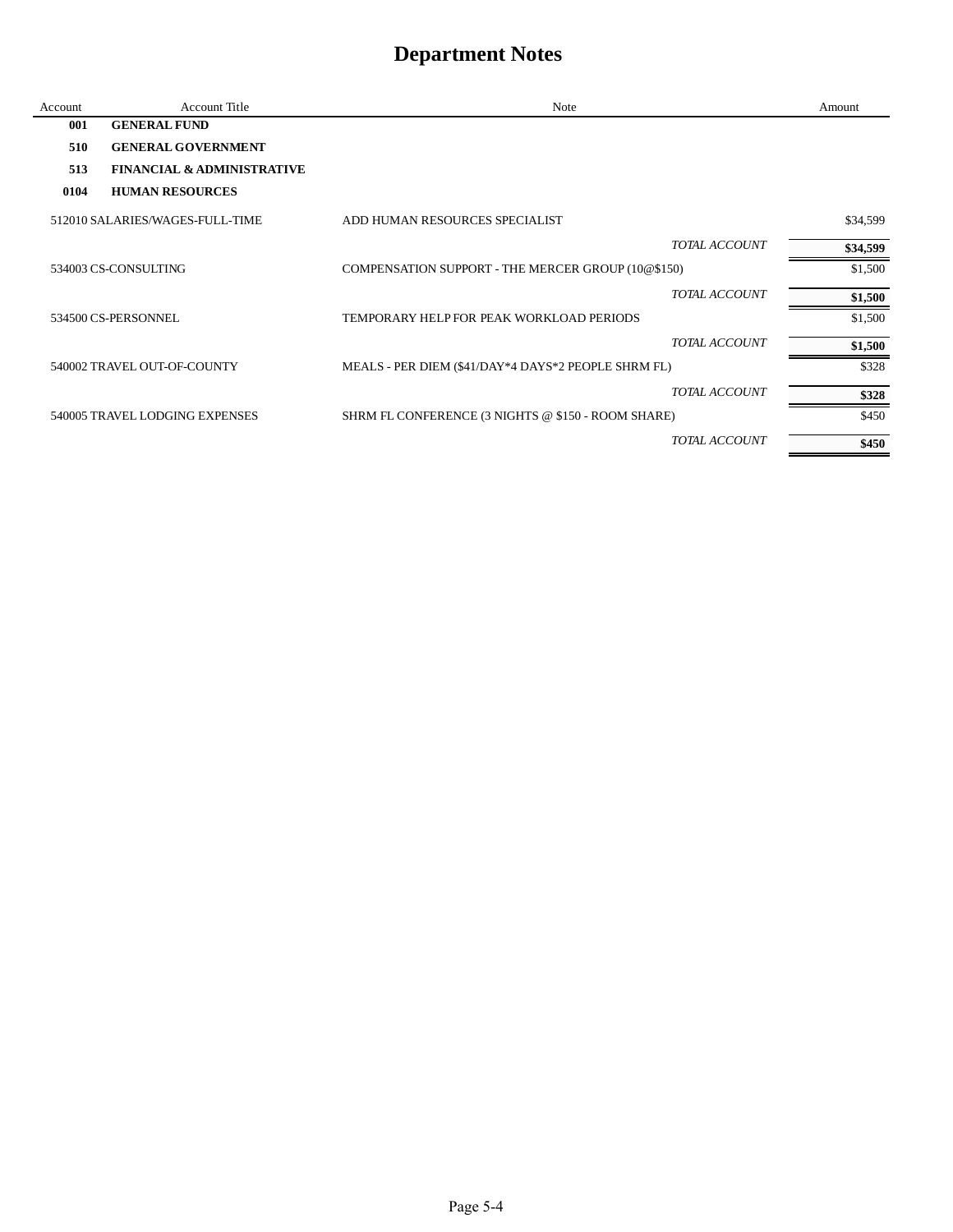| Account | <b>Account Title</b>           | Note                                                  | Amount  |
|---------|--------------------------------|-------------------------------------------------------|---------|
| 001     | <b>GENERAL FUND</b>            |                                                       |         |
| 510     | <b>GENERAL GOVERNMENT</b>      |                                                       |         |
| 515     | <b>COMPREHENSIVE PLANNING</b>  |                                                       |         |
| 0108    | PLANNING DEPARTMENT            |                                                       |         |
|         | 534900 CS-OTHER                | 25% OF \$17,965 TYLER TECH EDEN MAINTENANCE           | \$4,491 |
|         |                                | <b>TOTAL ACCOUNT</b>                                  | \$4,491 |
|         | 540002 TRAVEL OUT-OF-COUNTY    | FLORIDA AMERICAN PLANNING ASSOC. (FAPA) CONFERENCE    | \$200   |
|         |                                | FEMA AND CERTIFIED FLOOD MANAGEMENT (CFM)             | \$200   |
|         |                                | DAY TRIPS TO SURROUNDING COUNTIES (AFFORDABLE HOUSING |         |
|         |                                | WORK FORCE, BRAC & JLUS)                              | \$100   |
|         |                                | <b>TOTAL ACCOUNT</b>                                  | \$500   |
|         | 540005 TRAVEL LODGING EXPENSES | FLORIDA AMERICAN PLANNING ASSOC (FAPA)                | \$250   |
|         |                                | FEMA & CERTIFIED FLOOD MANAGEMENT (CFM) -             | \$250   |
|         |                                | <b>TOTAL ACCOUNT</b>                                  | \$500   |
|         | 564201 OFFICE MACHINES         | <b>PHOTOCOPIER</b>                                    | \$5,000 |
|         |                                | <b>TOTAL ACCOUNT</b>                                  | \$5,000 |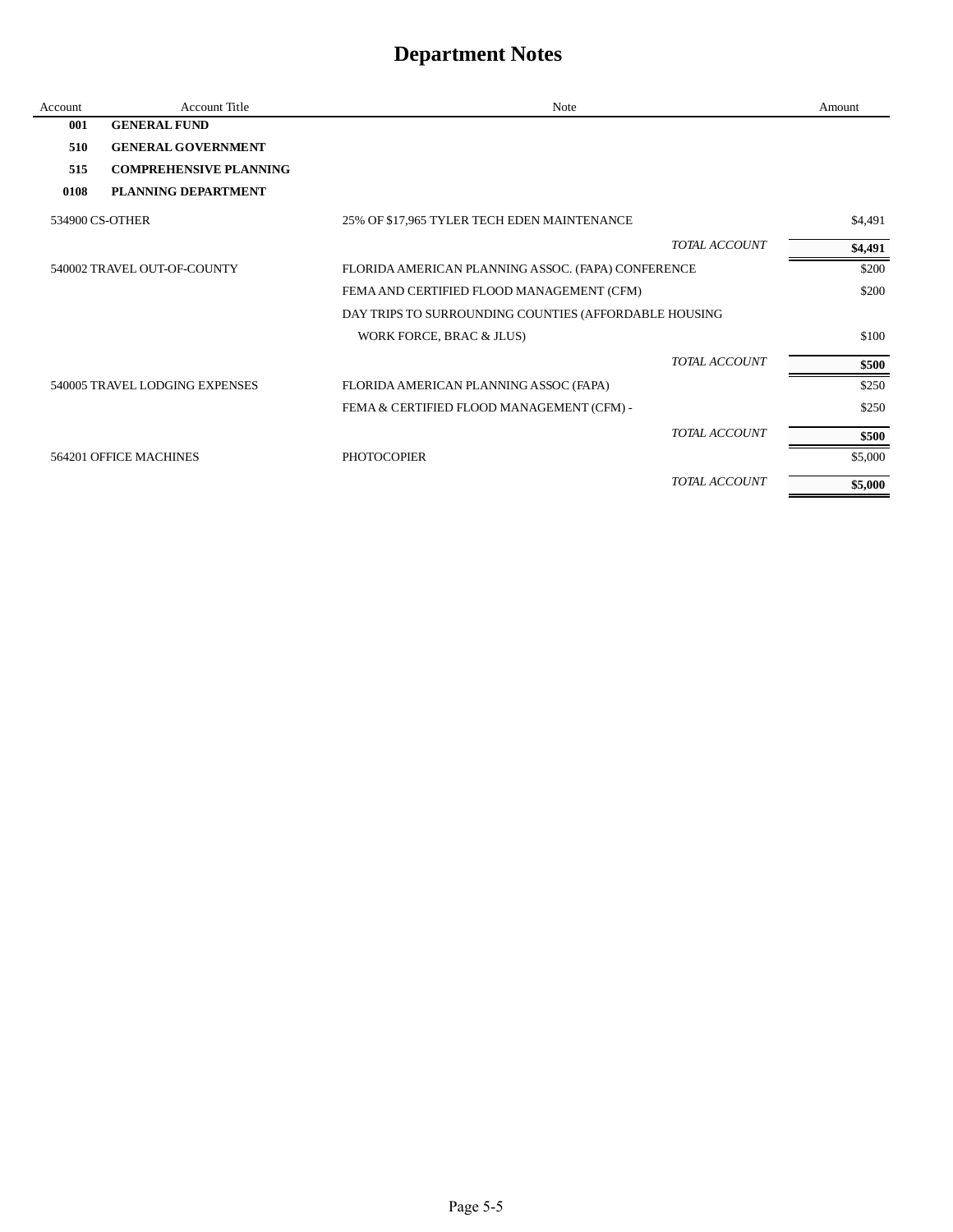| Account | <b>Account Title</b>            |                   | Note |                      | Amount   |
|---------|---------------------------------|-------------------|------|----------------------|----------|
| 001     | <b>GENERAL FUND</b>             |                   |      |                      |          |
| 510     | <b>GENERAL GOVERNMENT</b>       |                   |      |                      |          |
| 515     | <b>COMPREHENSIVE PLANNING</b>   |                   |      |                      |          |
| 0109    | <b>GEN SERV-PLANNING</b>        |                   |      |                      |          |
|         | 581101 WF REGIONAL PLAN COUNCIL | <b>WFRPC DUES</b> |      |                      | \$7,087  |
|         |                                 | <b>TPO DUES</b>   |      |                      | \$4,372  |
|         |                                 |                   |      | <b>TOTAL ACCOUNT</b> | \$11,459 |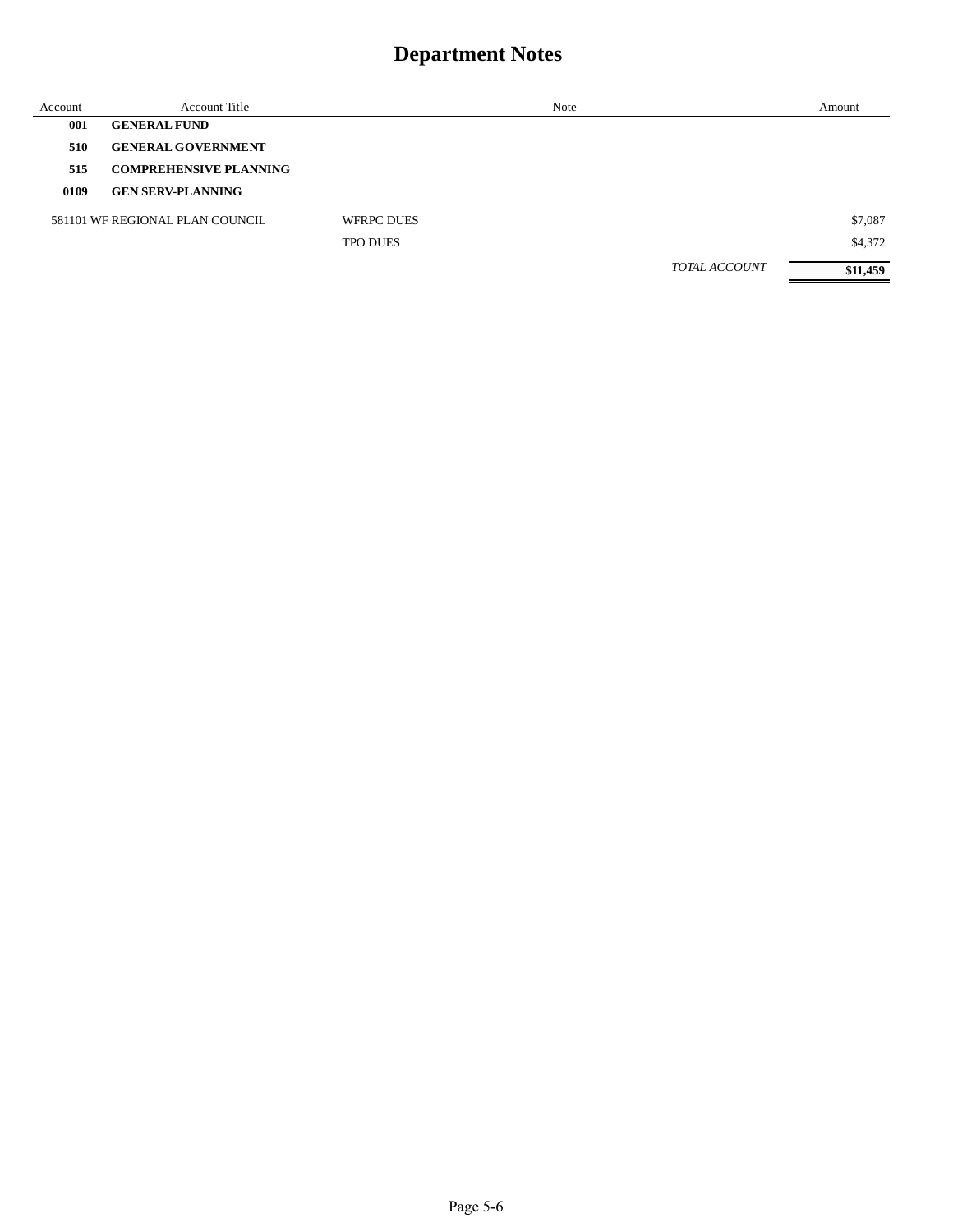| Account | Account Title                       | <b>Note</b>                                      |               | Amount   |
|---------|-------------------------------------|--------------------------------------------------|---------------|----------|
| 001     | <b>GENERAL FUND</b>                 |                                                  |               |          |
| 510     | <b>GENERAL GOVERNMENT</b>           |                                                  |               |          |
| 519     | OTHER GENERAL GOVERNMENTAL SERVICES |                                                  |               |          |
| 01112   | <b>GEOGRAPHICAL INFO SYSTEMS</b>    |                                                  |               |          |
|         | 534550 CS-UNIFORMS                  | FIELD PERSONNEL UNIFORMS (UNIFIRST)              |               | \$1,000  |
|         |                                     |                                                  | TOTAL ACCOUNT | \$1,000  |
|         | 540001 TRAVEL IN-COUNTY             | <b>GIS STAFF TRAVEL</b>                          |               | \$1,000  |
|         |                                     |                                                  | TOTAL ACCOUNT | \$1,000  |
|         | 540002 TRAVEL OUT-OF-COUNTY         | TRAVEL FOR SQL SERVER CLASSES                    |               | \$1,000  |
|         |                                     |                                                  | TOTAL ACCOUNT | \$1,000  |
|         | 540005 TRAVEL LODGING EXPENSES      | LODGING FOR SQL SERVER CLASSES                   |               | \$500    |
|         |                                     |                                                  | TOTAL ACCOUNT | \$500    |
|         | 564103 COMPUTER EQUIPMENT           | NECESSARY NODE ENHANCEMENT TO ESX VMWARE CLUSTER |               | \$30,000 |
|         |                                     | TO SUPPORT MISSION CRITICAL OPERATIONS           |               |          |
|         |                                     |                                                  | TOTAL ACCOUNT | \$30,000 |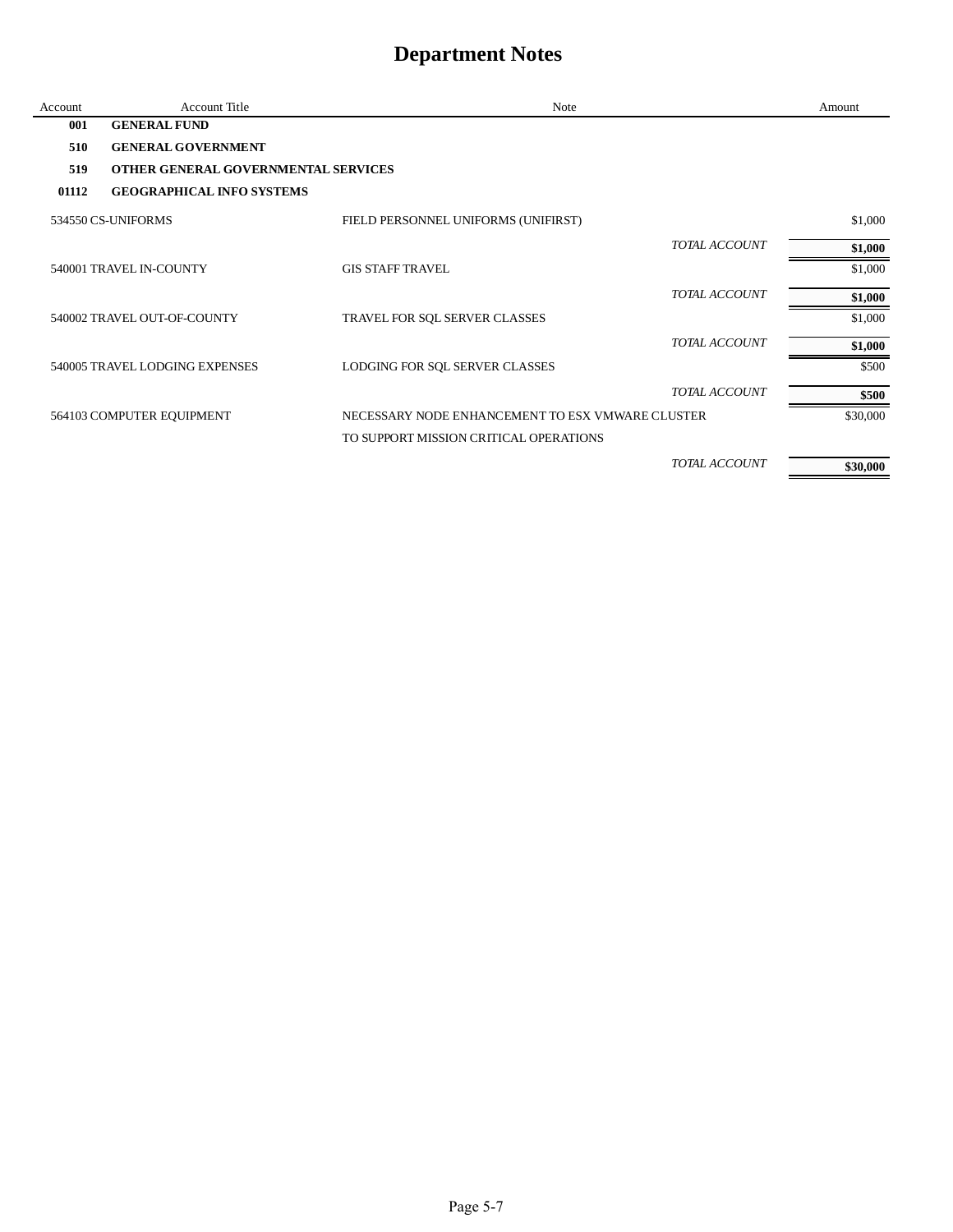| Account | <b>Account Title</b>                | Note                                                |                      | Amount    |
|---------|-------------------------------------|-----------------------------------------------------|----------------------|-----------|
| 001     | <b>GENERAL FUND</b>                 |                                                     |                      |           |
| 510     | <b>GENERAL GOVERNMENT</b>           |                                                     |                      |           |
| 519     | OTHER GENERAL GOVERNMENTAL SERVICES |                                                     |                      |           |
| 01113   | <b>SYSTEMS AND NETWORKING</b>       |                                                     |                      |           |
|         | 540001 TRAVEL IN-COUNTY             | <b>STAFF TRAVEL</b>                                 |                      | \$1,500   |
|         |                                     |                                                     | <b>TOTAL ACCOUNT</b> | \$1,500   |
|         | 564103 COMPUTER EQUIPMENT           | VM SERVER (REPLACES 10 - 15 SERVERS)                |                      | \$100,000 |
|         |                                     | BACKUP SERVER TO DISK (REPLACES END-OF-LIFE SERVER) |                      | \$130,000 |
|         |                                     | SPARE NETWORK SWITCH, LASERS AND JUMPERS            |                      | \$5,000   |
|         |                                     |                                                     | TOTAL ACCOUNT        | \$235,000 |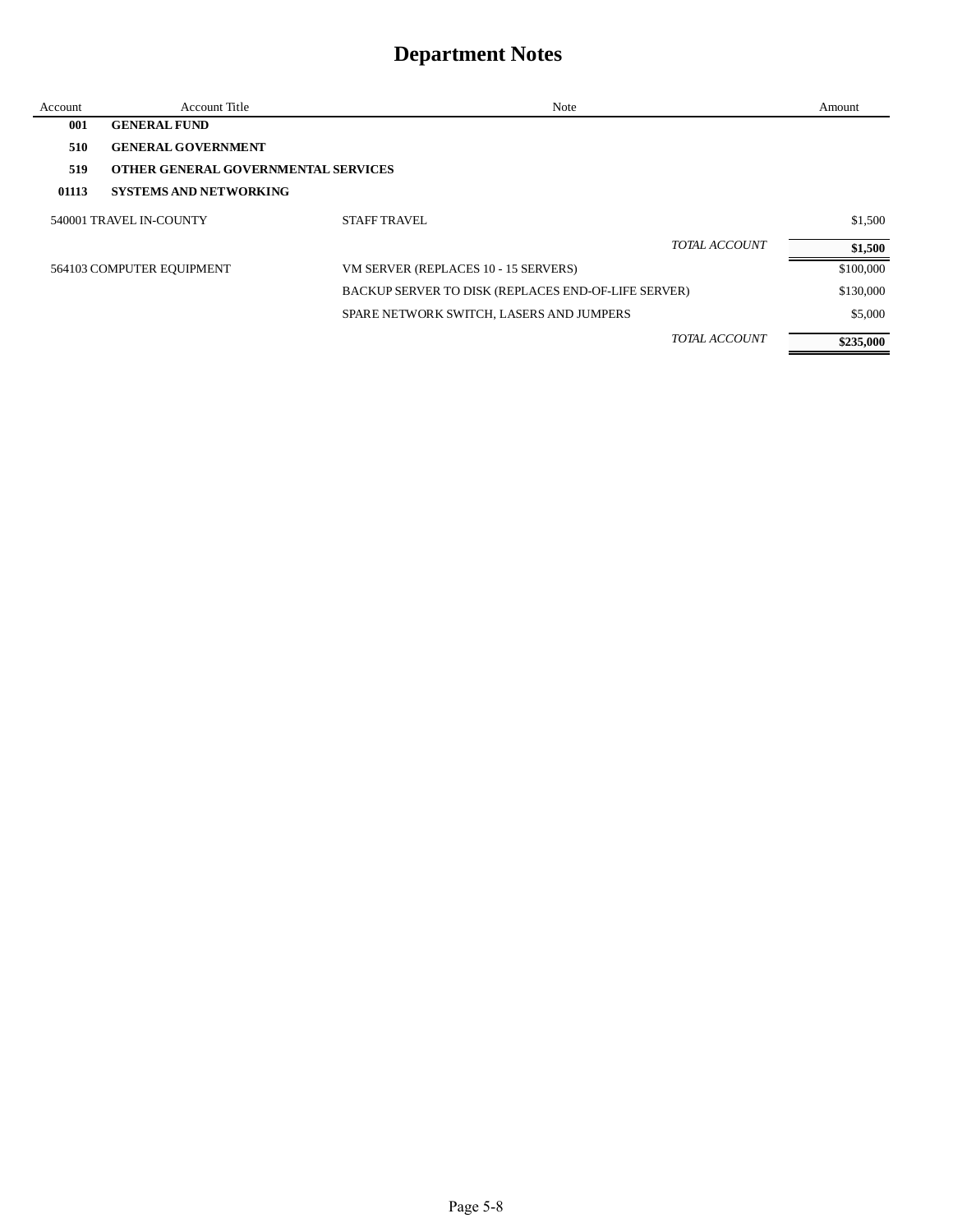| Account | Account Title                       | Note                                                 | Amount  |
|---------|-------------------------------------|------------------------------------------------------|---------|
| 001     | <b>GENERAL FUND</b>                 |                                                      |         |
| 510     | <b>GENERAL GOVERNMENT</b>           |                                                      |         |
| 519     | OTHER GENERAL GOVERNMENTAL SERVICES |                                                      |         |
| 01114   | <b>APPLICATIONS &amp; ADMIN</b>     |                                                      |         |
|         | 540001 TRAVEL IN-COUNTY             | DIRECTOR, COMMUNICATIONS SPECIALIST AND STAFF TRAVEL | \$3,500 |
|         |                                     | TOTAL ACCOUNT                                        | \$3,500 |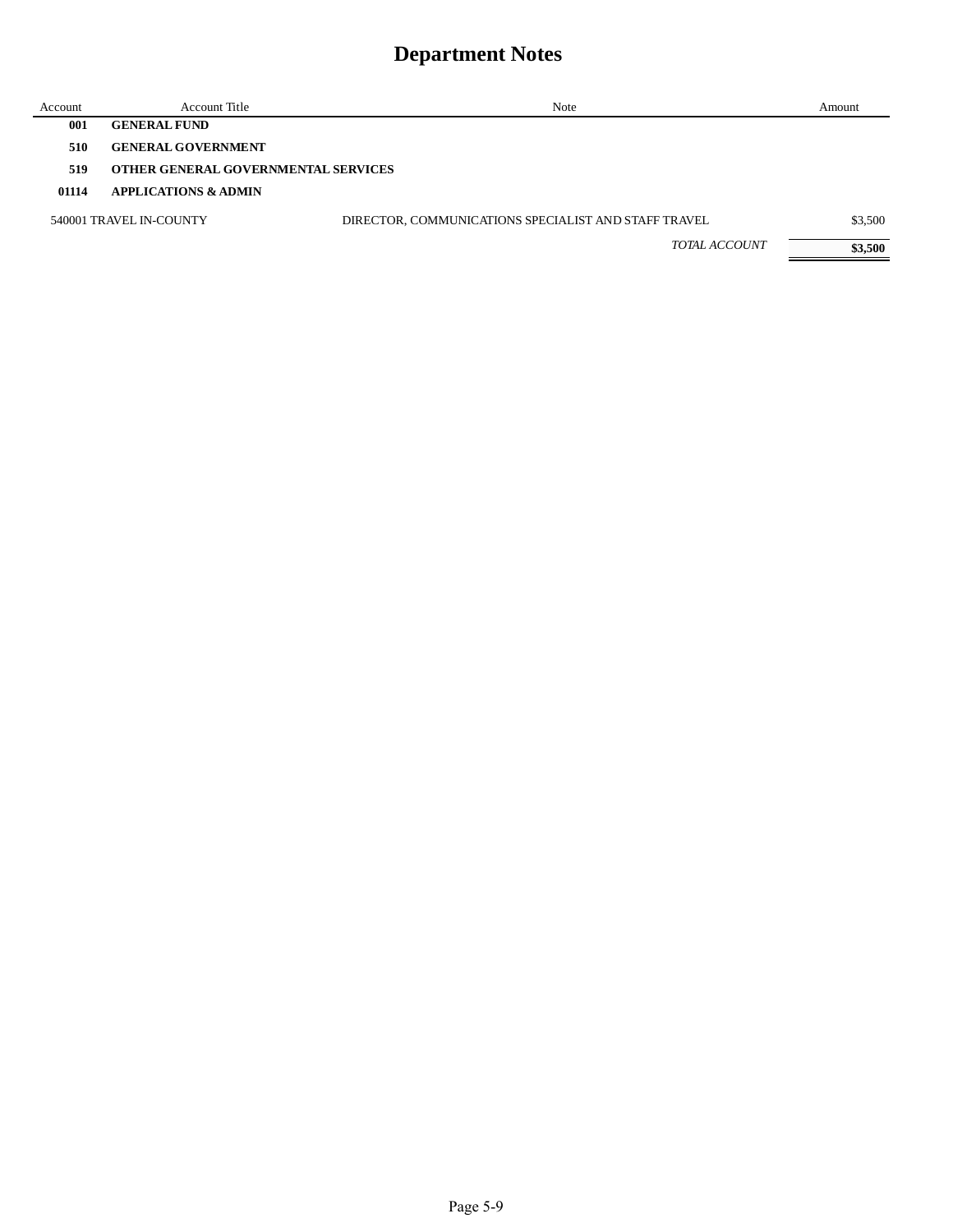| Account | <b>Account Title</b>                |                       | Note |                      | Amount   |
|---------|-------------------------------------|-----------------------|------|----------------------|----------|
| 001     | <b>GENERAL FUND</b>                 |                       |      |                      |          |
| 510     | <b>GENERAL GOVERNMENT</b>           |                       |      |                      |          |
| 519     | OTHER GENERAL GOVERNMENTAL SERVICES |                       |      |                      |          |
| 0112    | <b>FACILITIES MAINTENANCE</b>       |                       |      |                      |          |
|         | 564102 GENERAL GOVERNMENT EQUIP     | <b>LAWN MOWER</b>     |      |                      | \$8,000  |
|         |                                     | <b>ICE MACHINE</b>    |      |                      | \$6,000  |
|         |                                     |                       |      | <b>TOTAL ACCOUNT</b> | \$14,000 |
|         | 564104 VEHICLES                     | 3/4 TON X-CAB P/U     |      |                      | \$24,000 |
|         |                                     | 3/4 TON SERVICE TRUCK |      |                      | \$28,000 |
|         |                                     |                       |      | <b>TOTAL ACCOUNT</b> | \$52,000 |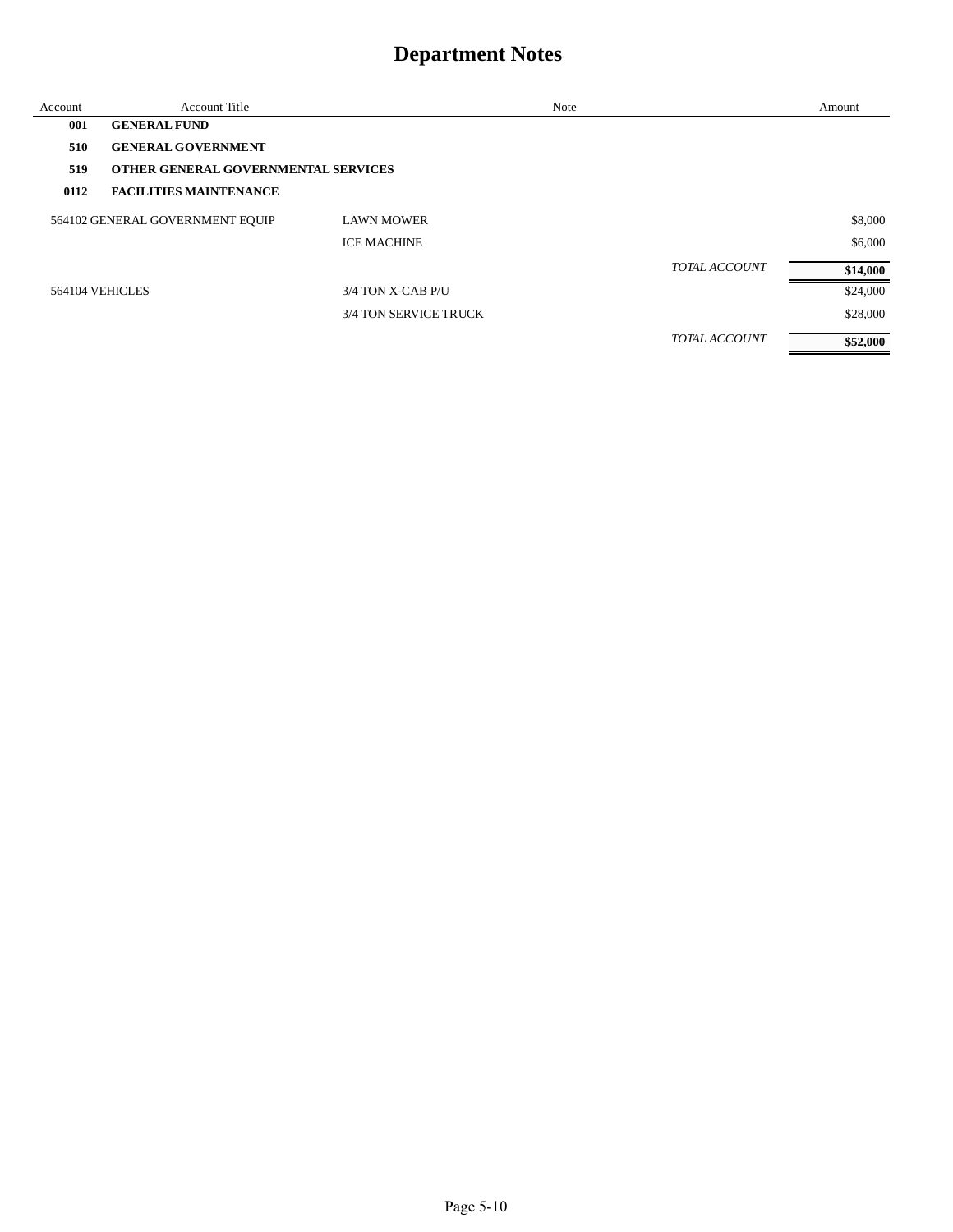| Account         | <b>Account Title</b>                | Note                                                   | Amount    |
|-----------------|-------------------------------------|--------------------------------------------------------|-----------|
| 001             | <b>GENERAL FUND</b>                 |                                                        |           |
| 510             | <b>GENERAL GOVERNMENT</b>           |                                                        |           |
| 519             | OTHER GENERAL GOVERNMENTAL SERVICES |                                                        |           |
| 0114            | <b>GEN SERV-OTHER</b>               |                                                        |           |
|                 | 531012 PS-APPRAISAL                 | VALUE ADJUSTMENT BOARD-RUBIN LAW FIRM                  | \$16,000  |
|                 |                                     | VALUE ADJUSTMENT BOARD-CECILIA REDDING BOYD P.A.       | \$6,000   |
|                 |                                     | SPECIAL MAGISTRATE                                     | \$4,000   |
|                 |                                     | TOTAL ACCOUNT                                          | \$26,000  |
|                 | 531014 PS-LOBBYIST                  | ALCALDE & FAY $(\$5,000/MONTH + EXPENSES)$ 12-31-2010  | \$60,000  |
|                 |                                     | TOTAL ACCOUNT                                          | \$60,000  |
|                 | 531100 PS-CONSULTANT                | FIRST SOUTHWEST COMPANY (\$24,000/ANNUAL) 8-19-2010    | \$21,120  |
|                 |                                     | TOTAL ACCOUNT                                          | \$21,120  |
|                 | 532001 ACCOUNTING & AUDITING        | CONTRACT BEING NEGOTIATE                               | \$138,113 |
|                 |                                     | TOTAL ACCOUNT                                          | \$138,113 |
|                 | 534003 CS-CONSULTING                | THE ADVOCACY GROUP $(\$40,000/ANNUAL + EXP)$ 9-30-2010 | \$36,480  |
|                 |                                     | TOTAL ACCOUNT                                          | \$36,480  |
|                 | 534201 CS-BRINKS                    | BRINKS CRESTVIEW (\$524.91/MONTH)                      | \$6,299   |
|                 |                                     | BRINKS FORT WALTON BEACH (\$497.54/MONTH)              | \$5,970   |
|                 |                                     | BRINKS EGLIN AFB (\$510.97/MONTH)                      | \$6,132   |
|                 |                                     | 9.5% FUEL SURCHARGE (\$200/MONTH)                      | \$2,599   |
|                 |                                     | TOTAL ACCOUNT                                          | \$21,000  |
| 544610 R/L-LAND |                                     | ANNUAL LEASE FEE (OKALOOSA ISLAND PIER)                | \$2,626   |
|                 |                                     | WETSLIP SUPPLEMENTAL BILLING (OKALOOSA ISLAND PIER)    | \$24,673  |
|                 |                                     | TOTAL ACCOUNT                                          | \$27,300  |
|                 | 549900 MISCELLANEOUS CHARGES        | EOG/OTTED QTI PROGRAM (BAE SYSTEMS TECHNICAL SERVICES) | \$10,200  |
|                 |                                     | EOG/OTTED QTI PROGRAM (CRESTVIEW AEROSPACE CORP)       | \$5,800   |
|                 |                                     | TOTAL ACCOUNT                                          | \$16,000  |
|                 | 554001 BOOK/PUB/SUB/MEMBERSHIPS     | NATIONAL ASSOCIATION OF COUNTIES (ANNUAL MEMBERSHIP)   | \$3,481   |
|                 |                                     | FLORIDA ASSOCIATION OF COUNTIES                        | \$23,986  |
|                 |                                     | TOTAL ACCOUNT                                          | \$27,467  |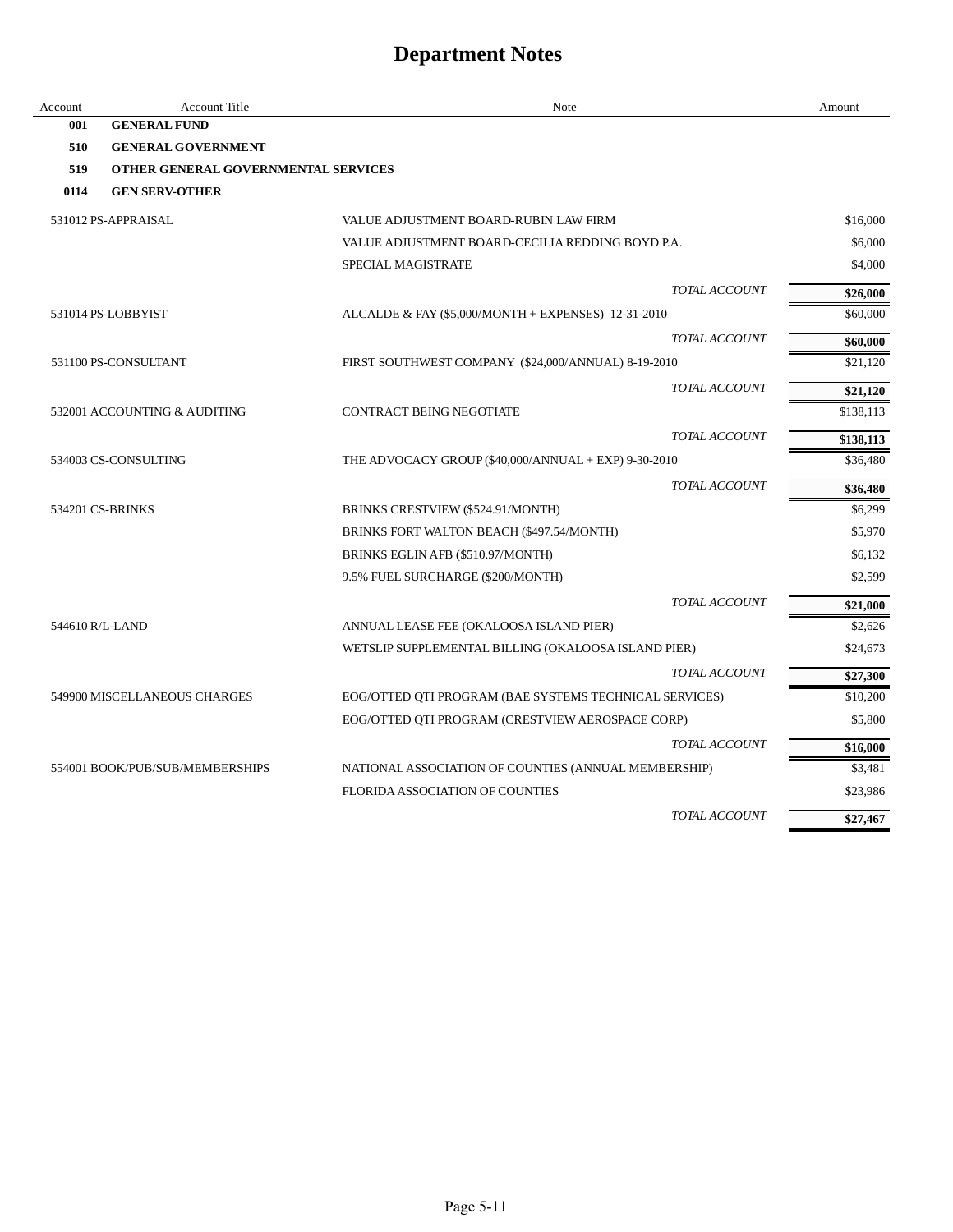| Account | Account Title                                 | Note                                        |                      | Amount   |
|---------|-----------------------------------------------|---------------------------------------------|----------------------|----------|
| 001     | <b>GENERAL FUND</b>                           |                                             |                      |          |
| 520     | <b>PUBLIC SAFETY</b>                          |                                             |                      |          |
| 525     | <b>EMERGENCY AND DISASTER RELIEF SERVICES</b> |                                             |                      |          |
| 0120    | <b>GEN SERV-FIRE CONTROL</b>                  |                                             |                      |          |
|         | 534210 CS-FIRE ASSESSMENTS                    | FDACS FIRE CONTROL ASSESSMENT 326,422 ACRES |                      | \$17,203 |
|         |                                               | FDACS COUNTY FORESTER ASSESSMENT            |                      | \$3,000  |
|         |                                               |                                             | <b>TOTAL ACCOUNT</b> | \$20,203 |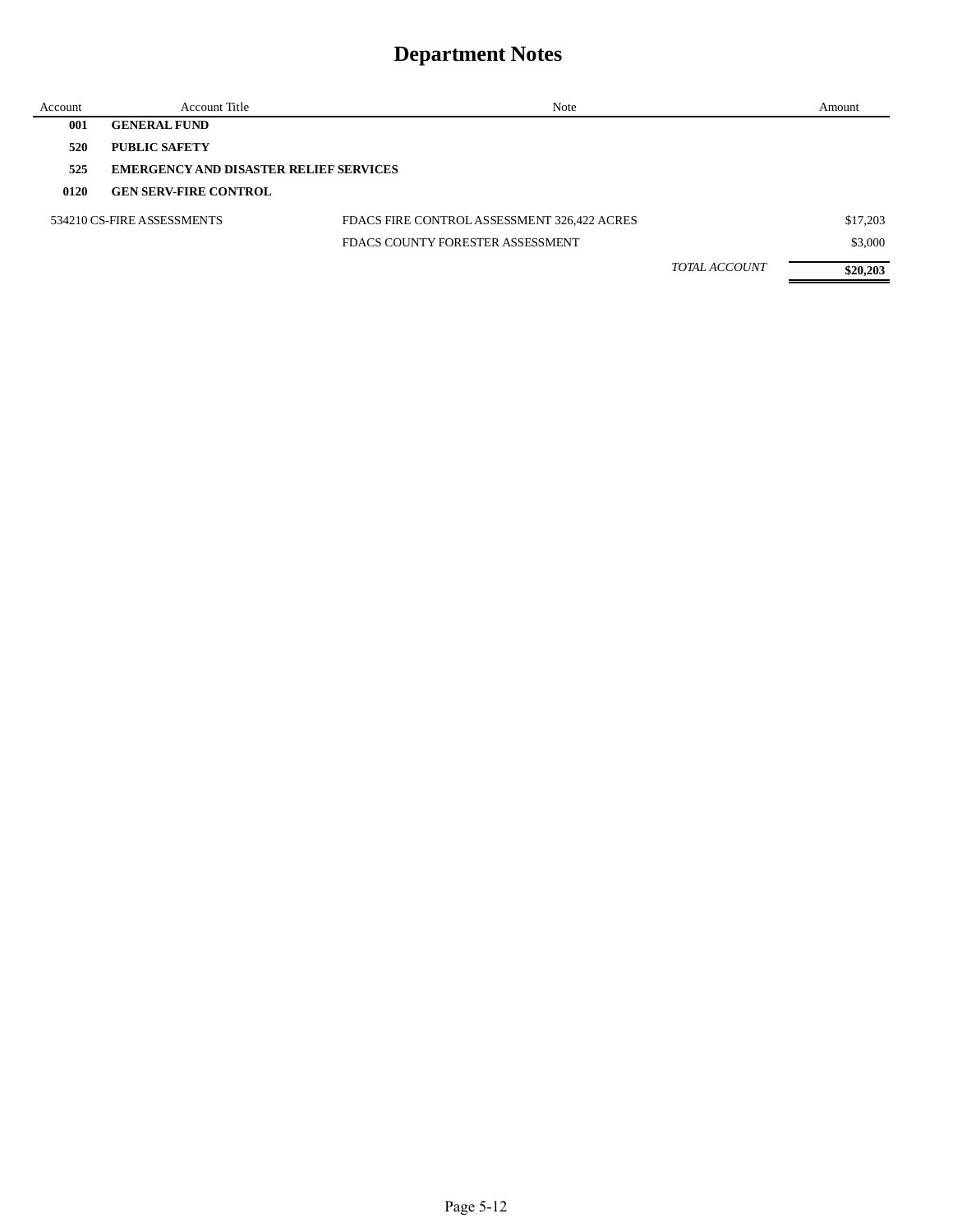| Account | Account Title                                 | Note                           |                      | Amount |
|---------|-----------------------------------------------|--------------------------------|----------------------|--------|
| 001     | <b>GENERAL FUND</b>                           |                                |                      |        |
| 520     | <b>PUBLIC SAFETY</b>                          |                                |                      |        |
| 525     | <b>EMERGENCY AND DISASTER RELIEF SERVICES</b> |                                |                      |        |
| 0121    | <b>EMERGENCY MANAGEMENT</b>                   |                                |                      |        |
|         | 540002 TRAVEL OUT-OF-COUNTY                   | HURRICANE AND FEPA CONFERENCES |                      | \$500  |
|         |                                               |                                | <b>TOTAL ACCOUNT</b> | \$500  |
|         | 540005 TRAVEL LODGING EXPENSES                | HURRICANE AND FEPA CONFERENCES |                      | \$500  |
|         |                                               |                                | <b>TOTAL ACCOUNT</b> | \$500  |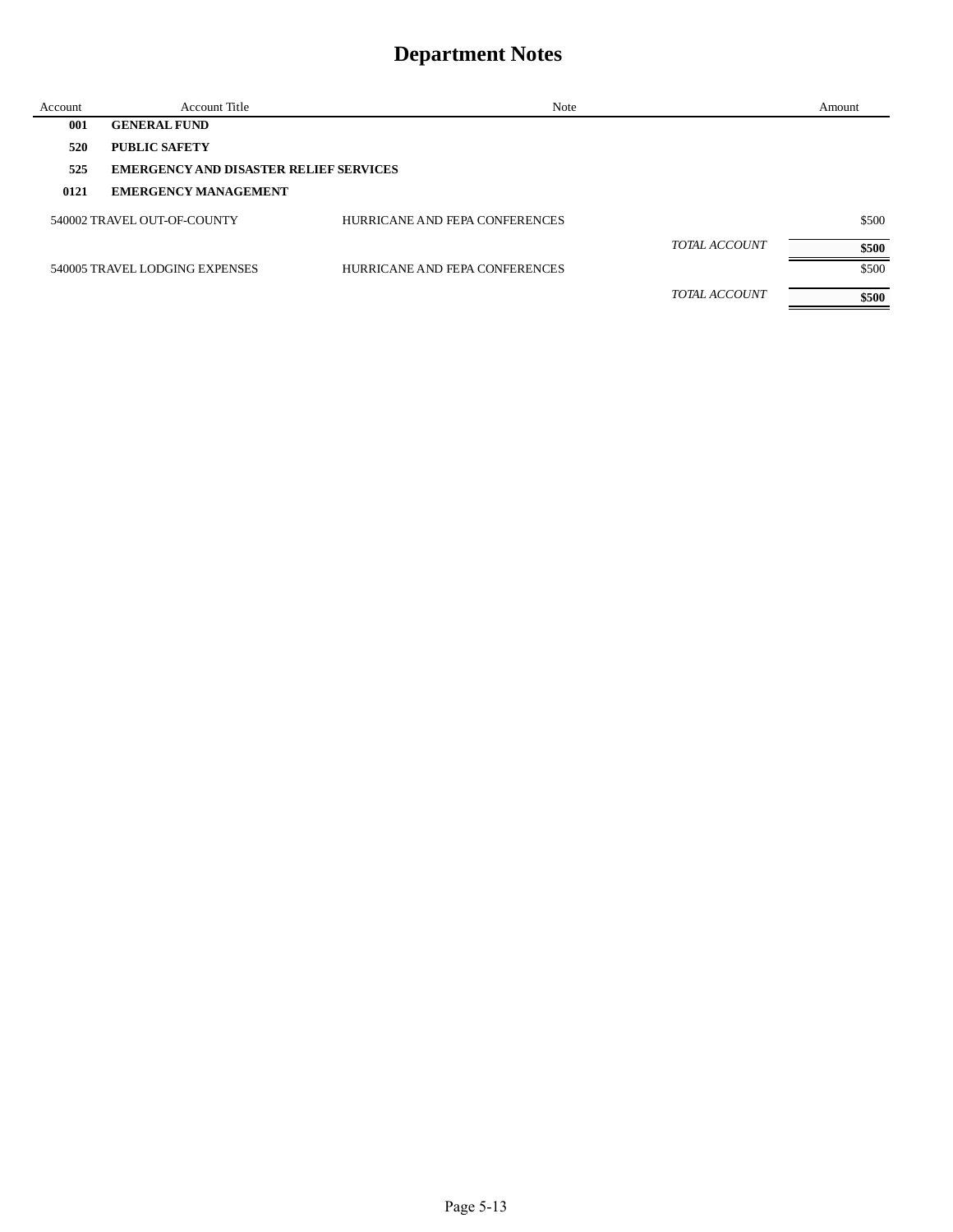| Account | Account Title                  | Note                                                    | Amount  |
|---------|--------------------------------|---------------------------------------------------------|---------|
| 001     | <b>GENERAL FUND</b>            |                                                         |         |
| 520     | PUBLIC SAFETY                  |                                                         |         |
| 524     | <b>PROTECTIVE INSPECTIONS</b>  |                                                         |         |
| 0124    | <b>CODE ENFORCEMENT</b>        |                                                         |         |
|         | 540002 TRAVEL OUT-OF-COUNTY    | CONSTRUCTION LICENSING OFFICIALS ASSOCIATION OF FLORIDA | \$400   |
|         |                                | FLORIDA ASSOCIATION OF CODE ENFORCEMENT                 | \$300   |
|         |                                | <b>TOTAL ACCOUNT</b>                                    | \$700   |
|         | 540005 TRAVEL LODGING EXPENSES | CONSTRUCTION LICENSING OFFICIALS ASSOCIATION OF FLORIDA | \$750   |
|         |                                | FLORIDA ASSOCIATION OF CODE ENFORCEMENT                 | \$750   |
|         |                                | (3 NIGHTS X 2 EMPLOYEES @ \$125 NIGHT FOR EACH CLASS)   |         |
|         |                                | TOTAL ACCOUNT                                           | \$1,500 |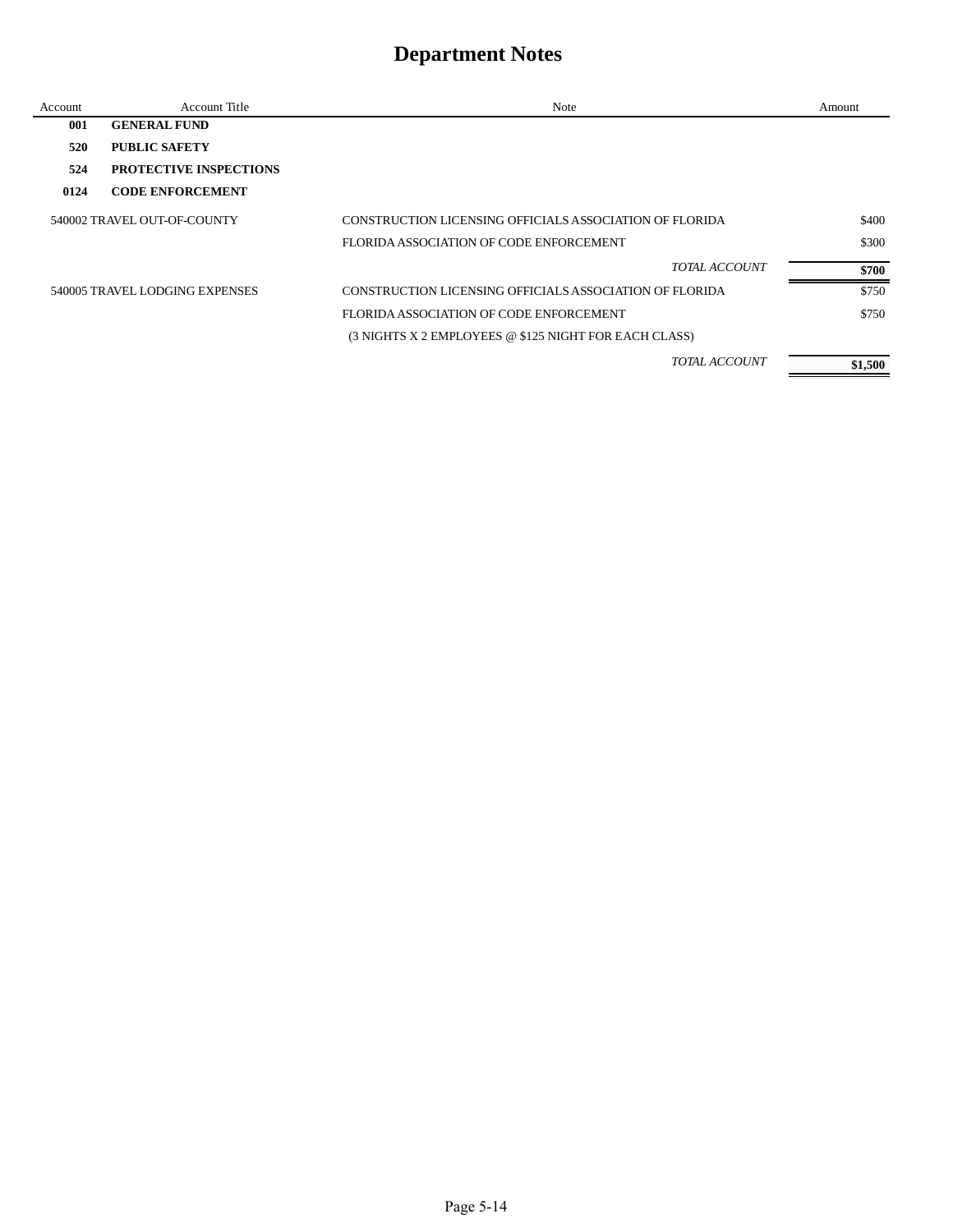| Account | <b>Account Title</b>       |                        | Note          | Amount  |
|---------|----------------------------|------------------------|---------------|---------|
| 001     | <b>GENERAL FUND</b>        |                        |               |         |
| 520     | <b>PUBLIC SAFETY</b>       |                        |               |         |
| 529     | <b>OTHER PUBLIC SAFETY</b> |                        |               |         |
| 0125    | <b>BEACH SAFETY</b>        |                        |               |         |
|         | 564202 PUBLIC SAFETY EQUIP | <b>ATV REPLACEMENT</b> |               | \$6,500 |
|         |                            |                        | TOTAL ACCOUNT | \$6,500 |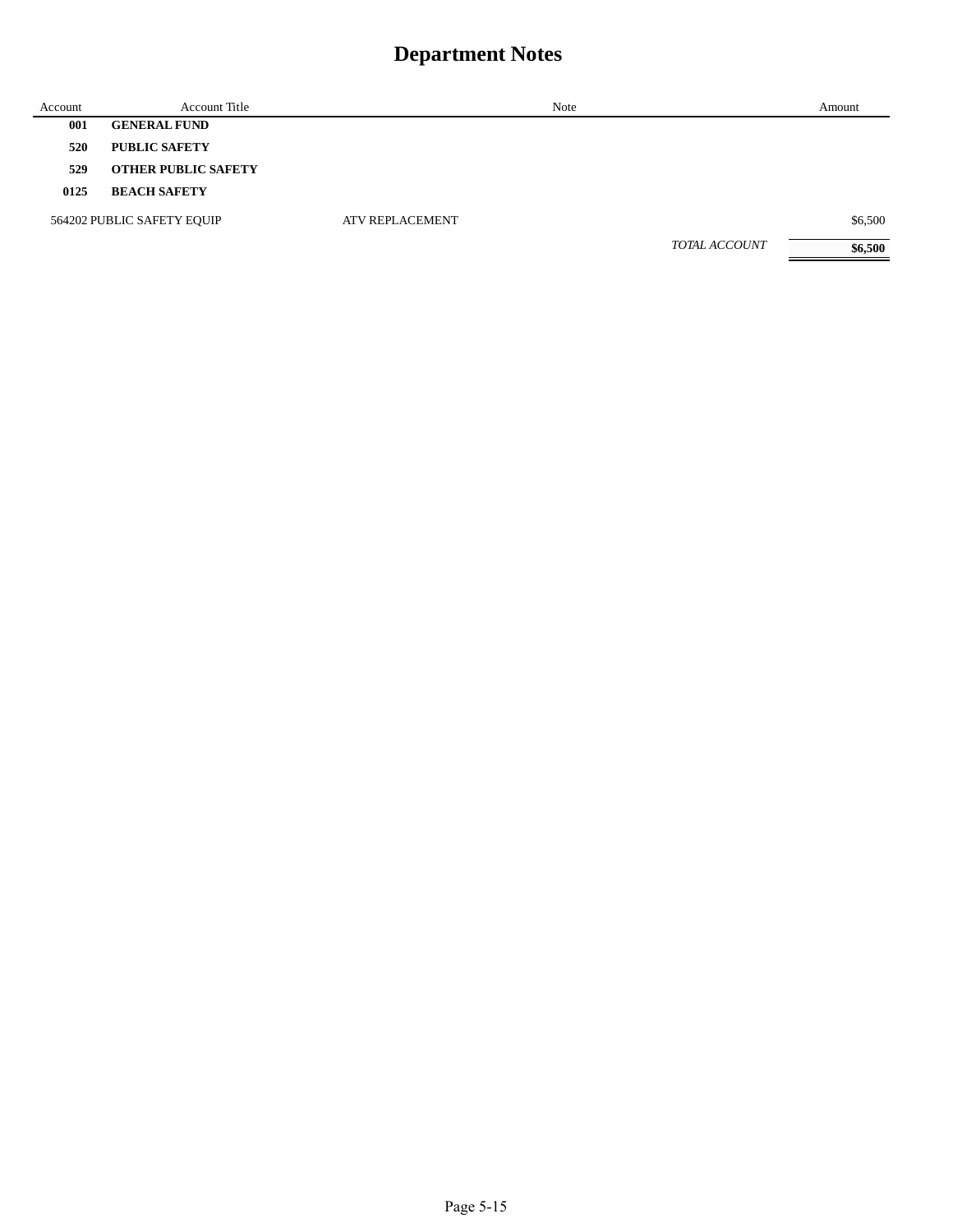| Account | <b>Account Title</b>               | Note                                                    |                      | Amount      |
|---------|------------------------------------|---------------------------------------------------------|----------------------|-------------|
| 001     | <b>GENERAL FUND</b>                |                                                         |                      |             |
| 520     | <b>PUBLIC SAFETY</b>               |                                                         |                      |             |
| 523     | <b>DETENTION AND/OR CORRECTION</b> |                                                         |                      |             |
| 0126    | <b>CORRECTIONS DEPARTMENT</b>      |                                                         |                      |             |
|         | 512010 SALARIES/WAGES-FULL-TIME    | <b>SALARIES</b>                                         |                      | \$5,374,427 |
|         |                                    | <b>INCENTIVE PAY (\$2,315 * 24)</b>                     |                      | \$55,560    |
|         |                                    | <b>INCENTIVE PAY COUNTY MATCH</b>                       |                      | \$55,560    |
|         |                                    |                                                         | TOTAL ACCOUNT        | \$5,485,547 |
|         | 534203 CS-FOOD SERVICES            | ANNUAL CONTRACT WITH INMATE FOOD SERVICE PROVIDER       |                      | \$560,000   |
|         |                                    |                                                         | TOTAL ACCOUNT        | \$560,000   |
|         | 534900 CS-OTHER                    | <b>JUSTICE BENEFITS FOR SCAAP</b>                       |                      | \$5,000     |
|         |                                    |                                                         | TOTAL ACCOUNT        | \$5,000     |
|         | 564201 OFFICE MACHINES             | REPLACEMENT COPIER (MEDICAL SECTION)                    |                      | \$4,500     |
|         |                                    |                                                         | TOTAL ACCOUNT        | \$4,500     |
|         | 564202 PUBLIC SAFETY EQUIP         | DVR, CAMERAS, MONITORS TO ADD RECORD CAPABILITY IN JAIL |                      | \$6,000     |
|         |                                    |                                                         | TOTAL ACCOUNT        | \$6,000     |
|         | 564203 COMPUTER EQUIPMENT          | SERVER/DOMAIN CONTROLLER, ELIMINATES ANTIQUATED TAPE    |                      | \$6,000     |
|         |                                    | BACKUPS, SUPPORTS JAIL & COMMISSARY MANAGEMENT          |                      |             |
|         |                                    | <b>SYSTEMS</b>                                          |                      |             |
|         |                                    |                                                         | <b>TOTAL ACCOUNT</b> | \$6,000     |
|         | 564204 VEHICLES                    | REPLACE #99B7560 W/INSERT CAGE 100,006 MILES            |                      | \$30,000    |
|         |                                    | REPLACE #02B14530 W/INSERT CAGE 66,057 MILES            |                      | \$30,000    |
|         |                                    |                                                         | TOTAL ACCOUNT        | \$60,000    |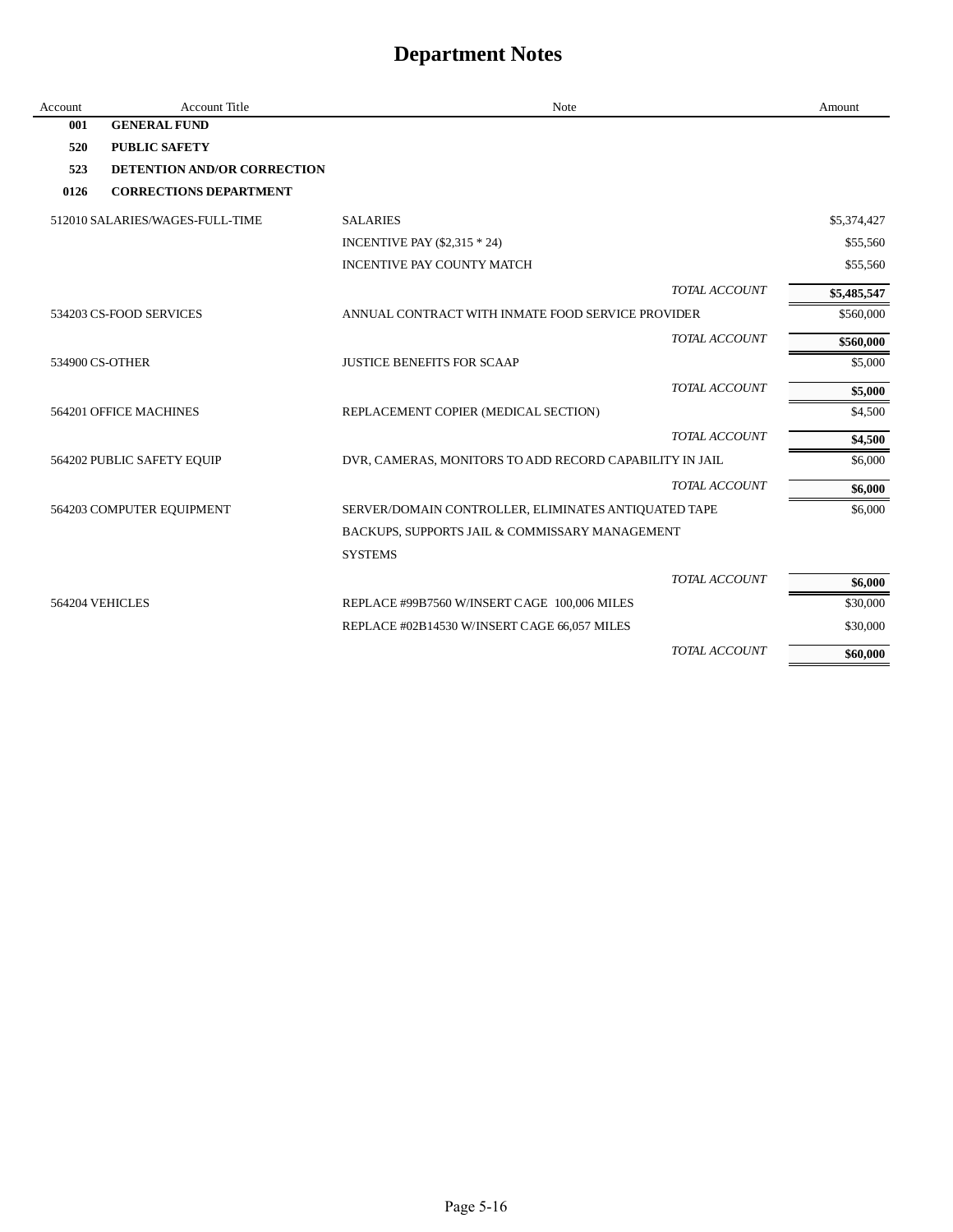| Account | <b>Account Title</b>                        | Note                                                  | Amount   |
|---------|---------------------------------------------|-------------------------------------------------------|----------|
| 001     | <b>GENERAL FUND</b>                         |                                                       |          |
| 530     | PHYSICAL ENVIRONMENT                        |                                                       |          |
| 537     | <b>CONSERVATION AND RESOURCE MANAGEMENT</b> |                                                       |          |
| 0130    | <b>AGRICULTURE EXTENSION</b>                |                                                       |          |
|         | 540002 TRAVEL OUT-OF-COUNTY                 | NATIONAL EXT ASSOCIATION FAMILY & CONSUMER SCIENCES   | \$200    |
|         |                                             | NATIONAL EXT 4-H ASSOCIATION                          | \$200    |
|         |                                             | NATIONAL ASSOCIATION OF COUNTY AGRICULTURAL AGENTS    | \$200    |
|         |                                             | FLORIDA ASSOCIATION OF EXTENSION PROFESSIONALS        | \$200    |
|         |                                             | TOTAL ACCOUNT                                         | \$800    |
|         | 540005 TRAVEL LODGING EXPENSES              | NATIONAL AGRICULTURE AGENTS ASSOCIATION MEETING       | \$200    |
|         |                                             | FLORIDA ASSOCIATION OF EXTENSION PROFESSIONALS        | \$200    |
|         |                                             | NATIONAL ASSOCIATION OF EXTENSION & CONSUMER SCIENCES | \$200    |
|         |                                             | NATIONAL EXTENSION 4-H ASSOCIATION                    | \$200    |
|         |                                             | TOTAL ACCOUNT                                         | \$800    |
|         | 563390 OTHER IMPROVEMENTS                   | <b>IRRIGATION WELL</b>                                | \$5,000  |
|         |                                             | TOTAL ACCOUNT                                         | \$5,000  |
|         | 564303 COMPUTER EQUIPMENT                   | VIDEO CONFERENCING EQUIPMENT                          | \$10,000 |
|         |                                             | TOTAL ACCOUNT                                         | \$10,000 |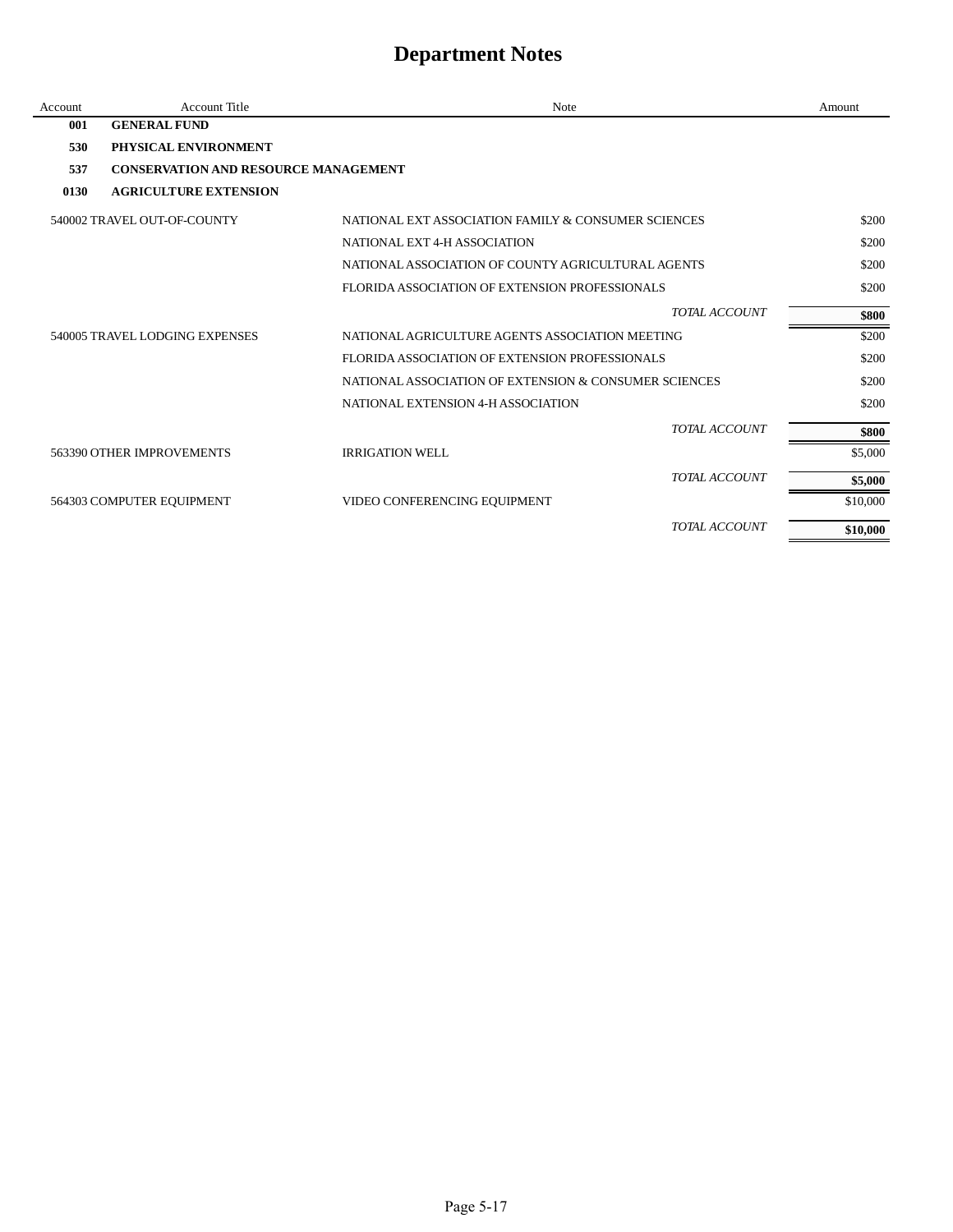| Account | <b>Account Title</b>             | Note                                                     | Amount   |
|---------|----------------------------------|----------------------------------------------------------|----------|
| 001     | <b>GENERAL FUND</b>              |                                                          |          |
| 540     | <b>TRANSPORTATION</b>            |                                                          |          |
| 544     | <b>TRANSIT SYSTEMS</b>           |                                                          |          |
| 0140    | <b>COORDINATE TRANSPORTATION</b> |                                                          |          |
|         | 582402 TRNSP DISADV COORD OFFICE | TRANSPORTATION DISADVANTAGED (TD) GRANT:                 |          |
|         |                                  | \$25,000 SUPPLEMENT TO TD GRANT (\$465,612.90), PROVIDES |          |
|         |                                  | PARATRANSIT TRIPS.                                       | \$25,000 |
|         |                                  | <b>TOTAL ACCOUNT</b>                                     | \$25,000 |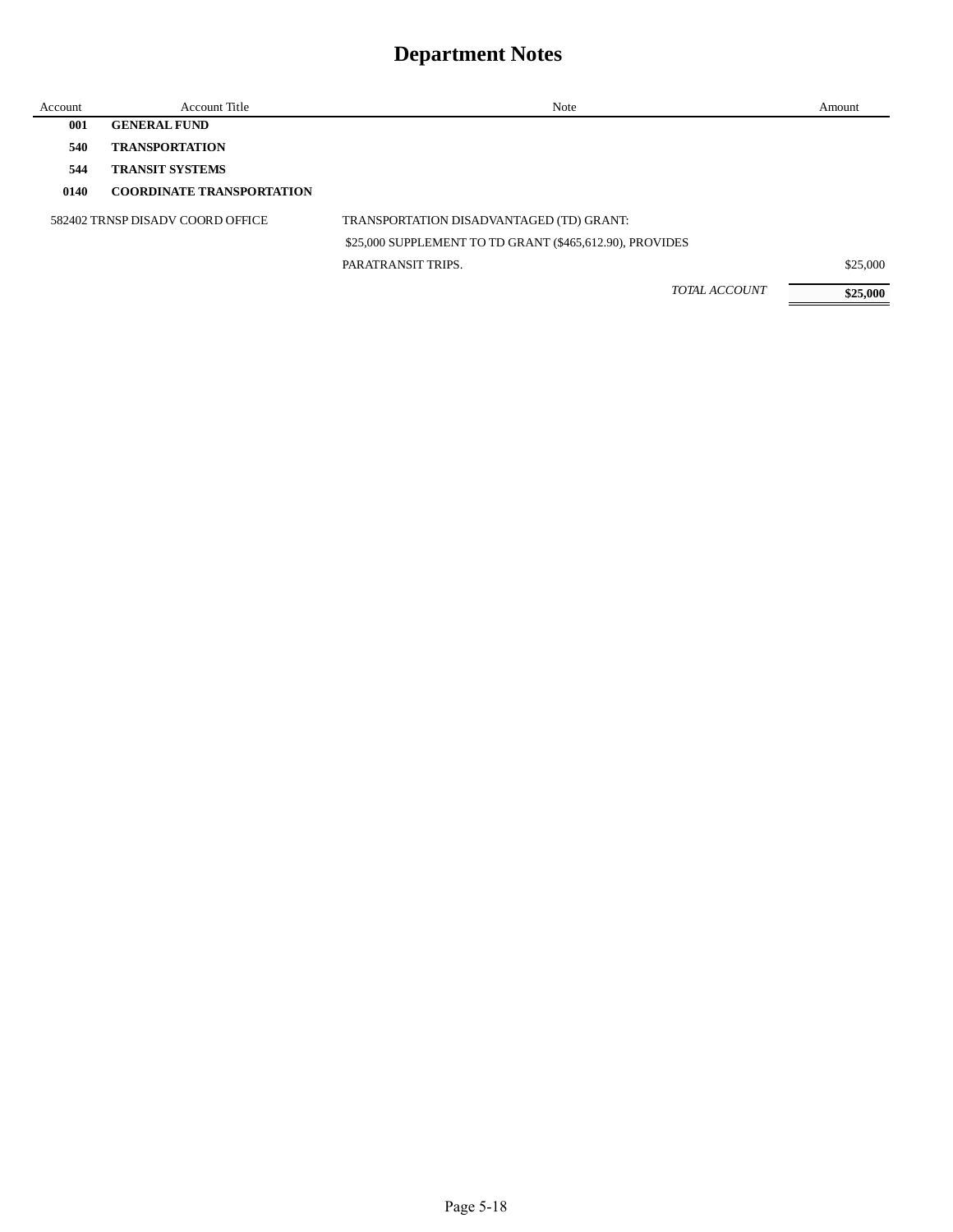| Account          | <b>Account Title</b>            | Note                                              | Amount        |
|------------------|---------------------------------|---------------------------------------------------|---------------|
| 001              | <b>GENERAL FUND</b>             |                                                   |               |
| 540              | <b>TRANSPORTATION</b>           |                                                   |               |
| 544              | <b>TRANSIT SYSTEMS</b>          |                                                   |               |
| 0141             | <b>COMMUNITY TRANSIT (WAVE)</b> |                                                   |               |
| 534410 CS-O.C.T. |                                 | TO MAINTAIN ALL ROUTES                            | \$525,000     |
|                  |                                 | ELIMINATING ROUTE 11, 12 (CRESTVIEW) AND ROUTE 33 | $(\$234,225)$ |
|                  |                                 | (DESTIN) WOULD REQUIRE \$290,775                  |               |
|                  |                                 | <b>TOTAL ACCOUNT</b>                              | \$290,775     |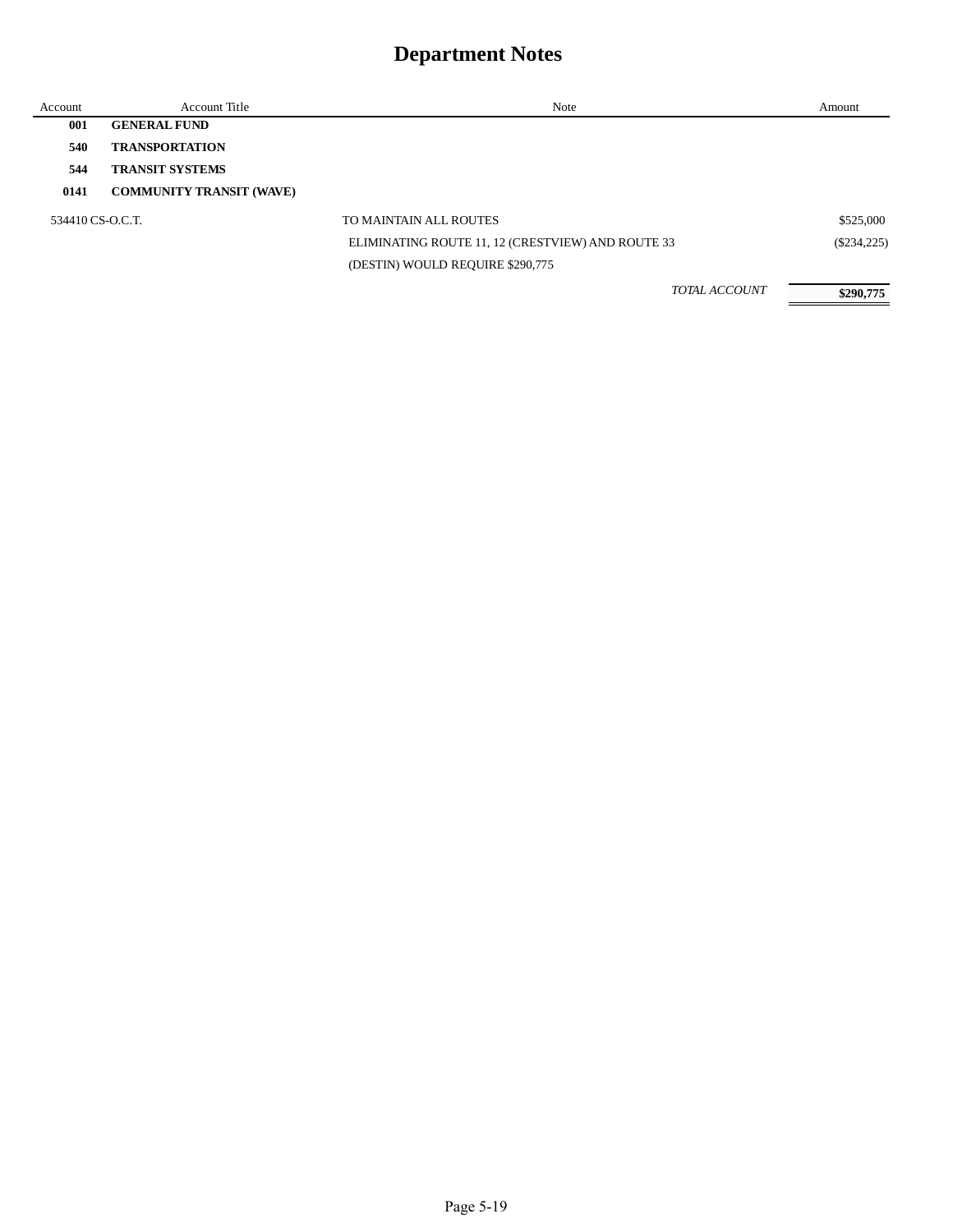| Account | <b>Account Title</b>             |                    | Note |                      | Amount    |
|---------|----------------------------------|--------------------|------|----------------------|-----------|
| 001     | <b>GENERAL FUND</b>              |                    |      |                      |           |
| 550     | <b>ECONOMIC ENVIRONMENT</b>      |                    |      |                      |           |
| 552     | <b>INDUSTRY DEVELOPMENT</b>      |                    |      |                      |           |
| 0150    | <b>GEN SERV-INDUSTRY DEVELOP</b> |                    |      |                      |           |
|         | 581501 FORT WALTON BEACH CRA     | ORIGINAL           |      |                      | \$435,551 |
|         |                                  | <b>EXPANDED</b>    |      |                      | \$106,229 |
|         |                                  |                    |      | <b>TOTAL ACCOUNT</b> | \$541,779 |
|         | 581503 DESTIN RDA                | <b>TOWN CENTER</b> |      |                      | \$249,832 |
|         |                                  | <b>HARBOR</b>      |      |                      | \$209,231 |
|         |                                  |                    |      | <b>TOTAL ACCOUNT</b> | \$459,062 |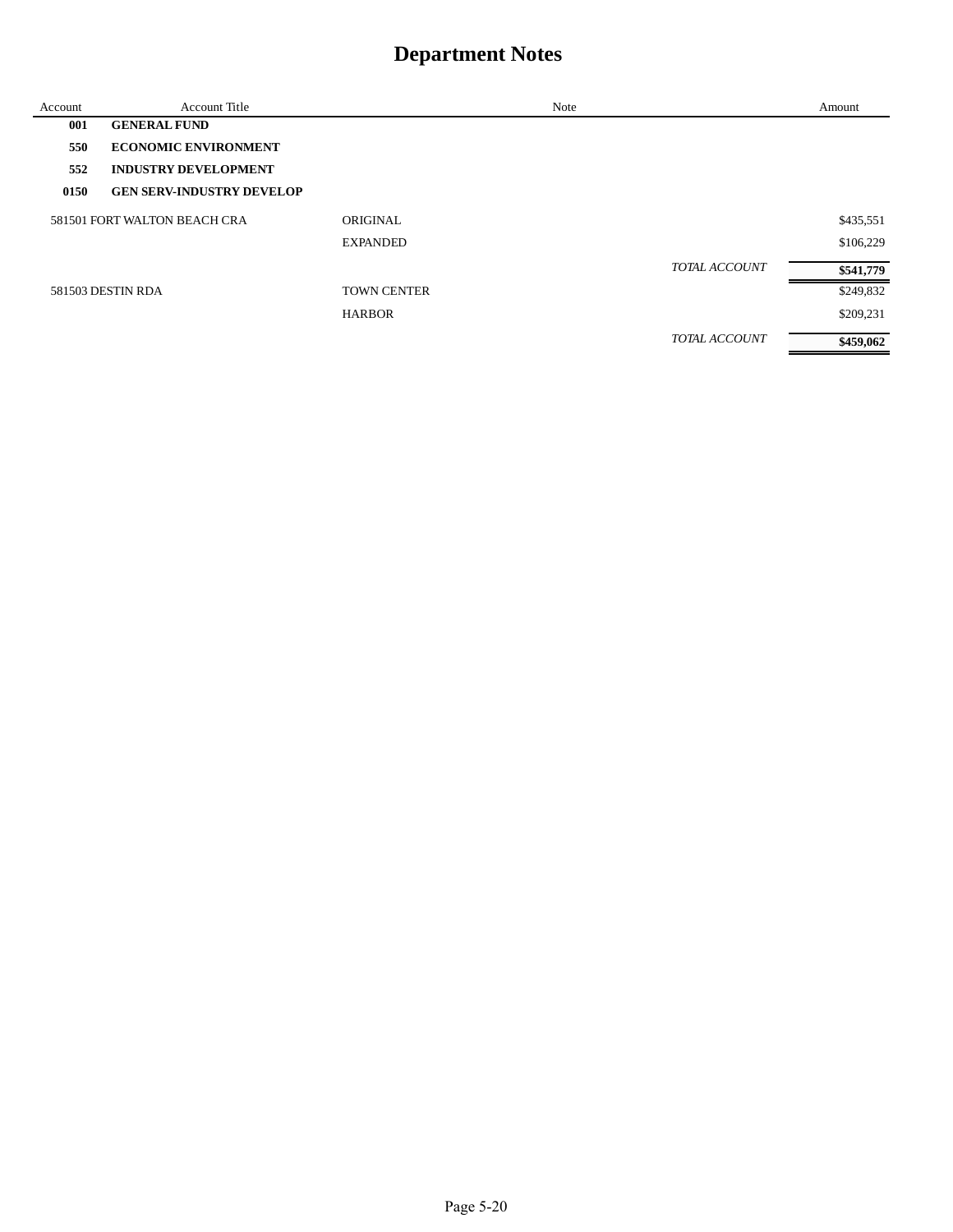| Account         | <b>Account Title</b>           | Note                                                   | Amount  |
|-----------------|--------------------------------|--------------------------------------------------------|---------|
| 001             | <b>GENERAL FUND</b>            |                                                        |         |
| 550             | <b>ECONOMIC ENVIRONMENT</b>    |                                                        |         |
| 553             | <b>VETERAN'S SERVICES</b>      |                                                        |         |
| 0151            | <b>VETERANS SERVICE</b>        |                                                        |         |
| 534900 CS-OTHER |                                | VETERANS INFORMATION MANAGEMENT SYSTEM MAINT CONTRACT  | \$700   |
|                 |                                | TOTAL ACCOUNT                                          | \$700   |
|                 | 540002 TRAVEL OUT-OF-COUNTY    | OCT TRAINING CONF-COCOA BEACH FL-PER DIEM -6 DAYS      | \$188   |
|                 |                                | MAY TRAINING CONF-SAFETY HARBOR FL-PER DIEM 6 DAYS X 2 | \$396   |
|                 |                                | TOTAL ACCOUNT                                          | \$584   |
|                 | 540005 TRAVEL LODGING EXPENSES | OCT TRAINING CONF LODGING-COCOA BCH FL (106 X5 NIGHTS) | \$530   |
|                 |                                | MAY RECERT CONF LODGING-SAFETY HARBOR FL(106X5 NIGHTS) | \$530   |
|                 |                                | CERTIFICATION LODGING-SAFETY HARBOR (106X5 NIGHTS)     | \$530   |
|                 |                                | <b>TOTAL ACCOUNT</b>                                   | \$1,590 |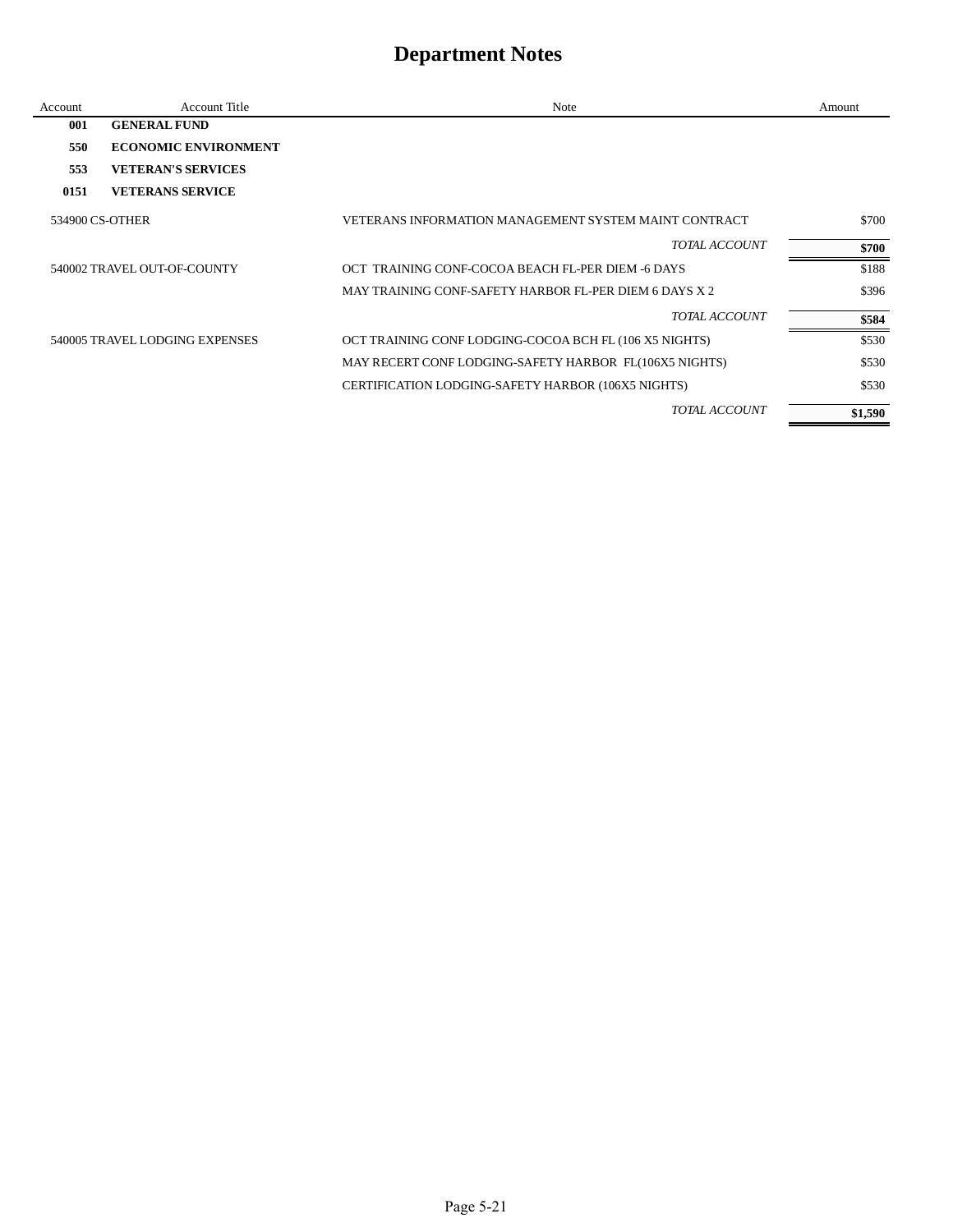| Account         | <b>Account Title</b>    | Note                                          | Amount   |
|-----------------|-------------------------|-----------------------------------------------|----------|
| 001             | <b>GENERAL FUND</b>     |                                               |          |
| 560             | <b>HUMAN SERVICES</b>   |                                               |          |
| 562             | <b>HEALTH</b>           |                                               |          |
| 0160            | <b>MOSQUITO CONTROL</b> |                                               |          |
| 534900 CS-OTHER |                         | CONTRACT WITH FSU TO PROVIDE MOSQUITO CONTROL | \$35,000 |
|                 |                         | <b>SURVEILLANCE</b>                           |          |
|                 |                         | <b>TOTAL ACCOUNT</b>                          | \$35,000 |
| 564604 VEHICLES |                         | <b>REPLACE 02C14589</b>                       | \$23,000 |
|                 |                         | <b>TOTAL ACCOUNT</b>                          | \$23,000 |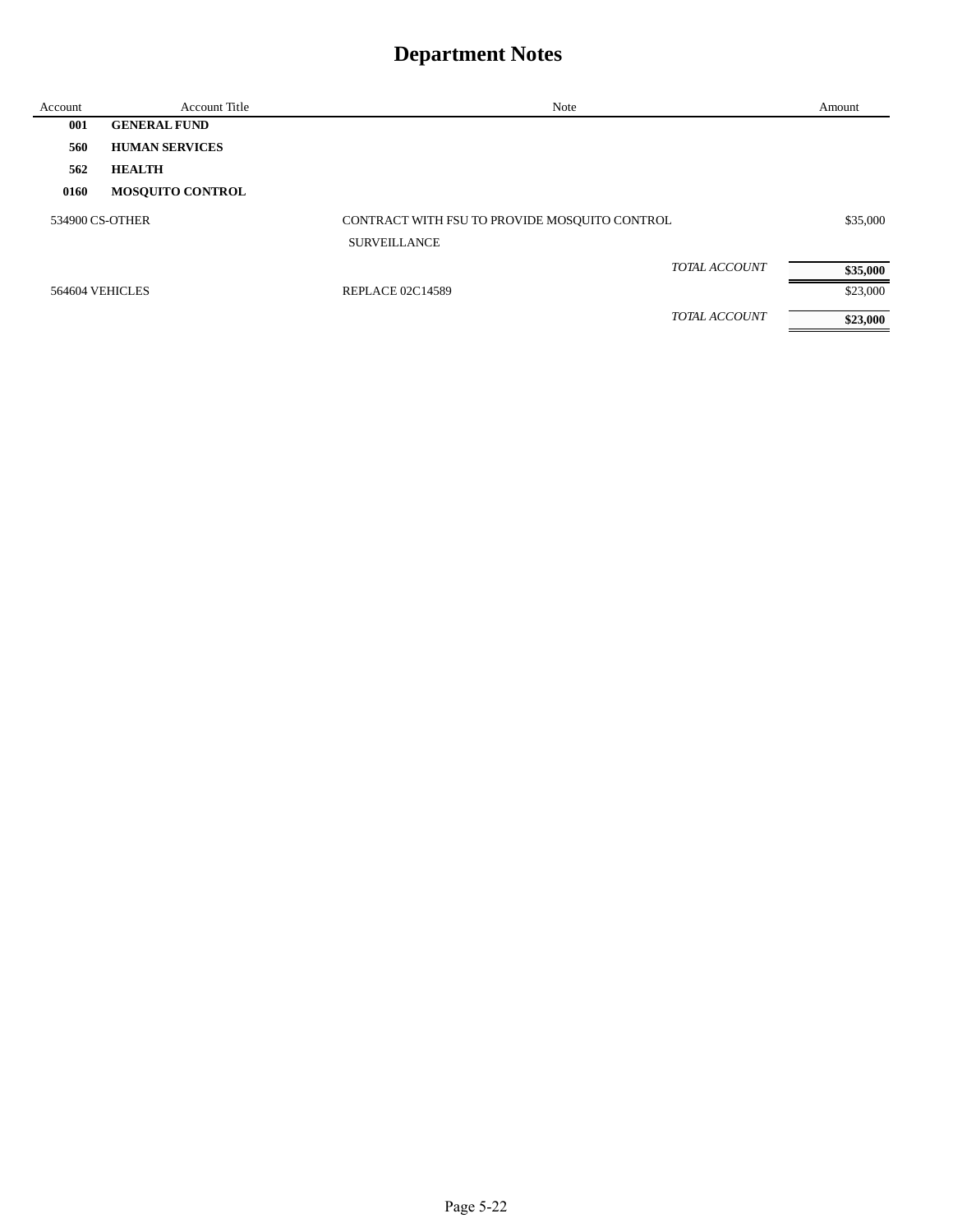| Account         | <b>Account Title</b>            | Note                                             |                      | Amount   |
|-----------------|---------------------------------|--------------------------------------------------|----------------------|----------|
| 001             | <b>GENERAL FUND</b>             |                                                  |                      |          |
| 570             | <b>CULTURE/RECREATION</b>       |                                                  |                      |          |
| 572             | <b>PARKS AND RECREATION</b>     |                                                  |                      |          |
| 0170            | <b>COUNTY PARKS</b>             |                                                  |                      |          |
|                 | 534500 CS-PERSONNEL             | INMATE CREW FOREMAN #1 (35% OF \$62,000)         |                      | \$21,700 |
|                 |                                 | INMATE CREW FOREMAN # 2 (35% OF \$62,000)        |                      | \$21,700 |
|                 |                                 |                                                  | TOTAL ACCOUNT        | \$43,400 |
|                 | 540001 TRAVEL IN-COUNTY         | SUNPASS CHARGES (35% OF \$100)                   |                      | \$35     |
|                 |                                 |                                                  | TOTAL ACCOUNT        | \$35     |
|                 | 540002 TRAVEL OUT-OF-COUNTY     | PLAYGROUND SAFETY COURSE (MEALS) 2 @ \$300 * 35% |                      | \$115    |
|                 |                                 |                                                  | TOTAL ACCOUNT        | \$115    |
|                 | 540005 TRAVEL LODGING EXPENSES  | PLAYGROUND SAFETY COURSE 2 @ \$300 * 35%         |                      | \$210    |
|                 |                                 |                                                  | TOTAL ACCOUNT        | \$210    |
|                 | 564702 CULTURE/RECREATION EQUIP | HUSTLER Z MOWERS @ 35% TO REPLACE 1999 MOWERS    |                      | \$6,650  |
|                 |                                 | <b>GROUNDSKEEPING TRAILER @ 35%</b>              |                      | \$1,750  |
|                 |                                 |                                                  | TOTAL ACCOUNT        | \$8,400  |
| 564704 VEHICLES |                                 | REPLACE 2004 CHEVY 1500 1/2 TON PICKUP 4X4 SWB   |                      |          |
|                 |                                 | 174,180 MILES (35% OF \$23,000)                  |                      | \$8,050  |
|                 |                                 |                                                  | <b>TOTAL ACCOUNT</b> | \$8,050  |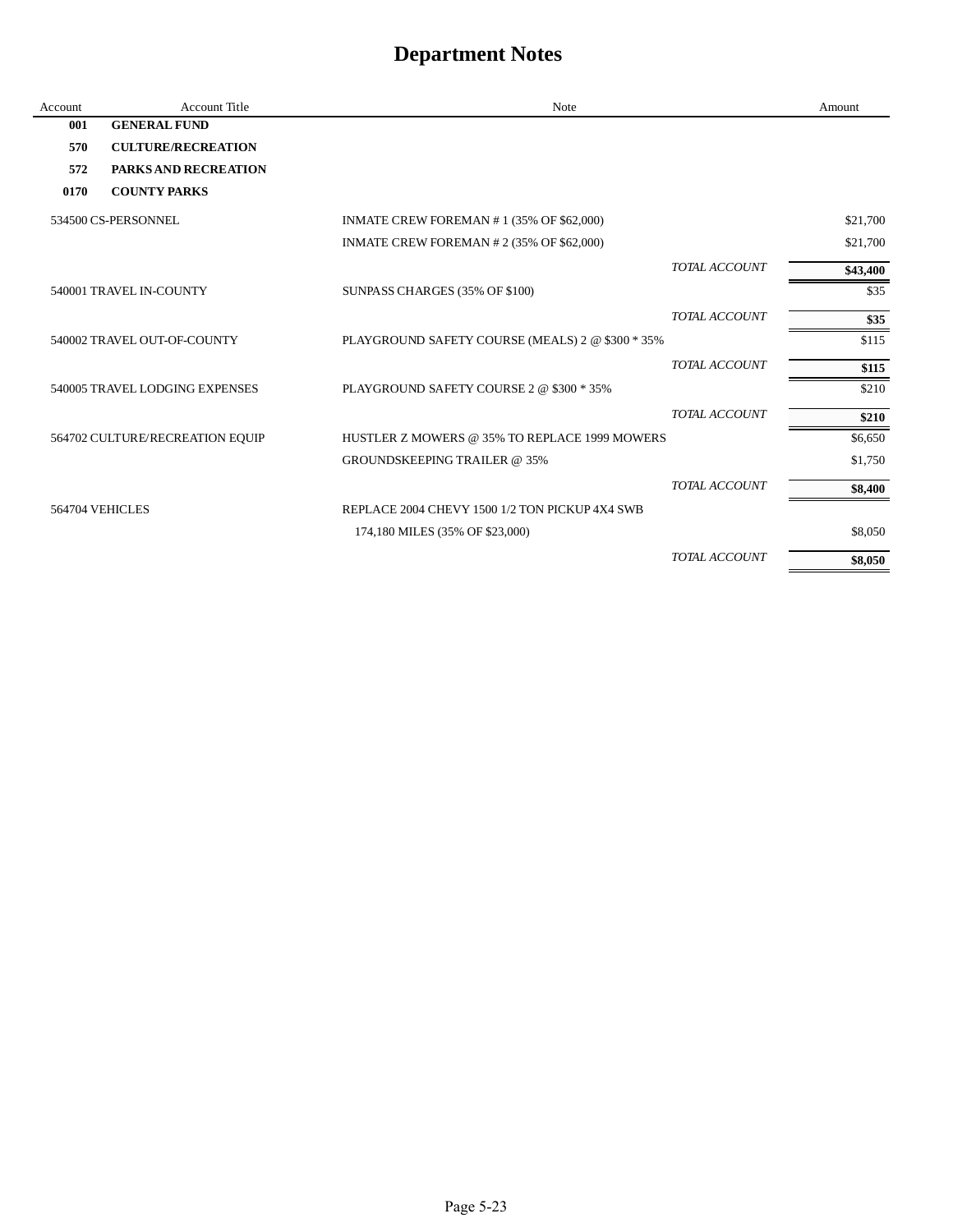| Account | <b>Account Title</b>           | Note                                        |                      | Amount  |
|---------|--------------------------------|---------------------------------------------|----------------------|---------|
| 001     | <b>GENERAL FUND</b>            |                                             |                      |         |
| 570     | <b>CULTURE/RECREATION</b>      |                                             |                      |         |
| 571     | <b>LIBRARIES</b>               |                                             |                      |         |
| 0171    | <b>LIBRARY COOPERATIVE</b>     |                                             |                      |         |
|         | 534500 CS-PERSONNEL            | SIRSI TECHNICAL ASSISTANCE                  |                      | \$1,000 |
|         |                                |                                             | <b>TOTAL ACCOUNT</b> | \$1,000 |
|         | 534900 CS-OTHER                | <b>INTER-LIBRARY COURIER SERVICE</b>        |                      | \$9,950 |
|         |                                |                                             | <b>TOTAL ACCOUNT</b> | \$9,950 |
|         | 540002 TRAVEL OUT-OF-COUNTY    | <b>STATE LIBRARY CONFERENCE</b>             |                      | \$250   |
|         |                                | VISITS TO TALLAHASSEE, LEGISLATORS          |                      | \$250   |
|         |                                |                                             | <b>TOTAL ACCOUNT</b> | \$500   |
|         | 540005 TRAVEL LODGING EXPENSES | 2 NIGHTS HOTEL FOR STATE LIBRARY CONFERENCE |                      | \$500   |
|         |                                |                                             | TOTAL ACCOUNT        | \$500   |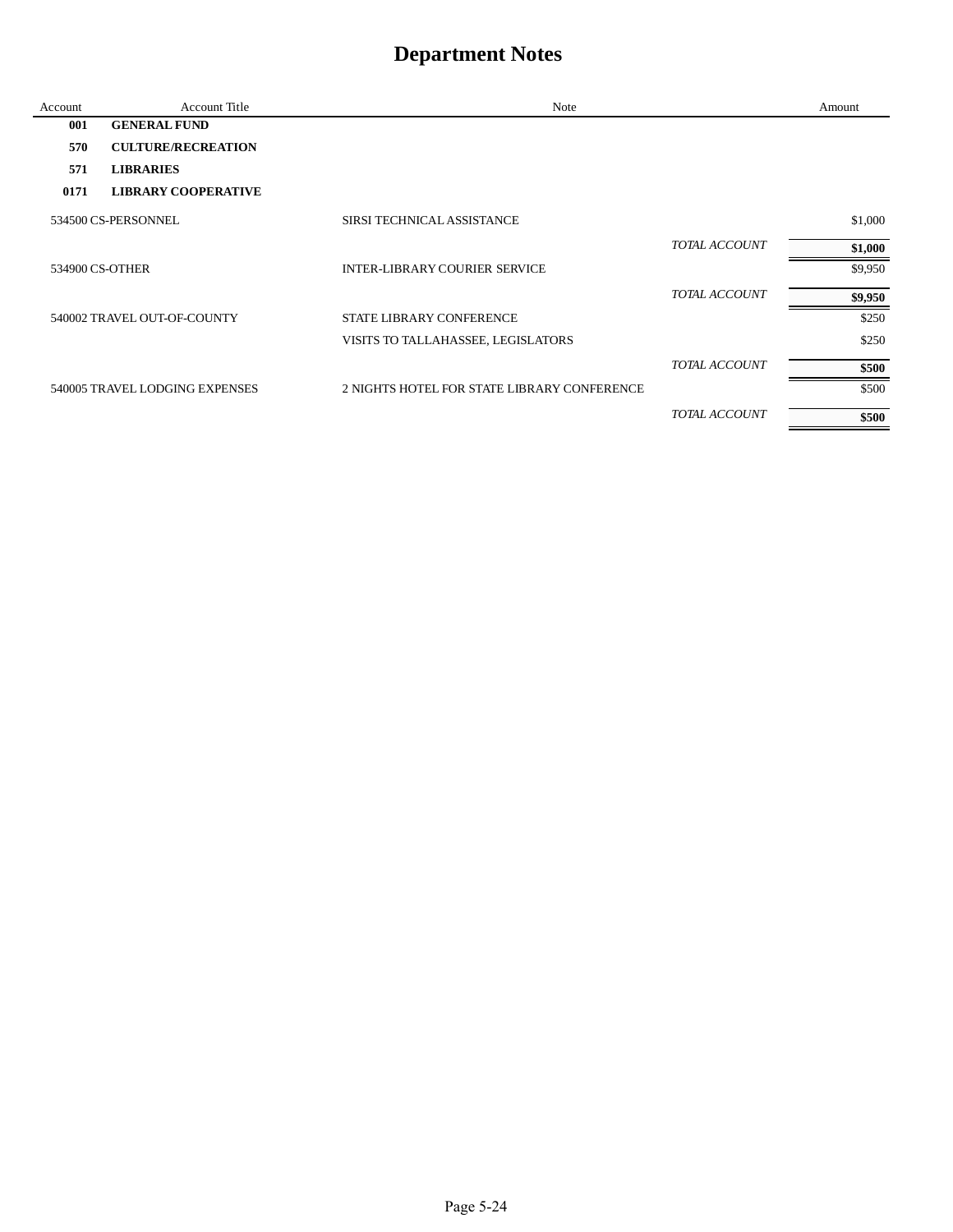| Account         | <b>Account Title</b>           | Note                                                    |                      | Amount   |
|-----------------|--------------------------------|---------------------------------------------------------|----------------------|----------|
| 001             | <b>GENERAL FUND</b>            |                                                         |                      |          |
| 610             | <b>COURT-RELATED</b>           |                                                         |                      |          |
| 623             | <b>PRE-TRIAL SERVICES</b>      |                                                         |                      |          |
| 0610            | PRETRIAL SERVICES PROGRAM      |                                                         |                      |          |
| 534900 CS-OTHER |                                | <b>GPS MONITORS</b>                                     |                      | \$25,000 |
|                 |                                |                                                         | TOTAL ACCOUNT        | \$25,000 |
|                 | 540001 TRAVEL IN-COUNTY        | 1ST APPEARANCE, COURT HEARINGS, HOME VISITS, JAIL, MTGS |                      | \$3,500  |
|                 |                                |                                                         | <b>TOTAL ACCOUNT</b> | \$3,500  |
|                 | 540002 TRAVEL OUT-OF-COUNTY    | TRAVEL TO OTHER COUNTIES, TALLAHASSEE, APPF MTG         |                      | \$1,000  |
|                 |                                |                                                         | <b>TOTAL ACCOUNT</b> | \$1,000  |
|                 | 540005 TRAVEL LODGING EXPENSES | TALLAHASSEE, APPF MTG, VISITS TO STATE MH HOSPITAL      |                      | \$500    |
|                 |                                |                                                         | <b>TOTAL ACCOUNT</b> | \$500    |
|                 | 564903 COMPUTERS               | LAPTOPS (4), PC (1) AND PORT REPLICATORS (7)            |                      | \$5,844  |
|                 |                                |                                                         | TOTAL ACCOUNT        | \$5,844  |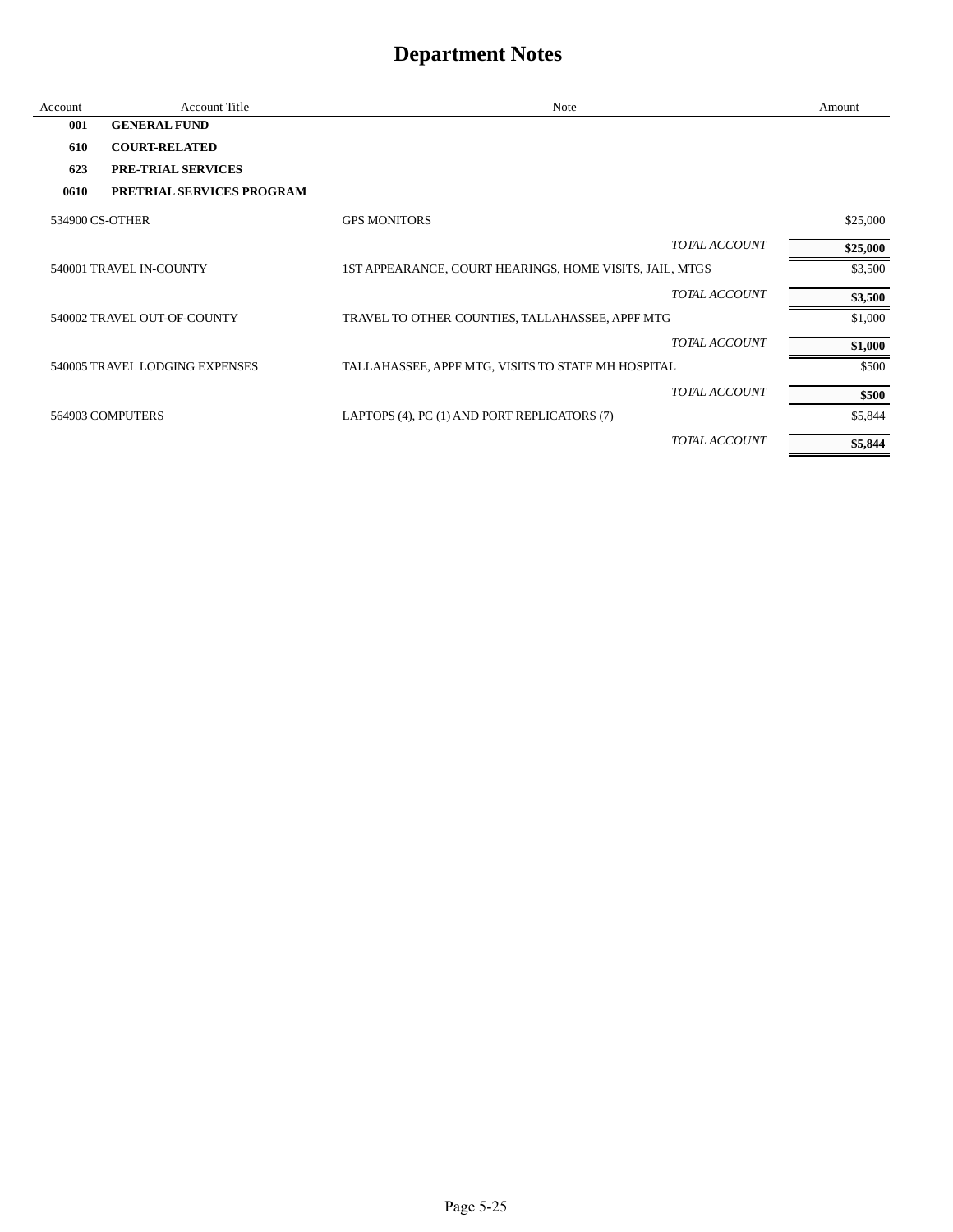| Account | <b>Account Title</b>                    | <b>Note</b>                                           | Amount    |
|---------|-----------------------------------------|-------------------------------------------------------|-----------|
| 101     | <b>COUNTY TRANSPORTATION TRUST FUND</b> |                                                       |           |
| 540     | <b>TRANSPORTATION</b>                   |                                                       |           |
| 541     | <b>ROAD AND STREET FACILITIES</b>       |                                                       |           |
| 1001    | <b>ENGINEERING DEPARTMENT</b>           |                                                       |           |
|         | 540001 TRAVEL IN-COUNTY                 | TRANSPONDERS FOR MID BAY TOLL                         | \$200     |
|         |                                         | <b>TOTAL ACCOUNT</b>                                  | \$200     |
|         | 540002 TRAVEL OUT-OF-COUNTY             | CONTINUED EDUCATION REQUIREMENTS FOR 3 ENGINEERS      | \$300     |
|         |                                         | CONTINUED EDUCATION REQUIREMENTS FOR SURVEYOR         | \$150     |
|         |                                         | DENSITY GUAGE CERTIFICATION REQUIRMENTS               | \$150     |
|         |                                         | EROSION CONTROL, ASPHALT, EARTHWORK CERTIFICATIONS -  | \$400     |
|         |                                         | (4 PEOPLE)                                            |           |
|         |                                         | TOTAL ACCOUNT                                         | \$1,000   |
|         | 540005 TRAVEL LODGING EXPENSES          | TRAVEL REQUIREMENTS FOR CERTIFICATION OF 3 ENGINEERS  | \$450     |
|         |                                         | TRAVEL REQUIREMENTS FOR CERTIFICATION OF SURVEYOR     | \$300     |
|         |                                         | TRAVEL NEEDS FOR DENSITY GAUGE CERTIFICATIONS         | \$400     |
|         |                                         | TRAVEL FOR EROSION CONTROL, ASPHALT, EARTHWORK CERTS. | \$500     |
|         |                                         | $-$ (4 PEOPLE)                                        |           |
|         |                                         | TOTAL ACCOUNT                                         | \$1,650   |
|         | 564404 VEHICLES                         | 3/4 TON UTILITY TRUCK REPLACE                         | \$28,000  |
|         |                                         | 1/2 TON PICKUP 4X4 SWB REPLACE                        | \$23,000  |
|         |                                         | 1/2 TON PICKUP 4X4 SWB REPLACE                        | \$23,000  |
|         |                                         | 3/4 TON CREW CAB REPLACE                              | \$28,000  |
|         |                                         | TOTAL ACCOUNT                                         | \$102,000 |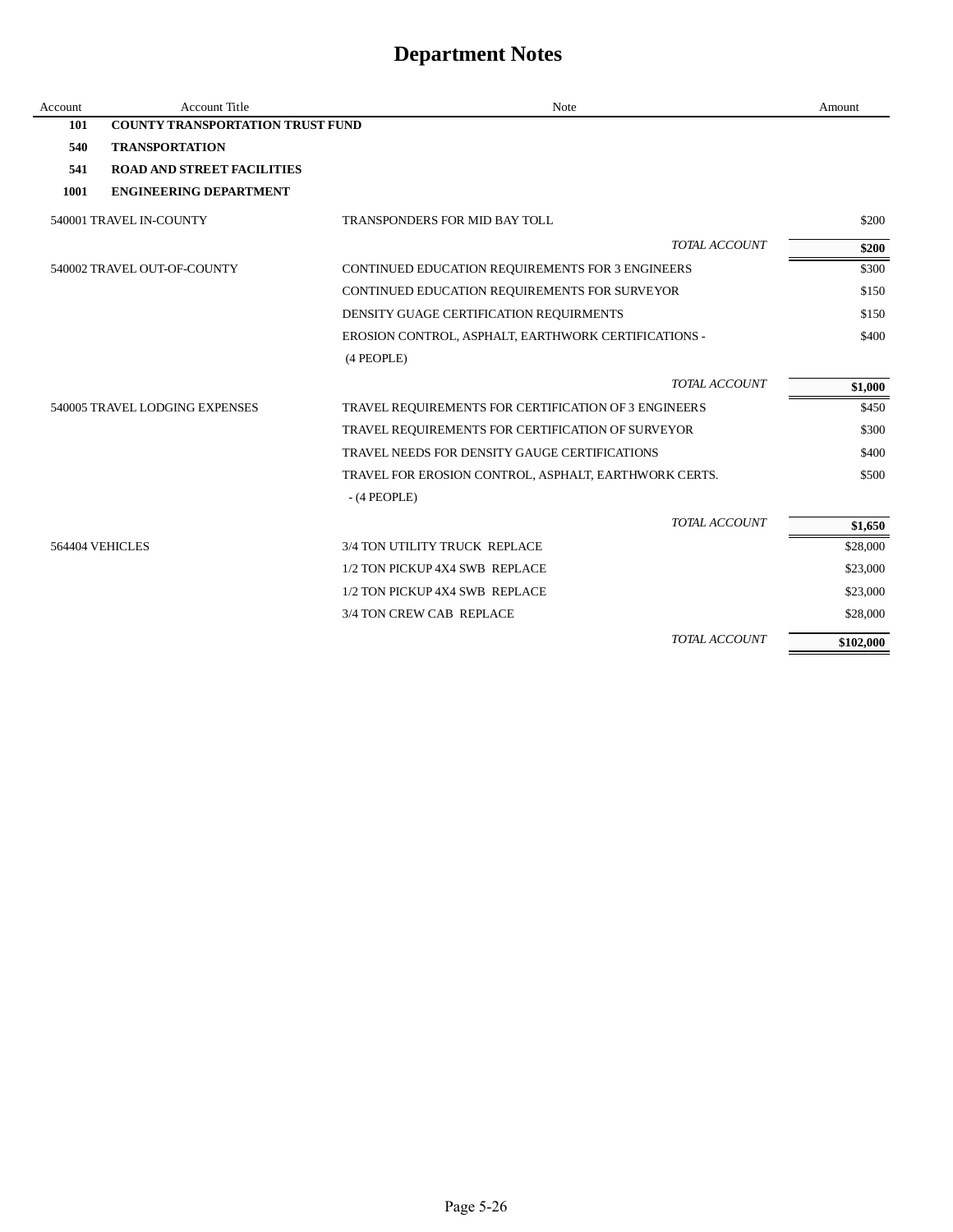| Account         | <b>Account Title</b>                    | Note                                                 | Amount    |
|-----------------|-----------------------------------------|------------------------------------------------------|-----------|
| 101             | <b>COUNTY TRANSPORTATION TRUST FUND</b> |                                                      |           |
| 540             | <b>TRANSPORTATION</b>                   |                                                      |           |
| 541             | <b>ROAD AND STREET FACILITIES</b>       |                                                      |           |
| 1002            | <b>ROAD DEPARTMENT</b>                  |                                                      |           |
|                 | 534500 CS-PERSONNEL                     | ANNUAL CONTRACT WITH OCI FOR 2 CORRECTIONAL OFFICERS | \$116,008 |
|                 |                                         | THESE PERSONNEL SUPERVISE TWO INMATE WORK CREWS      |           |
|                 |                                         | THE MAJORITY OF THE COST INCREASE IN THE INCREASE IN |           |
|                 |                                         | <b>HEALTH CARE BENEFITS.</b>                         |           |
|                 |                                         | TOTAL ACCOUNT                                        | \$116,008 |
| 534900 CS-OTHER |                                         | <b>ARCHEOLOGICAL REVIEWS</b>                         | \$1,000   |
|                 |                                         | PERMIT COSTS                                         | \$500     |
|                 |                                         | <b>TOTAL ACCOUNT</b>                                 | \$1,500   |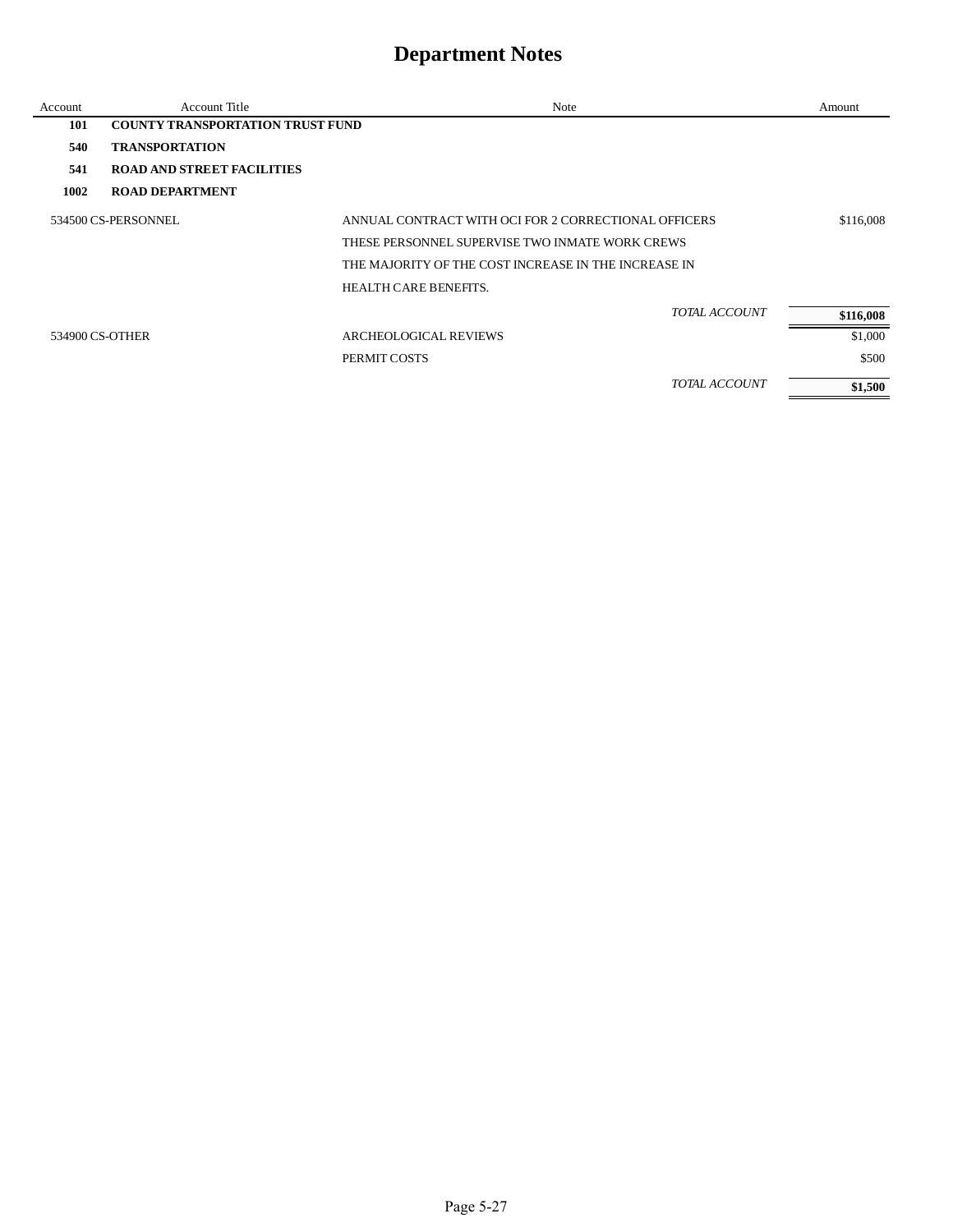| Account         | <b>Account Title</b>                    |                                                      | Note        |                      | Amount   |
|-----------------|-----------------------------------------|------------------------------------------------------|-------------|----------------------|----------|
| 101             | <b>COUNTY TRANSPORTATION TRUST FUND</b> |                                                      |             |                      |          |
| 540             | <b>TRANSPORTATION</b>                   |                                                      |             |                      |          |
| 541             | <b>ROAD AND STREET FACILITIES</b>       |                                                      |             |                      |          |
| 1003            | <b>TRAFFIC SIGNAL MAINTENANC</b>        |                                                      |             |                      |          |
| 534900 CS-OTHER |                                         | UTILITY LINE SPOTS                                   |             |                      | \$4,000  |
|                 |                                         | CSX MAINTENANCE FEE 10 RR CROSSINGS 1,600 EA         |             |                      | \$17,000 |
|                 |                                         |                                                      |             | TOTAL ACCOUNT        | \$21,000 |
|                 | 540002 TRAVEL OUT-OF-COUNTY             | PER DIEM 2 PEOPLE 1 TECH SCHOOL 3 DAYS = 6X50        |             |                      | \$300    |
|                 |                                         | PER DIEM 1 ENG 3 PROF ENG MEETINGS 3 DAYS = $9 X 50$ |             |                      | \$450    |
|                 |                                         |                                                      |             | <b>TOTAL ACCOUNT</b> | \$750    |
|                 | 540005 TRAVEL LODGING EXPENSES          | AVG \$100 PER NIGHT 2 TECHS 1 EVENT 3 DAYS           |             |                      | \$600    |
|                 |                                         | AVG \$145 PER NIGHT 1 ENG 3 EVENTS 3 DAYS            |             |                      | \$1,300  |
|                 |                                         |                                                      |             | TOTAL ACCOUNT        | \$1,900  |
|                 | 563480 TRAFFIC MAIN INFRASTRUCT         | ITS CAMERA COMM EQUIP                                | 4 @ 2000    |                      | \$8,000  |
|                 |                                         | FIELD COMM ETHERNET                                  | 3 @ 1100    |                      | \$3,300  |
|                 |                                         | NAZTEC TRAFFIC CONTROLLER                            | 3 @ 2800    |                      | \$8,400  |
|                 |                                         | CONTROLLER CONFLICT MONITOR 5 @ 1000                 |             |                      | \$5,000  |
|                 |                                         | FIELD CONTROLLER CABINET                             | $1 \& 7500$ |                      | \$7,500  |
|                 |                                         |                                                      |             | TOTAL ACCOUNT        | \$32,200 |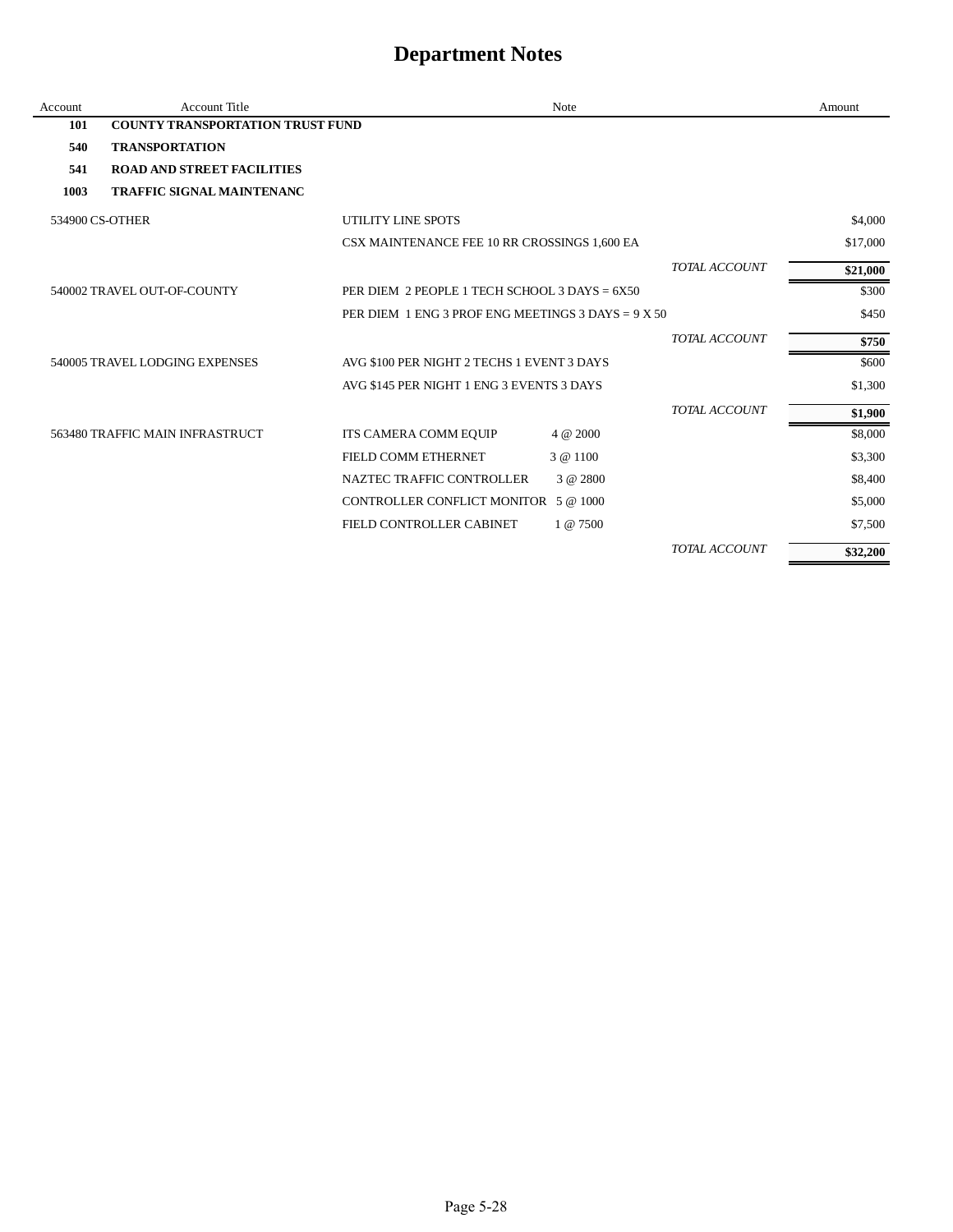| Account | Account Title                           | Note                                |                      | Amount    |
|---------|-----------------------------------------|-------------------------------------|----------------------|-----------|
| 101     | <b>COUNTY TRANSPORTATION TRUST FUND</b> |                                     |                      |           |
| 530     | PHYSICAL ENVIRONMENT                    |                                     |                      |           |
| 538     | FLOOD CONTROL/STORMWATER MANAGEMENT     |                                     |                      |           |
| 1004    | <b>STORMWATER MANAGEMENT</b>            |                                     |                      |           |
|         | 563401 MATERIAL-NEW CONSTRUCTION        | NEW CONSTRUCTION MATERIALS          |                      | \$35,000  |
|         |                                         |                                     | TOTAL ACCOUNT        | \$35,000  |
|         | 563490 OTHER IMPROVEMENTS               | PRIORITIZED CAPITAL PROJECTS        |                      | \$368,645 |
|         |                                         |                                     | <b>TOTAL ACCOUNT</b> | \$368,645 |
|         | 563495 STORMWATER MANAGEMENT            | STORMWATER MASTER PLAN ADDENDUM     |                      | \$45,000  |
|         |                                         | <b>TREATMENT OF RETENTION PONDS</b> |                      | \$12,000  |
|         |                                         |                                     | <b>TOTAL ACCOUNT</b> | \$57,000  |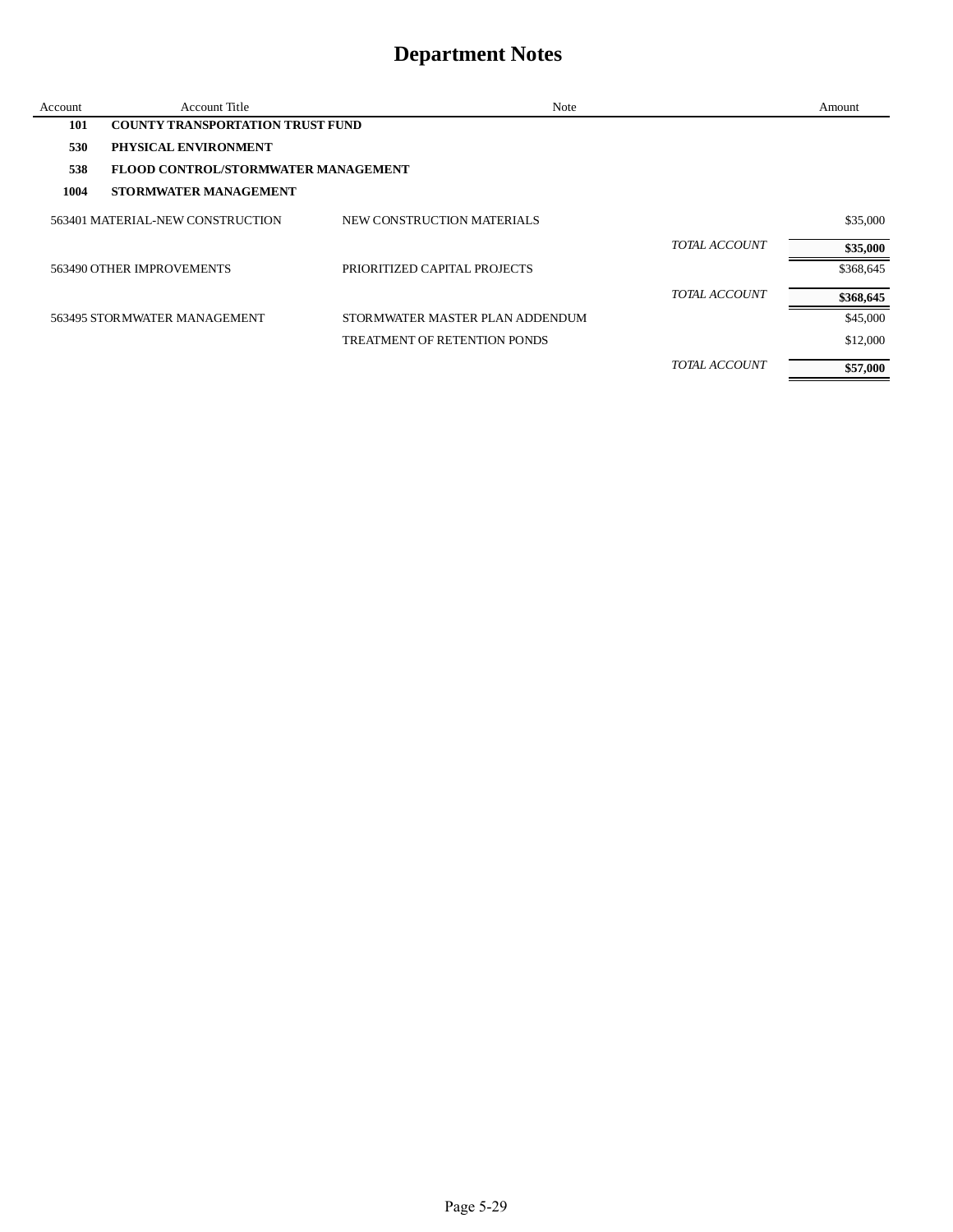| Account | <b>Account Title</b>             | Note                                                | Amount   |
|---------|----------------------------------|-----------------------------------------------------|----------|
| 104     | <b>TOURIST DEVELOPMENT FUND</b>  |                                                     |          |
| 550     | <b>ECONOMIC ENVIRONMENT</b>      |                                                     |          |
| 552     | <b>INDUSTRY DEVELOPMENT</b>      |                                                     |          |
| 1151    | <b>5TH TDT-TOURISM PROMOTION</b> |                                                     |          |
|         | 534003 CS-CONSULTING             | <b>FILM COMMISSION</b>                              | \$66,500 |
|         |                                  | <b>TOTAL ACCOUNT</b>                                | \$66,500 |
|         | 534018 CS-CHAMBER OF COMMERCE    | ANNUAL CONTRACT AGREEMENT FOR DESTIN & FWB CHAMBERS | \$40,000 |
|         |                                  | EACH CHAMBER RECEIVES \$20,000 ANNUALLY             |          |
|         |                                  | <b>TOTAL ACCOUNT</b>                                | \$40,000 |
|         | 534500 CS-PERSONNEL              | <b>KELLY TEMP SERVICES</b>                          | \$65,000 |
|         |                                  | TOTAL ACCOUNT                                       | \$65,000 |
|         | 534900 CS-OTHER                  | CONTRACTS FOR PROMOTIONAL ITEMS                     | \$1,100  |
|         |                                  | TOTAL ACCOUNT                                       | \$1,100  |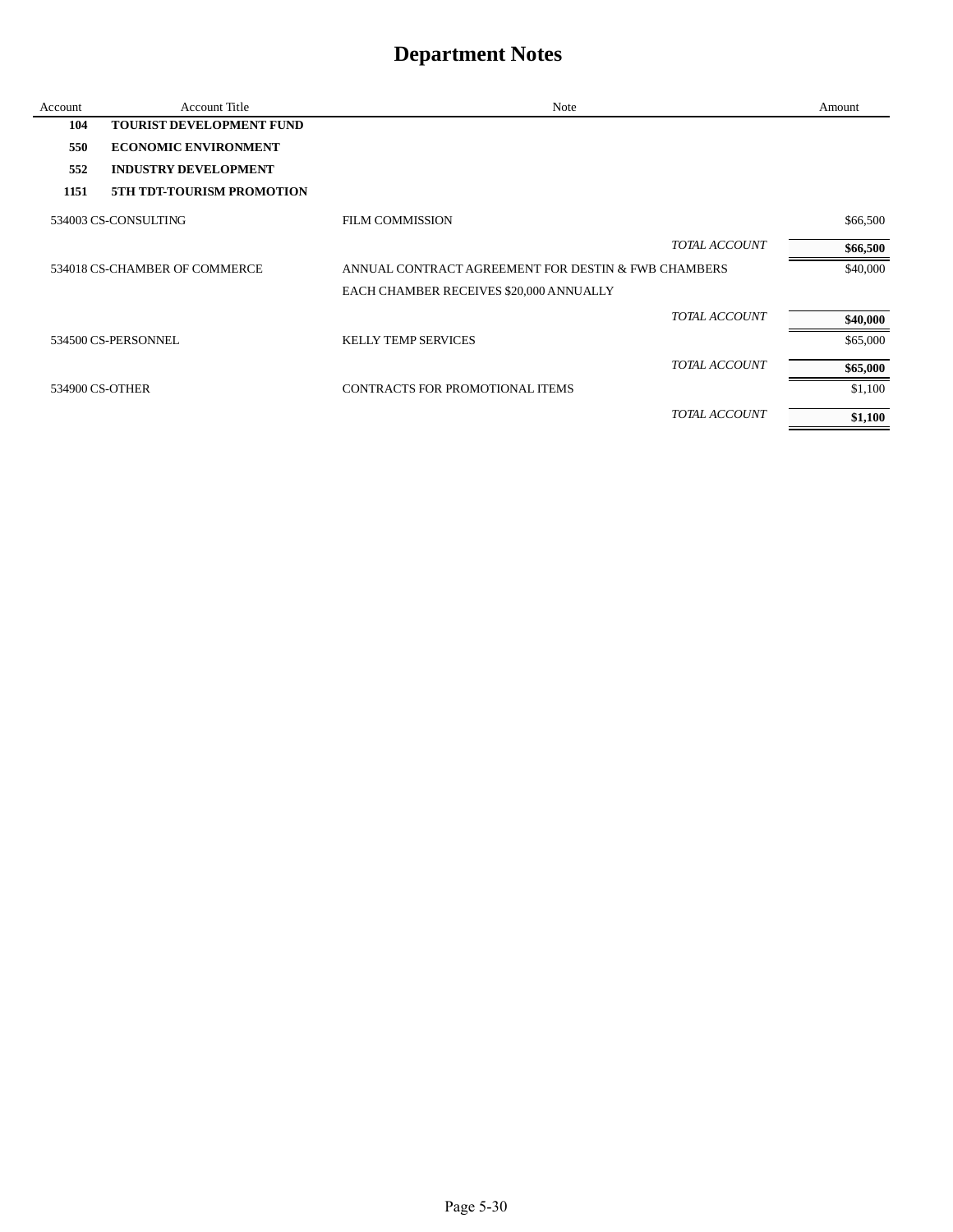| Account | <b>Account Title</b>            | Note                                             |                      | Amount   |
|---------|---------------------------------|--------------------------------------------------|----------------------|----------|
| 104     | <b>TOURIST DEVELOPMENT FUND</b> |                                                  |                      |          |
| 550     | <b>ECONOMIC ENVIRONMENT</b>     |                                                  |                      |          |
| 552     | <b>INDUSTRY DEVELOPMENT</b>     |                                                  |                      |          |
| 1152    | 2ND TDT-ADMINISTRATION          |                                                  |                      |          |
|         | 512010 SALARIES/WAGES-FULL-TIME | ADD FINANCIAL ADMINISTRATOR & COMPLIANCE MANAGER |                      | \$67,179 |
|         |                                 |                                                  | <b>TOTAL ACCOUNT</b> | \$67,179 |
|         | 534500 CS-PERSONNEL             | WELCOME CTR TEMPS - KELLY                        |                      | \$8,500  |
|         |                                 |                                                  | <b>TOTAL ACCOUNT</b> | \$8,500  |
|         | 540002 TRAVEL OUT-OF-COUNTY     | <b>GOVERNMENT COMMUNICATIONS</b>                 |                      | \$900    |
|         |                                 | <b>BEACH PROJECTS MGR</b>                        |                      | \$5,500  |
|         |                                 | <b>FSBPA ANNUAL MEETING</b>                      |                      |          |
|         |                                 | ASBPA SUMMIT MEETING - WASHINGTON DC             |                      |          |
|         |                                 | ASBPA NATIONAL NEETING                           |                      |          |
|         |                                 | LEGISLATION DELEGATION MEETING - WASHINGTON DC   |                      |          |
|         |                                 |                                                  | <b>TOTAL ACCOUNT</b> | \$6,400  |
|         | 540005 TRAVEL LODGING EXPENSES  | <b>GOVERNMENT COMMUNICATIONS</b>                 |                      | \$1,400  |
|         |                                 | BEACH PROJ MGR FSBPA/ASBPA/FDEP                  |                      | \$4,000  |
|         |                                 |                                                  | <b>TOTAL ACCOUNT</b> | \$5,400  |
|         | 564503 COMPUTER EQUIPMENT       | REPLACE COMPUTERS PER IS SCHEDULE                |                      | \$4,000  |
|         |                                 |                                                  | <b>TOTAL ACCOUNT</b> | \$4,000  |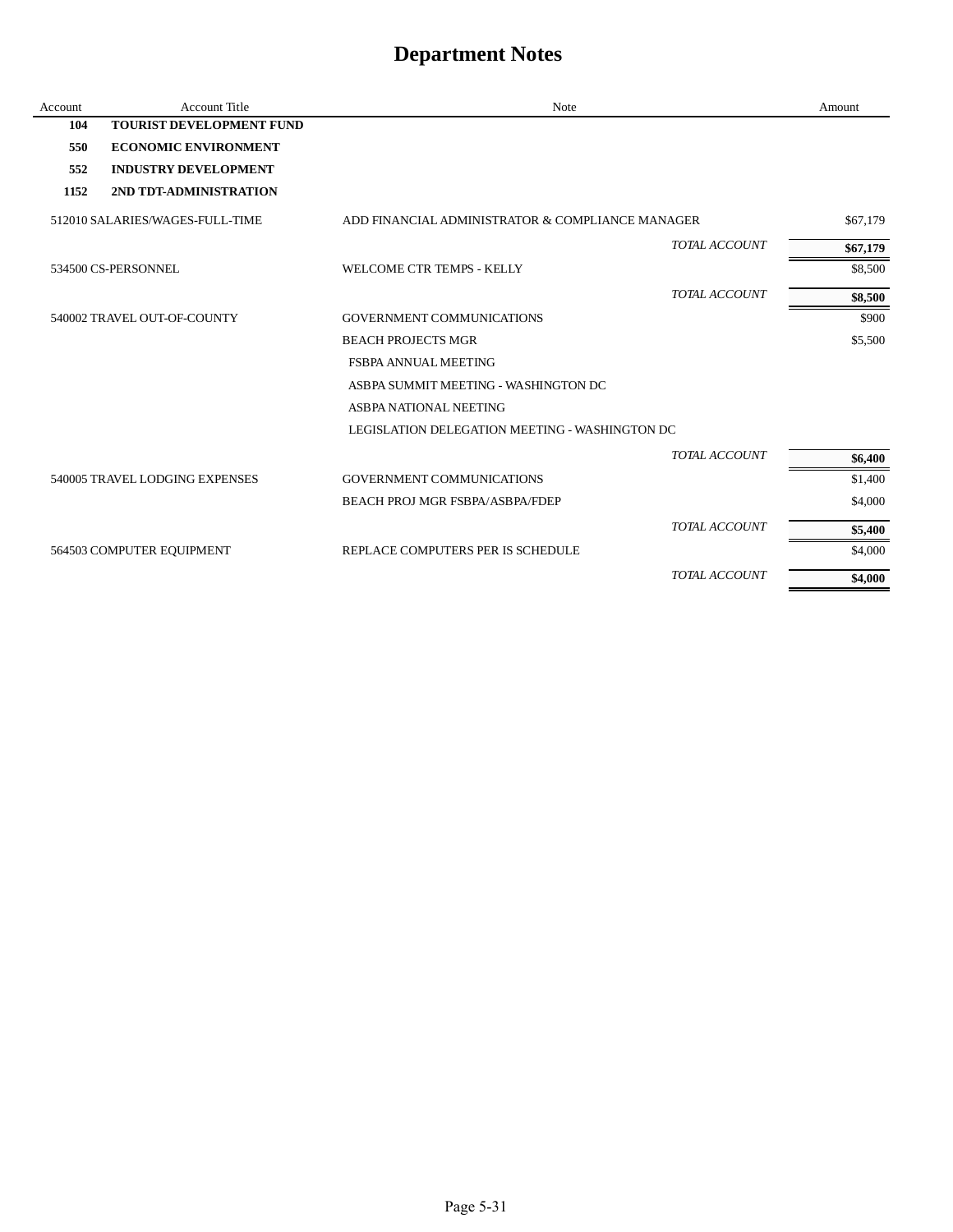| Account | Account Title                      | Note                                  |                      | Amount      |
|---------|------------------------------------|---------------------------------------|----------------------|-------------|
| 104     | <b>TOURIST DEVELOPMENT FUND</b>    |                                       |                      |             |
| 570     | <b>CULTURE/RECREATION</b>          |                                       |                      |             |
| 572     | <b>PARKS AND RECREATION</b>        |                                       |                      |             |
| 1175    | <b>1ST TDT-BEACHES &amp; PARKS</b> |                                       |                      |             |
|         | 512010 SALARIES/WAGES-FULL-TIME    | ADD MARINE ECO&TD RES COORD           |                      | \$50,015    |
|         |                                    |                                       | <b>TOTAL ACCOUNT</b> | \$50,015    |
|         | 531002 PS-OTHER ATTORNEY SVCS      | DUNE/BEACH RESTORATION ATTORNEYS FEES |                      | \$10,000    |
|         |                                    |                                       | <b>TOTAL ACCOUNT</b> | \$10,000    |
|         | 534111 CS-TURTLE WATCH PROGRAM     | TURTLE WATCH CONTRACT                 |                      | \$47,000    |
|         |                                    |                                       | <b>TOTAL ACCOUNT</b> | \$47,000    |
|         | 563490 OTHER IMPROVEMENTS          | <b>LIVING SHORELINES</b>              |                      | \$750,000   |
|         |                                    | <b>BEACH PARK IMPROVEMENTS</b>        |                      | \$250,000   |
|         |                                    |                                       | TOTAL ACCOUNT        | \$1,000,000 |
|         | 563753 ARTIFICIAL REEF             | SUPPORT FOR FISHING INDUSTRY          |                      | \$150,000   |
|         |                                    |                                       | TOTAL ACCOUNT        | \$150,000   |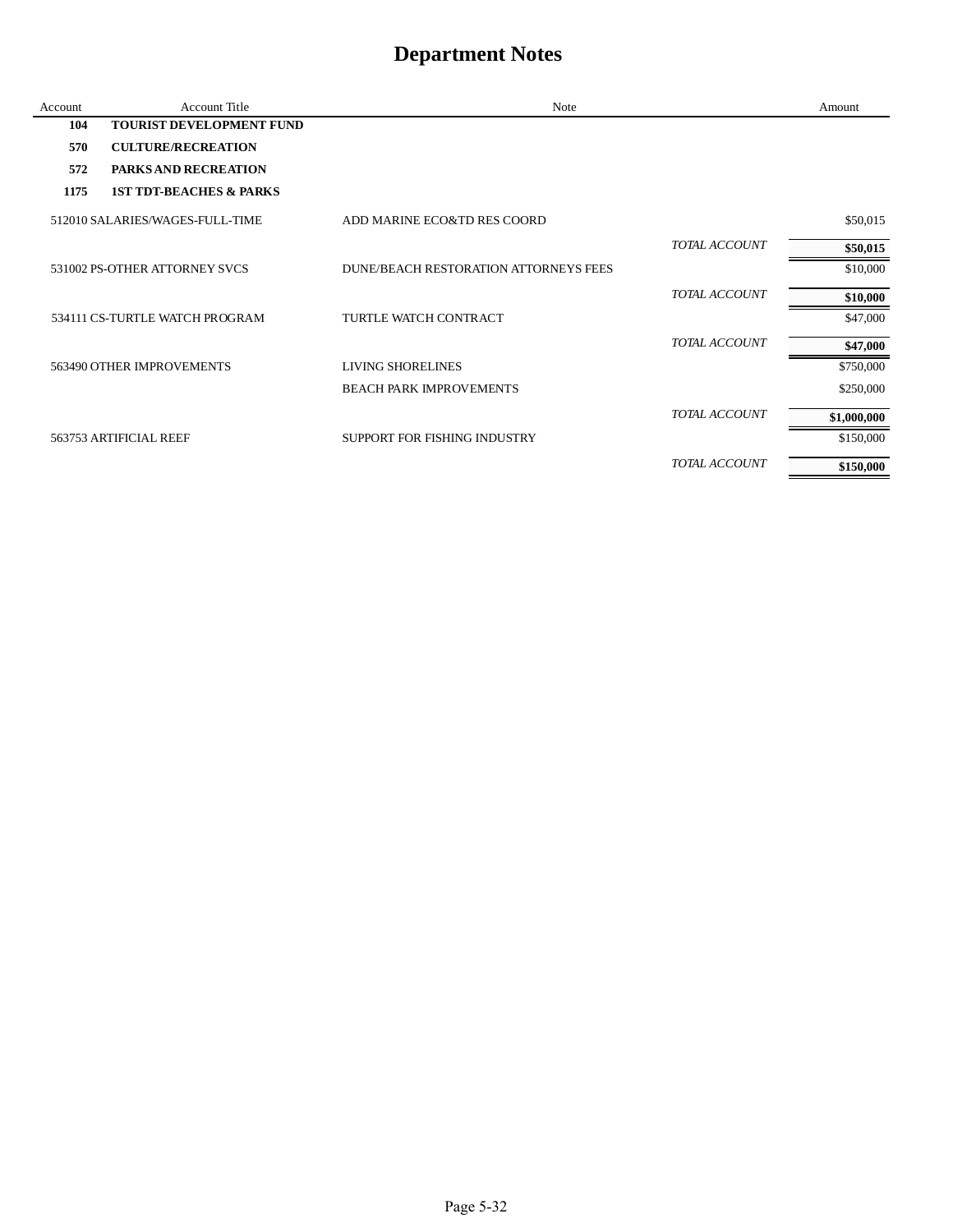| Account | Account Title                                 | Note                                |               | Amount   |
|---------|-----------------------------------------------|-------------------------------------|---------------|----------|
| 108     | <b>E-911 OPERATIONS FUND</b>                  |                                     |               |          |
| 520     | <b>PUBLIC SAFETY</b>                          |                                     |               |          |
| 525     | <b>EMERGENCY AND DISASTER RELIEF SERVICES</b> |                                     |               |          |
| 1401    | 911 COORDINATOR                               |                                     |               |          |
|         | 512010 SALARIES/WAGES-FULL-TIME               | ADD 911 CALL TAKER                  |               | \$27,483 |
|         |                                               |                                     | TOTAL ACCOUNT | \$27,483 |
|         | 540002 TRAVEL OUT-OF-COUNTY                   | 911 DATABASE & COORDINATOR MEETINGS |               | \$500    |
|         |                                               |                                     | TOTAL ACCOUNT | \$500    |
|         | 540005 TRAVEL LODGING EXPENSES                | 911 DATABASE & COORDINATOR MEETINGS |               | \$1,000  |
|         |                                               |                                     | TOTAL ACCOUNT | \$1,000  |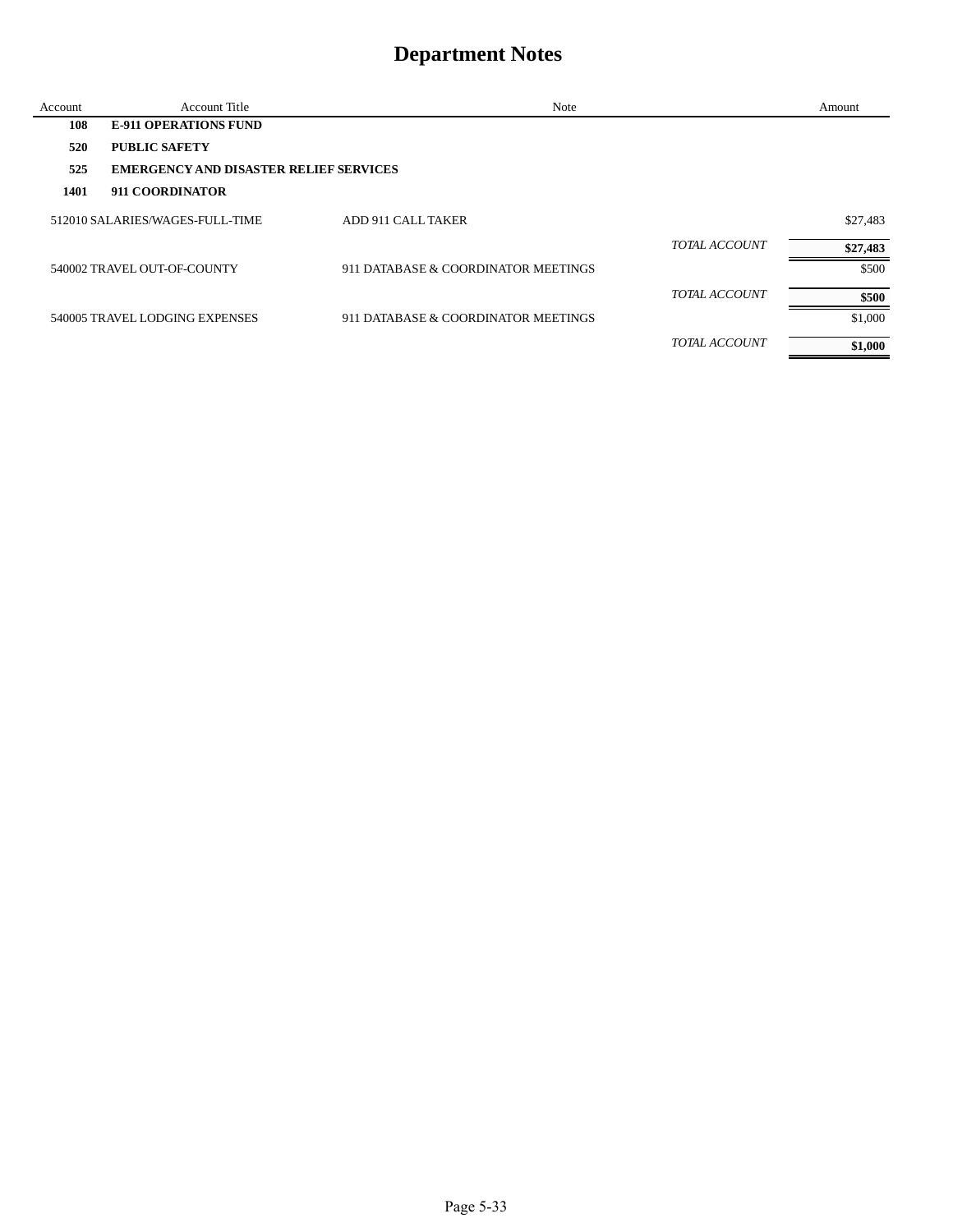| Account         | <b>Account Title</b>            | <b>Note</b>                                       |                      | Amount   |
|-----------------|---------------------------------|---------------------------------------------------|----------------------|----------|
| 115             | <b>UNINCORPORATED PARKS</b>     |                                                   |                      |          |
| 570             | <b>CULTURE/RECREATION</b>       |                                                   |                      |          |
| 572             | <b>PARKS AND RECREATION</b>     |                                                   |                      |          |
| 1750            | UNINCORPORATED PARKS            |                                                   |                      |          |
|                 | 534500 CS-PERSONNEL             | INMATE CREW FOREMAN #1 (65% OF \$62,000)          |                      | \$40,300 |
|                 |                                 | INMATE CREW FOREMAN #2 (65% OF \$62,000)          |                      | \$40,300 |
|                 |                                 |                                                   | <b>TOTAL ACCOUNT</b> | \$80,600 |
|                 | 540001 TRAVEL IN-COUNTY         | SUNPASS CHARGES (65% OF \$100)                    |                      | \$65     |
|                 |                                 |                                                   | <b>TOTAL ACCOUNT</b> | \$65     |
|                 | 540002 TRAVEL OUT-OF-COUNTY     | PLAYGROUND SAFETY COURSE (MEALS) 2 @ \$164 * 65%  |                      | \$215    |
|                 |                                 |                                                   | <b>TOTAL ACCOUNT</b> | \$215    |
|                 | 540005 TRAVEL LODGING EXPENSES  | PLAYGROUND SAFETY COURSE 2 @ \$300 * 65%          |                      | \$390    |
|                 |                                 |                                                   | TOTAL ACCOUNT        | \$390    |
|                 | 564702 CULTURE/RECREATION EQUIP | ICE MACHINE @ SHALIMAR ELEM BALL PARK             |                      | \$2,300  |
|                 |                                 | HUSTLER Z MOWERS (2 @ 65% TO REPLACE 1999 MOWERS) |                      | \$12,350 |
|                 |                                 | <b>GROUNDSKEEPING TRAILER @ 65%</b>               |                      | \$3,250  |
|                 |                                 |                                                   | TOTAL ACCOUNT        | \$17,900 |
| 564704 VEHICLES |                                 | REPLACE 2004 CHEVY 1500 1/2 TON PICKUP 4X4 SWB    |                      |          |
|                 |                                 | 174,180 MILES (65% OF \$23,000)                   |                      | \$14,950 |
|                 |                                 |                                                   | <b>TOTAL ACCOUNT</b> | \$14,950 |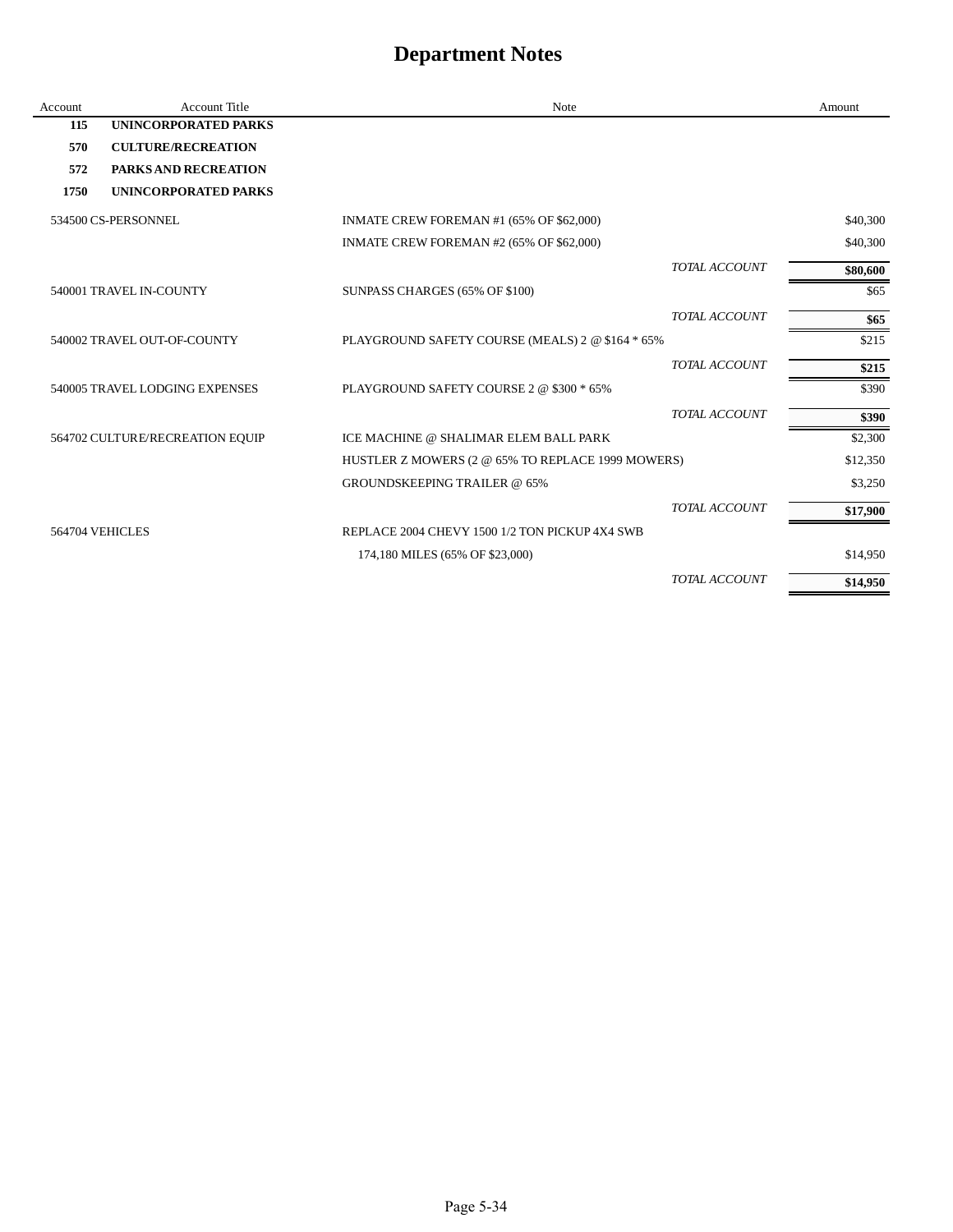| Account | <b>Account Title</b>           | Note                                                    | Amount    |
|---------|--------------------------------|---------------------------------------------------------|-----------|
| 115     | <b>UNINCORPORATED PARKS</b>    |                                                         |           |
| 570     | <b>CULTURE/RECREATION</b>      |                                                         |           |
| 572     | <b>PARKS AND RECREATION</b>    |                                                         |           |
| 1755    | <b>UCP - CAPITAL PROJECTS</b>  |                                                         |           |
|         | 563101 GARNIER'S REHAB         | PHASE III - REHAB WASTEWATER TREATMENT PLANT            | \$80,000  |
|         |                                | (ANTICIPATED ROLLOVER)                                  |           |
|         |                                | PHASE IV - STILLWELL PARK BOUNDED PLAY STRUCTURE &      |           |
|         |                                | <b>SPLASH PAD</b>                                       | \$100,000 |
|         |                                | TOTAL ACCOUNT                                           | \$180,000 |
|         | 563708 LAUREL HILL/DORCAS PARK | FENCING & IMPROVEMENTS EAST OF THE CREEK (ROLLOVER)     | \$32,492  |
|         |                                | 8-FOOT PATH (ROLLOVER)                                  | \$40,000  |
|         |                                | TOTAL ACCOUNT                                           | \$72,492  |
|         | 563759 WILDERNESS LANDING      | <b>WILDERNESS LANDING - ROLLOVER</b>                    | \$98,664  |
|         |                                | ADDITIONAL FUNDS FOR IMPROVEMENTS (ROLLOVER)            | \$10,000  |
|         |                                | TOTAL ACCOUNT                                           | \$108,664 |
|         | 563790 OTHER IMPROVEMENTS      | LAKE SILVER PAVILIONS & IMPROVEMENTS (ROLLOVER)         | \$50,000  |
|         |                                | CONSTRUCT NEIGHBORHOOD PARK (ROLLOVER)                  | \$50,000  |
|         |                                | GREENWAYS/TRAILS DEVELOP EXISTING SITES (ROLLOVER)      | \$25,000  |
|         |                                | CHOCTAWMAR PARK FENCE, PARKING, PICNIC TABLES(ROLLOVER) | \$25,000  |
|         |                                | NEW PARK IN HOLT (FIRE DEPT AGREEMENT)                  | \$200,000 |
|         |                                | SILVER OAKS NEIGHBORHOOD PARK                           | \$250,000 |
|         |                                | TOTAL ACCOUNT                                           | \$600,000 |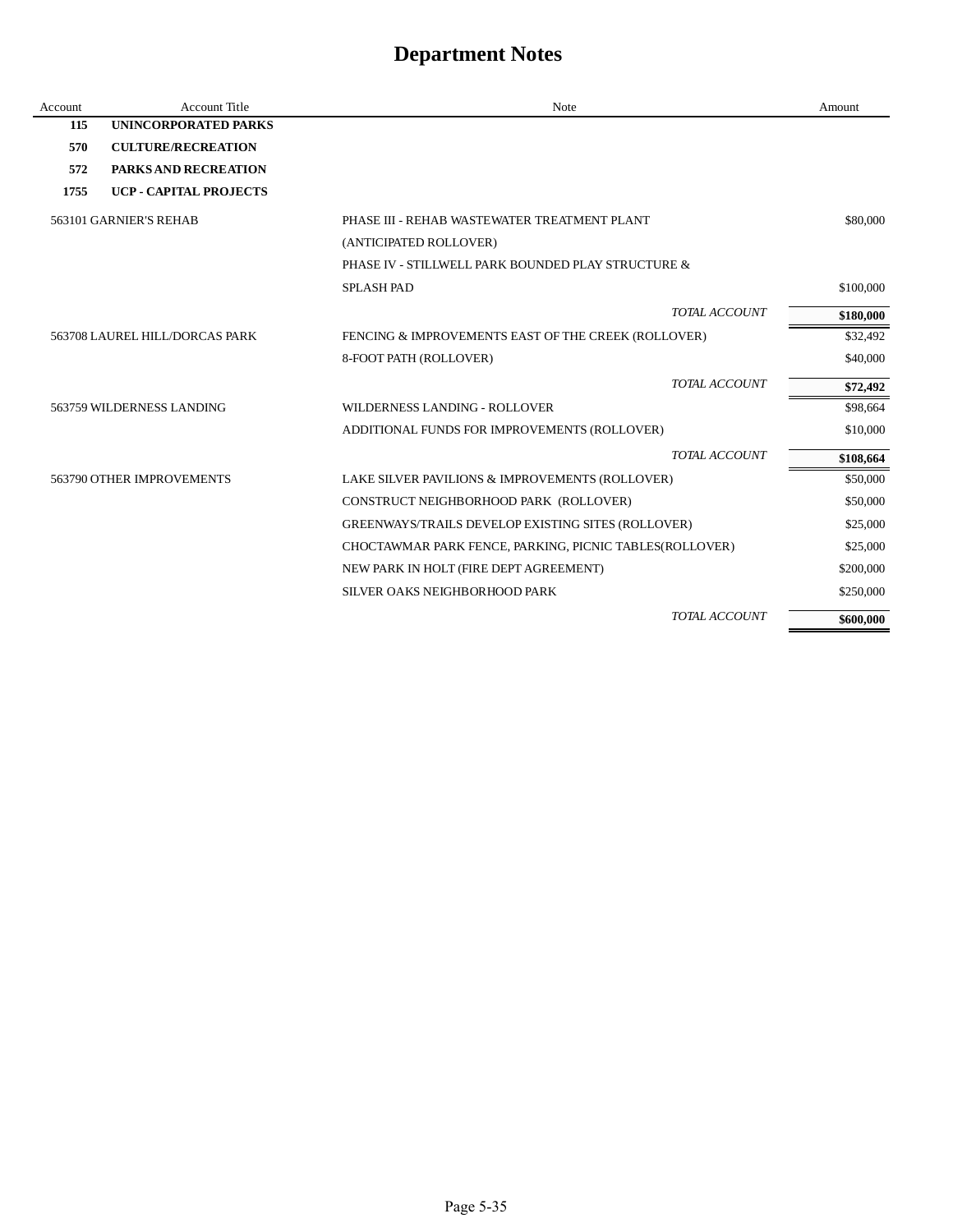| Account         | Account Title                      | Note                               | Amount  |
|-----------------|------------------------------------|------------------------------------|---------|
| 119             | <b>PRISONER BENEFIT FUND</b>       |                                    |         |
| 520             | <b>PUBLIC SAFETY</b>               |                                    |         |
| 523             | <b>DETENTION AND/OR CORRECTION</b> |                                    |         |
| 1024            | <b>PRISONER BENEFIT</b>            |                                    |         |
| 534900 CS-OTHER |                                    | <b>BARBER SERVICES FOR INMATES</b> | \$6,000 |
|                 |                                    | <b>TOTAL ACCOUNT</b>               | \$6,000 |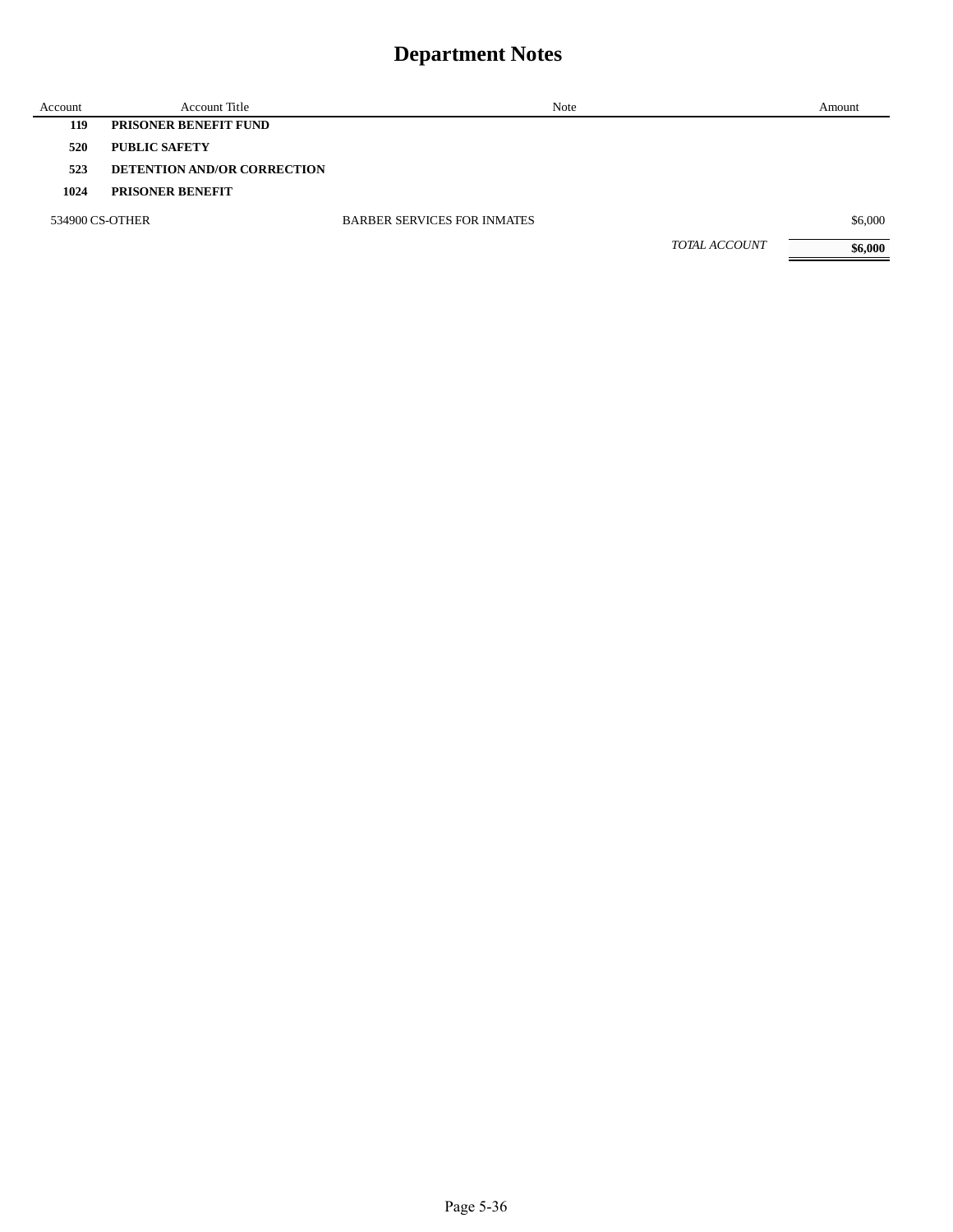| Account | Account Title                   | Note                                       |                      | Amount       |
|---------|---------------------------------|--------------------------------------------|----------------------|--------------|
| 120     | <b>ADDITIONAL CRT COST FUND</b> |                                            |                      |              |
| 710     | <b>COURT-RELATED</b>            |                                            |                      |              |
| 719     | <b>OTHER OPERATING COSTS</b>    |                                            |                      |              |
| 1025    | <b>JUDICIAL INNOVATIONS</b>     |                                            |                      |              |
|         | 512010 SALARIES/WAGES-FULL-TIME | DELETE DOMESTIC VIOLENCE CASE MONITOR (PT) |                      | $(\$22,800)$ |
|         |                                 |                                            | <i>TOTAL ACCOUNT</i> | $(\$22,800)$ |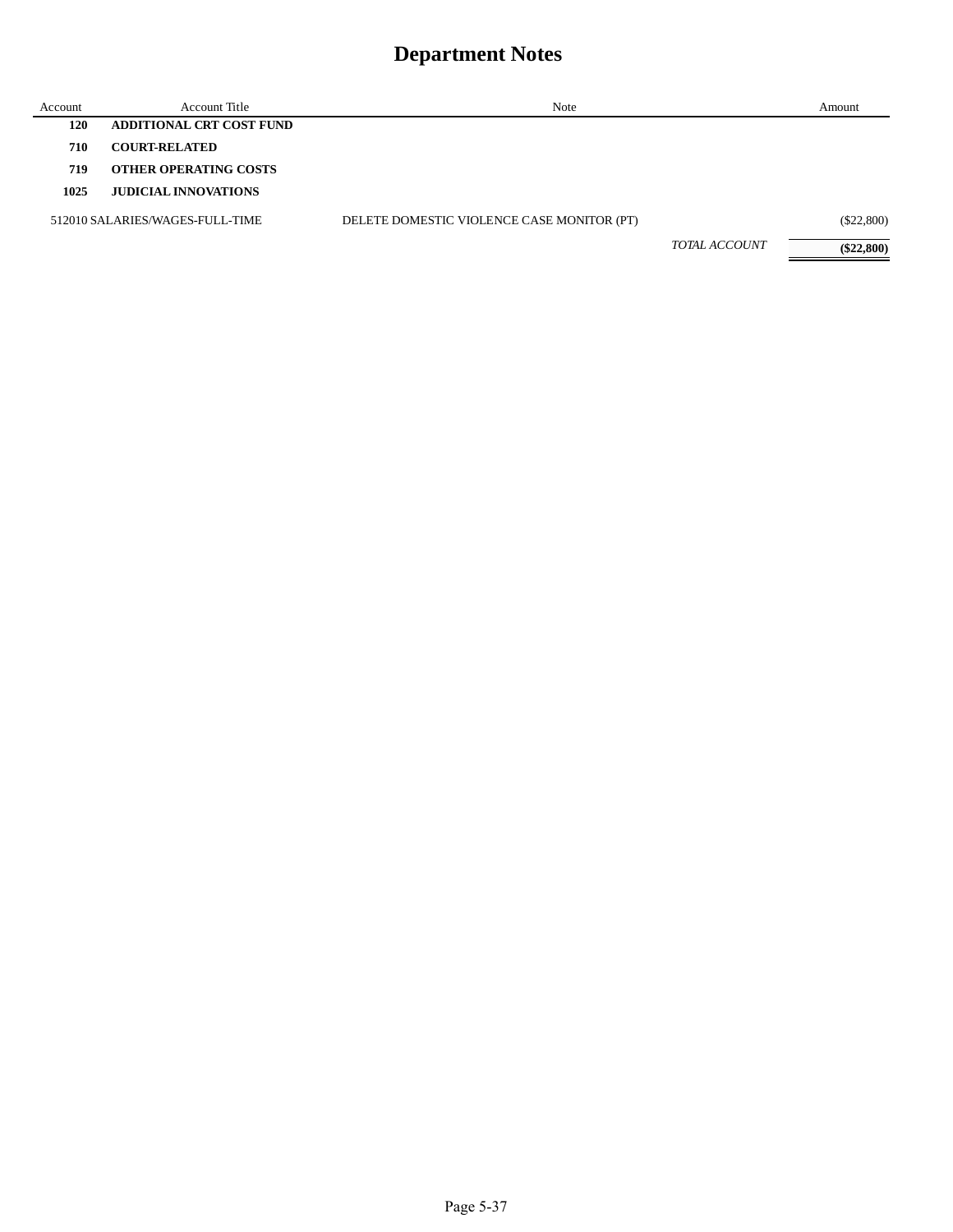| Account | Account Title                   | Note                                     |                      | Amount  |
|---------|---------------------------------|------------------------------------------|----------------------|---------|
| 120     | <b>ADDITIONAL CRT COST FUND</b> |                                          |                      |         |
| 710     | <b>COURT-RELATED</b>            |                                          |                      |         |
| 714     | <b>PUBLIC LAW LIBRARY</b>       |                                          |                      |         |
| 1027    | <b>LAW LIBRARY</b>              |                                          |                      |         |
|         | 534500 CS-PERSONNEL             | RELIEF CLERICAL ASSISTANCE               |                      | \$6,000 |
|         |                                 |                                          | <b>TOTAL ACCOUNT</b> | \$6,000 |
|         | 540001 TRAVEL IN-COUNTY         | TRAVEL TO COVER LAW LIBRARY IN CRESTVIEW |                      | \$725   |
|         |                                 |                                          | <b>TOTAL ACCOUNT</b> | \$725   |
|         | 540002 TRAVEL OUT-OF-COUNTY     | <b>FSCCLL ANNUAL CONFERENCE</b>          |                      | \$700   |
|         |                                 |                                          | TOTAL ACCOUNT        | \$700   |
|         | 540005 TRAVEL LODGING EXPENSES  | <b>FSCCLL ANNUAL CONFERENCE</b>          |                      | \$250   |
|         |                                 |                                          | <b>TOTAL ACCOUNT</b> | \$250   |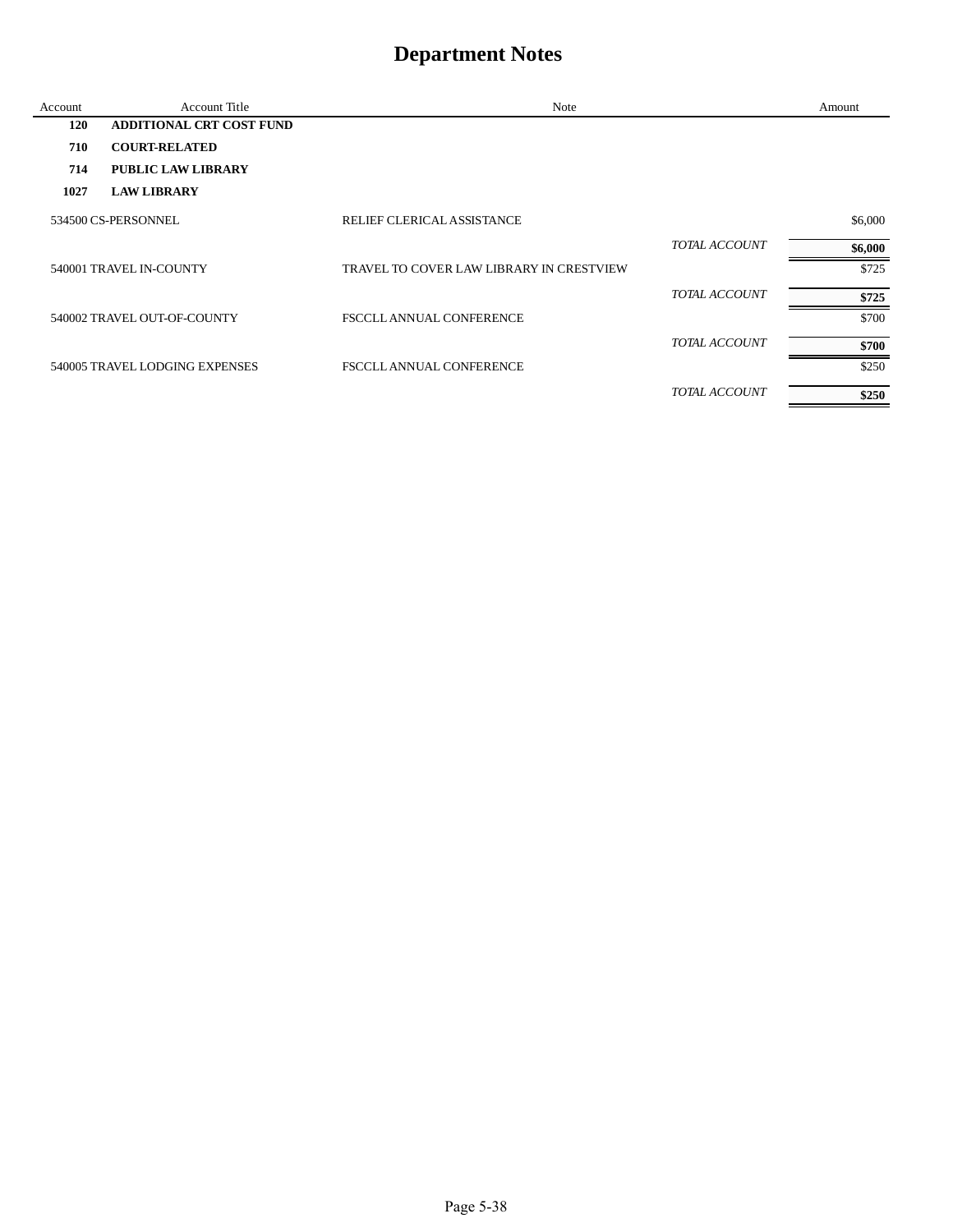| Account | Account Title                    |                             | Note          | Amount   |
|---------|----------------------------------|-----------------------------|---------------|----------|
| 120     | <b>ADDITIONAL CRT COST FUND</b>  |                             |               |          |
| 710     | <b>COURT-RELATED</b>             |                             |               |          |
| 713     | <b>INFORMATION SYSTEMS</b>       |                             |               |          |
| 1029    | <b>COURT ADMINISTRATION-IT</b>   |                             |               |          |
|         | 531900 PS-OTHER                  | <b>COURT ADMINISTRATION</b> |               | \$56,228 |
|         |                                  | PUBLIC DEFENDER             |               | \$32,812 |
|         |                                  |                             | TOTAL ACCOUNT | \$89,040 |
|         | 534900 CS-OTHER                  | <b>COURT ADMINISTRATION</b> |               | \$300    |
|         |                                  | <b>STATE ATTORNEY</b>       |               | \$65,830 |
|         |                                  |                             | TOTAL ACCOUNT | \$66,130 |
|         | 540001 TRAVEL IN-COUNTY          | <b>COURT ADMINISTRATION</b> |               | \$2,500  |
|         |                                  |                             | TOTAL ACCOUNT | \$2,500  |
|         | 541010 COMMUNICATIONS SERVICE    | <b>COURT ADMINISTRATION</b> |               | \$3,800  |
|         |                                  | <b>STATE ATTORNEY</b>       |               | \$17,940 |
|         |                                  | PUBLIC DEFENDER             |               | \$19,650 |
|         |                                  |                             | TOTAL ACCOUNT | \$41,390 |
|         | 546900 RM-TECHINCAL SUPT SERVICE | <b>COURT ADMINISTRATION</b> |               | \$26,872 |
|         |                                  | <b>STATE ATTORNEY</b>       |               | \$28,720 |
|         |                                  | PUBLIC DEFENDER             |               | \$17,345 |
|         |                                  |                             | TOTAL ACCOUNT | \$72,937 |
|         | 549900 MISCELLANEOUS CHARGES     | <b>COURT ADMINISTRATION</b> |               | \$9,625  |
|         |                                  | <b>STATE ATTORNEY</b>       |               | \$5,775  |
|         |                                  | PUBLIC DEFENDER             |               | \$3,850  |
|         |                                  |                             | TOTAL ACCOUNT | \$19,250 |
|         | 552990 OTHER SUPPLIES            | <b>COURT ADMINISTRATION</b> |               | \$18,750 |
|         |                                  | <b>STATE ATTORNEY</b>       |               | \$3,500  |
|         |                                  | PUBLIC DEFENDER             |               | \$4,000  |
|         |                                  |                             | TOTAL ACCOUNT | \$26,250 |
|         | 564950 EQUIPMENT-INFO TECH       | COURT ADMINISTRATION        |               | \$34,250 |
|         |                                  | <b>STATE ATTORNEY</b>       |               | \$14,000 |
|         |                                  |                             | TOTAL ACCOUNT | \$48,250 |
|         | 599010 RESERVE/CASH CARRYFORWARD | <b>COURT ADMINISTRATION</b> |               | \$30,550 |
|         |                                  |                             | TOTAL ACCOUNT | \$30,550 |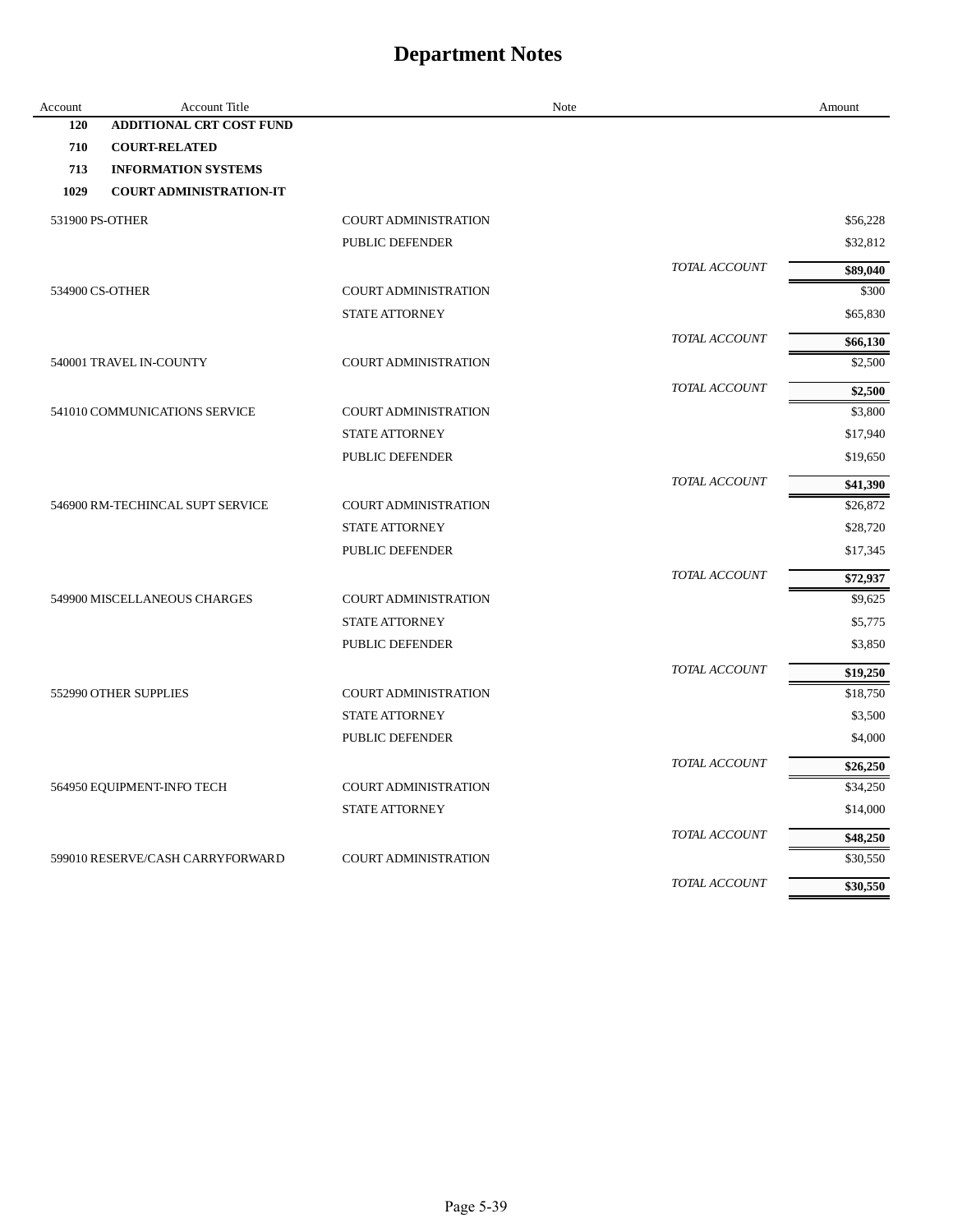| Account | <b>Account Title</b>             | Note                                                  | Amount  |
|---------|----------------------------------|-------------------------------------------------------|---------|
| 121     | <b>UNDEFINED</b>                 |                                                       |         |
| 720     | <b>COURT-RELATED</b>             |                                                       |         |
| 734     | <b>DRUG COURT-COUNTY CRIMINL</b> |                                                       |         |
| 1031    | <b>DRUG ABUSE TRUST</b>          |                                                       |         |
|         | 534004 CS-COUNSELING             | CONTRACT COUNSELING FOR CLIENTS IN DRUG COURT PROGRAM | \$200   |
|         |                                  | TOTAL ACCOUNT                                         | \$200   |
|         | 540001 TRAVEL IN-COUNTY          | IN COUNTY FOR DRUG COURT CASE MANAGER                 | \$1,000 |
|         |                                  | TOTAL ACCOUNT                                         | \$1,000 |
|         | 540002 TRAVEL OUT-OF-COUNTY      | OUT OF COUNTY TRAVEL FOR DRUG COURT CASE MANAGER      | \$1,000 |
|         |                                  | TOTAL ACCOUNT                                         | \$1,000 |
|         | 540005 TRAVEL LODGING EXPENSES   | LODGING FOR DRUG COURT CASE MANAGER - DRUG COURT      |         |
|         |                                  | CONFERENCE OR TRAINING OUT OF COUNTY                  | \$500   |
|         |                                  | <b>TOTAL ACCOUNT</b>                                  | \$500   |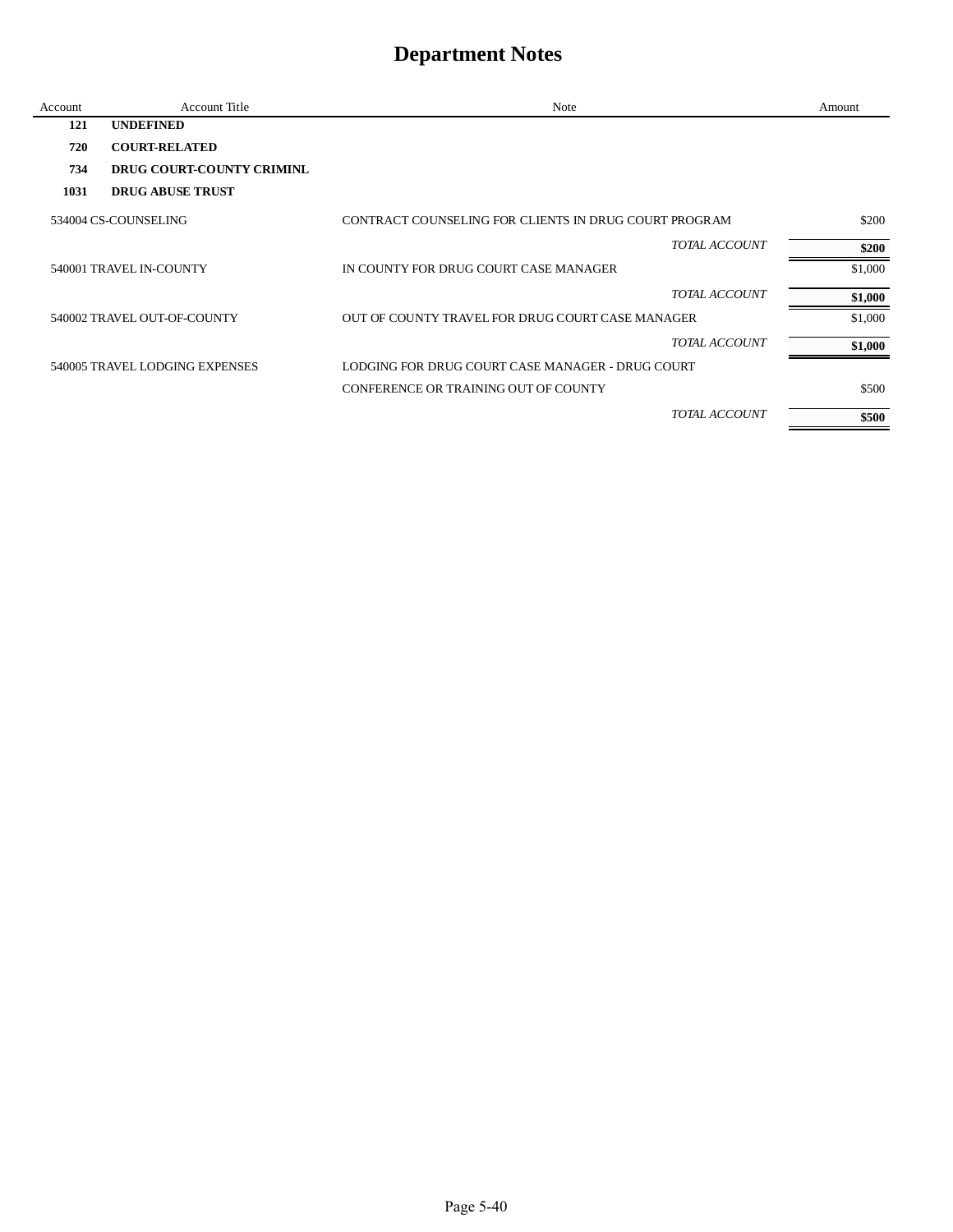| Account | <b>Account Title</b>                | Note                                     |                      | Amount      |
|---------|-------------------------------------|------------------------------------------|----------------------|-------------|
| 301     | <b>CAPITAL OUTLAY FUND</b>          |                                          |                      |             |
| 510     | <b>GENERAL GOVERNMENT</b>           |                                          |                      |             |
| 519     | OTHER GENERAL GOVERNMENTAL SERVICES |                                          |                      |             |
| 3110    | <b>CAPITAL OUTLAY PROJECTS</b>      |                                          |                      |             |
|         | 562121 FWB HOSPITAL - 2ND FLOOR     | RENOVATION OF EXISTING FACILITY TO HOUSE |                      | \$250,000   |
|         |                                     | <b>INFORMATION SYSTEMS</b>               |                      |             |
|         |                                     | <b>STATE ATTORNEY</b>                    |                      |             |
|         |                                     | <b>GROWTH MANAGEMENT</b>                 |                      |             |
|         |                                     |                                          | <b>TOTAL ACCOUNT</b> | \$250,000   |
|         | 562173 BRACKIN BUILDING             | SPACE PLANNING FOR PROPERTY APPRAISER    |                      | \$65,000    |
|         |                                     |                                          | <b>TOTAL ACCOUNT</b> | \$65,000    |
|         | 563155 FIBER OPTIC NETWORK          | <b>U.S.A.F. FIBER EXPANSION</b>          |                      | \$1,000,000 |
|         |                                     |                                          | TOTAL ACCOUNT        | \$1,000,000 |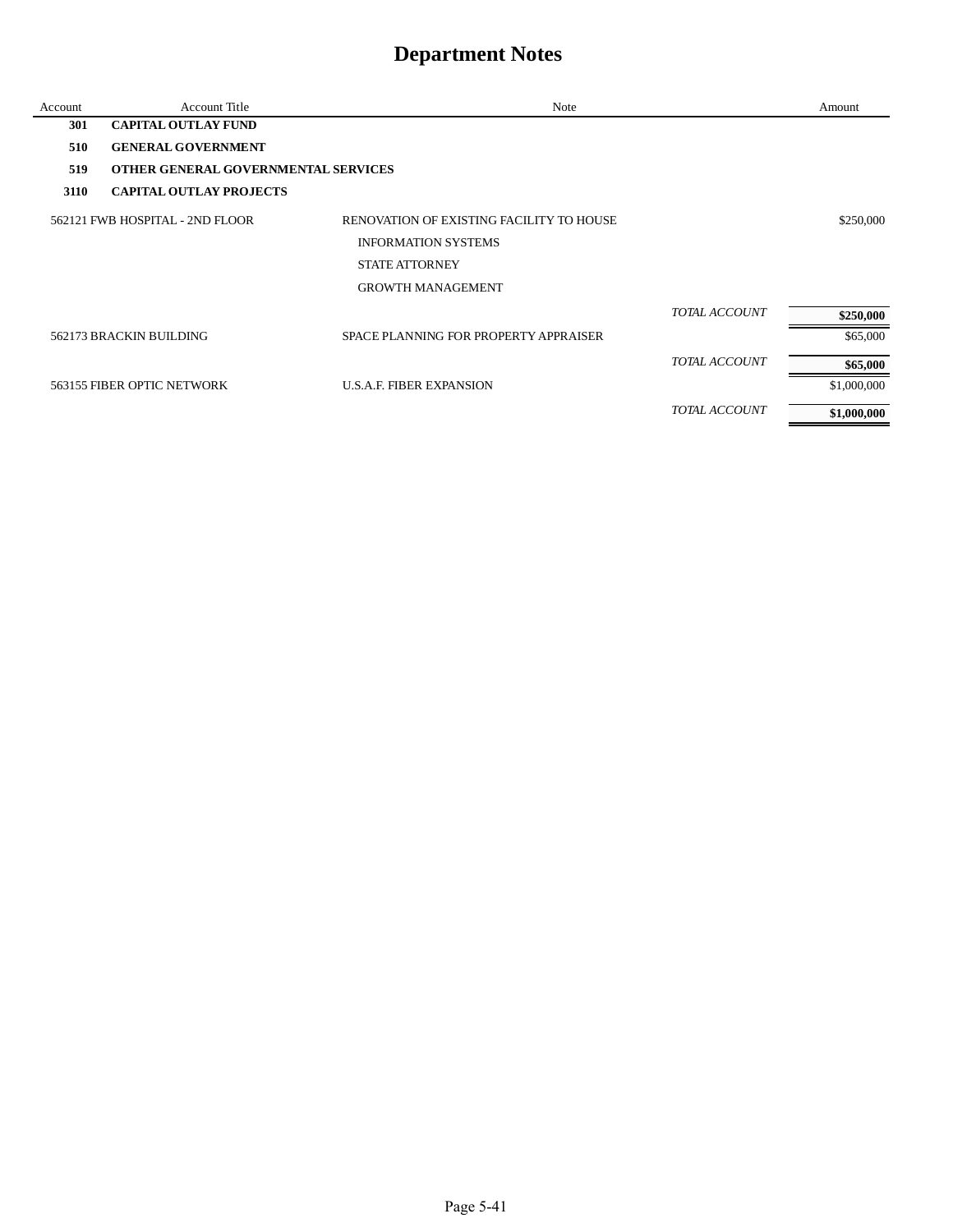| Account | <b>Account Title</b>             | Note                                                   |                      | Amount    |
|---------|----------------------------------|--------------------------------------------------------|----------------------|-----------|
| 301     | <b>CAPITAL OUTLAY FUND</b>       |                                                        |                      |           |
| 520     | <b>PUBLIC SAFETY</b>             |                                                        |                      |           |
| 521     | <b>LAW ENFORCEMENT</b>           |                                                        |                      |           |
| 3120    | <b>CAP OUTLAY PROJ-PUBSAFETY</b> |                                                        |                      |           |
|         | 562244 JAIL-REPLACE ROOF         | REPLACE LEAKING PORTIONS, REPAIR WATER DAMAAGE AND     |                      | \$225,000 |
|         |                                  | <b>INSTALL GUTTERS</b>                                 |                      |           |
|         |                                  |                                                        | <b>TOTAL ACCOUNT</b> | \$225,000 |
|         | 562245 JAIL-REPLACE CHILLER      | REPLACE CHILLER WHICH IS AT THE END OF ITS USEFUL LIFE |                      | \$225,000 |
|         |                                  |                                                        | TOTAL ACCOUNT        | \$225,000 |
|         | 562247 SHERIFF-BRACKIN ST ROOF   | REPLACE ROOF ON NORTH DISTRICT COMMAND BUILDING        |                      | \$110,000 |
|         |                                  |                                                        | TOTAL ACCOUNT        | \$110,000 |
|         | 562248 JAIL-CELL DOOR RETROFIT   | REPLACE FOUR (2) SALLY PORT ROLL-UP DOORS              |                      | \$27,000  |
|         |                                  |                                                        | <b>TOTAL ACCOUNT</b> | \$27,000  |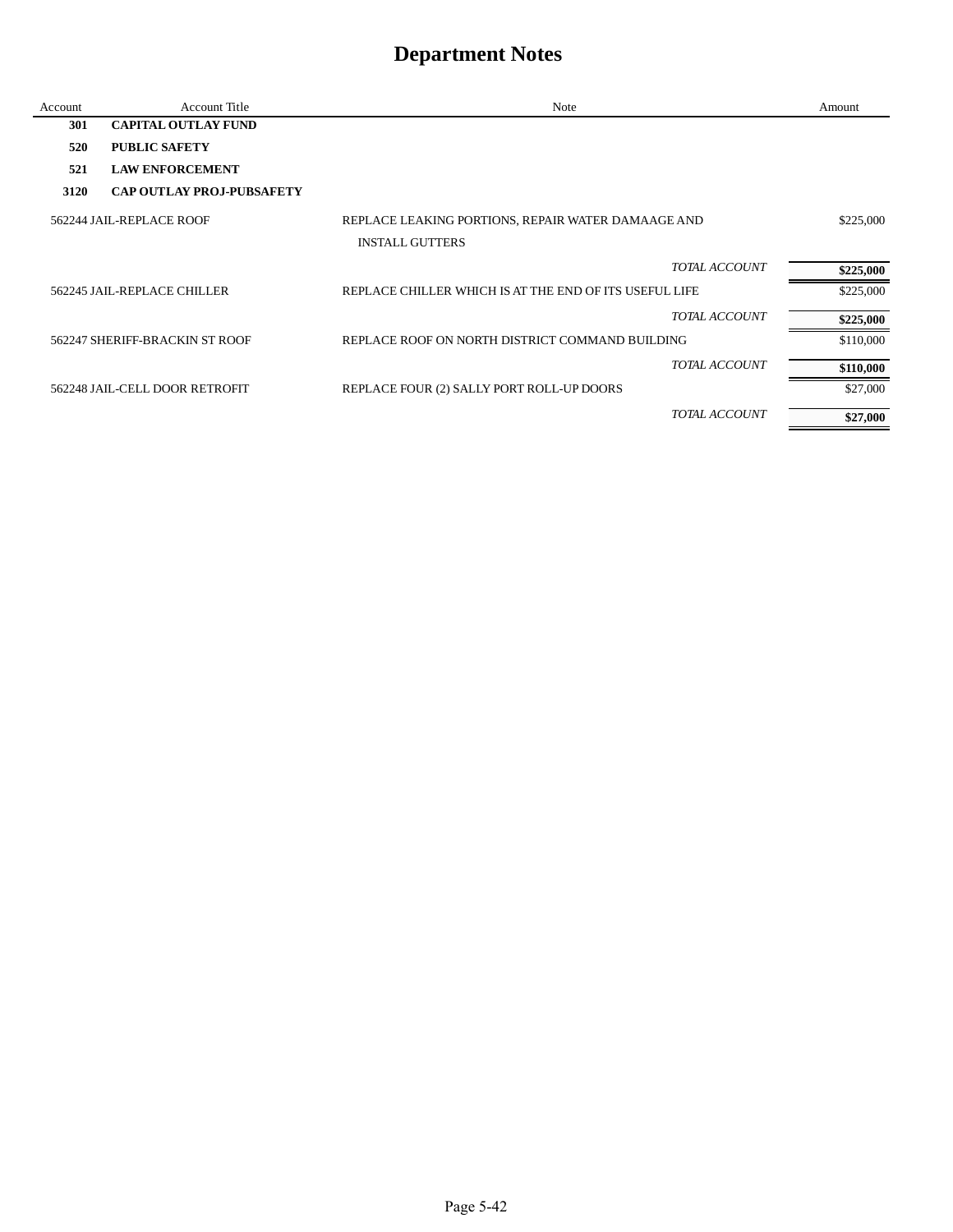| Account | Account Title                    | Note                                              | Amount   |
|---------|----------------------------------|---------------------------------------------------|----------|
| 301     | <b>CAPITAL OUTLAY FUND</b>       |                                                   |          |
| 570     | <b>CULTURE/RECREATION</b>        |                                                   |          |
| 572     | <b>PARKS AND RECREATION</b>      |                                                   |          |
| 3170    | <b>CAP OUTLAY PROJ-CULT/RECR</b> |                                                   |          |
|         | 562720 VETERANS PARK             | VETERAN'S PARK ON OKALOOSA ISLAND - INITIAL LEASE |          |
|         |                                  | <b>ROLLOVER</b>                                   | \$85,000 |
|         |                                  | <b>TOTAL ACCOUNT</b>                              | \$85,000 |
|         | 563720 VETERANS PARK             | <b>VETERAN'S PARK - INITIAL LEASE FEES</b>        | \$55,000 |
|         |                                  | <i>TOTAL ACCOUNT</i>                              | \$55,000 |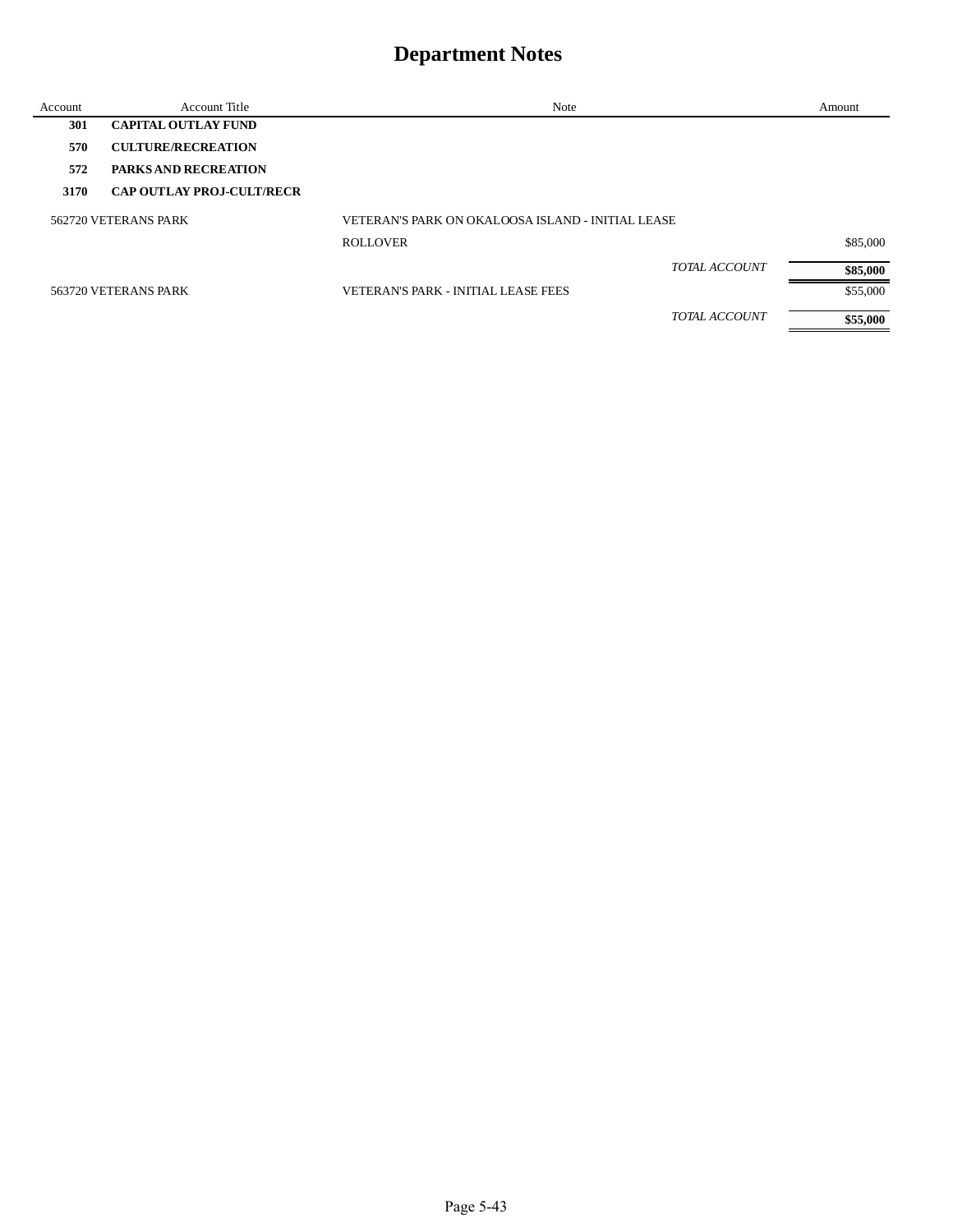| Account | Account Title               | Note                                           |                      | Amount   |
|---------|-----------------------------|------------------------------------------------|----------------------|----------|
| 301     | <b>CAPITAL OUTLAY FUND</b>  |                                                |                      |          |
| 570     | <b>CULTURE/RECREATION</b>   |                                                |                      |          |
| 572     | <b>PARKS AND RECREATION</b> |                                                |                      |          |
| 3179    | <b>CAP OUTLAY PROJ-FBIP</b> |                                                |                      |          |
|         | 534900 CS-OTHER             | INSTALL "NO WAKE ZONE" SIGNS, PILINGS          |                      | \$20,000 |
|         |                             | ENGINEERING SERVICES FOR MARLER PARK BOAT RAMP |                      | \$20,000 |
|         |                             | <b>ACCESS &amp; PARKING</b>                    |                      |          |
|         |                             |                                                | <b>TOTAL ACCOUNT</b> | \$40,000 |
|         | 563790 OTHER IMPROVEMENTS   | NEW BOAT RAMP CONTRACT COSTS (SITE TBD)        |                      | \$75,000 |
|         |                             |                                                | <b>TOTAL ACCOUNT</b> | \$75,000 |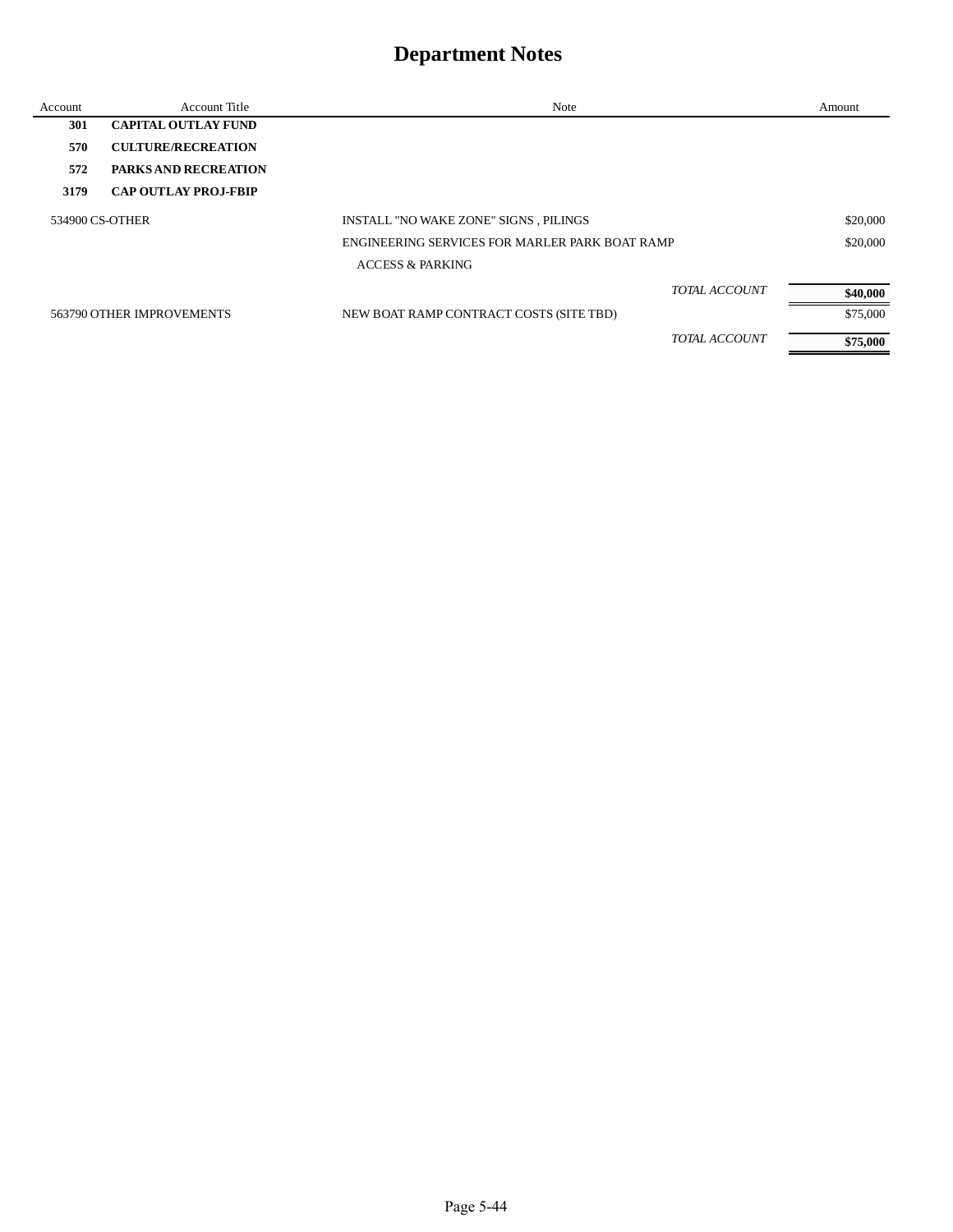| Account | Account Title                        | Note                                                   | Amount    |
|---------|--------------------------------------|--------------------------------------------------------|-----------|
| 302     | <b>ROAD/BRIDGE CONSTRUCTION FUND</b> |                                                        |           |
| 540     | <b>TRANSPORTATION</b>                |                                                        |           |
| 541     | <b>ROAD AND STREET FACILITIES</b>    |                                                        |           |
| 3201    | <b>R/B CONSITUTIONAL GAS TAX</b>     |                                                        |           |
|         | 563145 P.J. ADAMS-TRIP               | ACCUMULATING CASH MATCH FOR TRIP GRANT FOR WIDENING    | \$975,000 |
|         |                                      | DESIGN FOR PH 1. TOTAL CASH MATCH REQ \$2.2M BY FY14   |           |
|         |                                      | (ESTIMATED PROP CONST COST FOR PH 1 WIDENING \$30M)    |           |
|         |                                      | <b>TOTAL ACCOUNT</b>                                   | \$975,000 |
|         | 563146 GREEN ACRES BOULEVARD         | RECLAIM, REPAIR BASE AND RESURFACE                     | \$450,000 |
|         |                                      | <b>TOTAL ACCOUNT</b>                                   | \$450,000 |
|         | 563147 MLK BOULEVARD                 | RECLAIM, REPAIR BASE AND RESURFACE                     | \$900,000 |
|         |                                      | <b>TOTAL ACCOUNT</b>                                   | \$900,000 |
|         | 563472 FAIRCHILD ROAD                | CARRYFORWARD - FULL DEPTH RECLAMATION, WIDEN & OVERLAY | \$500,000 |
|         |                                      | PAVE FROM APLIN ROAD TO SERENITY LANE                  |           |
|         |                                      | <b>TOTAL ACCOUNT</b>                                   | \$500,000 |
|         | 563487 OKALOOSA LANE                 | CARRYFORWARD - RIGHTOF WAY ACQUISITION & PAVING        | \$500,000 |
|         |                                      | <b>TOTAL ACCOUNT</b>                                   | \$500,000 |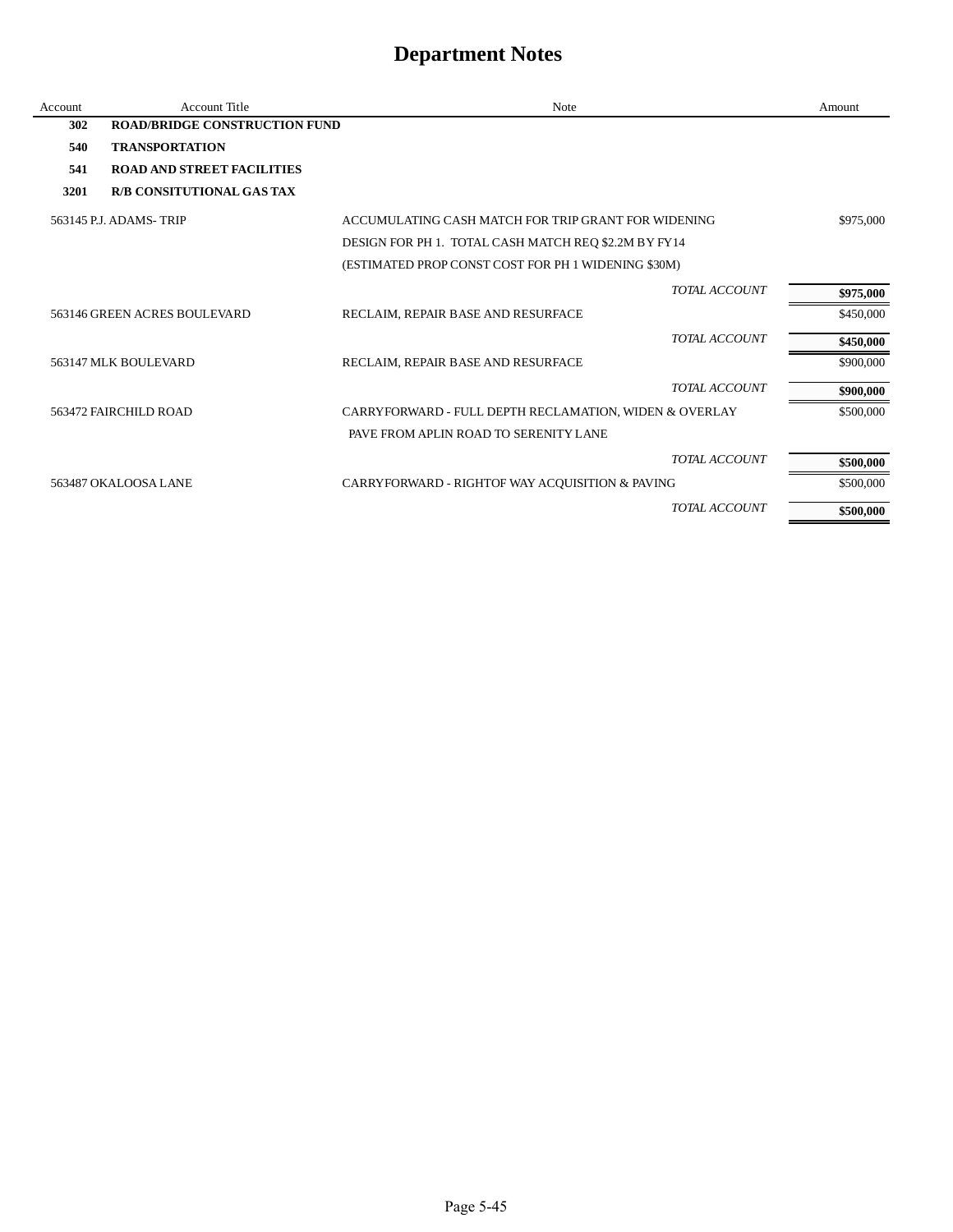| Account | Account Title                        | Note                                               |               | Amount      |
|---------|--------------------------------------|----------------------------------------------------|---------------|-------------|
| 302     | <b>ROAD/BRIDGE CONSTRUCTION FUND</b> |                                                    |               |             |
| 540     | <b>TRANSPORTATION</b>                |                                                    |               |             |
| 541     | <b>ROAD AND STREET FACILITIES</b>    |                                                    |               |             |
| 3202    | <b>ROAD/BRIDGE-1 LOGT</b>            |                                                    |               |             |
|         | 563140 DAVIS ROAD                    | PAVE ROAD UNDER DUSTY ROADS EXEMPTION              |               | \$175,000   |
|         |                                      |                                                    | TOTAL ACCOUNT | \$175,000   |
|         | 563148 MOUNT OLIVE ROAD              | MILL & RESURFACE ROADWAY                           |               | \$600,000   |
|         |                                      |                                                    | TOTAL ACCOUNT | \$600,000   |
|         | 563149 OLD EBENEEZER ROAD            | RESURFACE EXISTING COLD MIX                        |               | \$250,000   |
|         |                                      |                                                    | TOTAL ACCOUNT | \$250,000   |
|         | 563167 BRIDGE CONVERSION             | ANNUAL TIMBER BRIDGE CONVERSION/BRIDGE REPLACEMENT |               | \$200,000   |
|         |                                      |                                                    | TOTAL ACCOUNT | \$200,000   |
|         | 563242 FOXWOOD PHASE III             | DRAINAGE RECONSTRUCTION AND RESURFACING            |               | \$250,000   |
|         |                                      |                                                    | TOTAL ACCOUNT | \$250,000   |
|         | 563490 OTHER IMPROVEMENTS            | <b>COLD MIX ROADS - REHABILITATION</b>             |               | \$200,000   |
|         |                                      |                                                    | TOTAL ACCOUNT | \$200,000   |
|         | 564402 TRANSPORTATION EQUIP          | <b>BOOM AXE</b>                                    |               | \$110,000   |
|         |                                      | LOADER 170 HP 3YD                                  |               | \$195,000   |
|         |                                      | LOADER 205 HP 4.75 YD                              |               | \$225,000   |
|         |                                      | <b>TRACTOR 73 PTO HP</b>                           |               | \$40,000    |
|         |                                      | <b>BATWING MOWER 15' PTO</b>                       |               | \$15,000    |
|         |                                      | <b>FLATBED DUMP W/CREW CAB</b>                     |               | \$75,000    |
|         |                                      | <b>DUMP TRUCK</b>                                  |               | \$98,000    |
|         |                                      | <b>DUMPTRUCK</b>                                   |               | \$98,000    |
|         |                                      | FLATBED DUMP W/CREW CAB                            |               | \$75,000    |
|         |                                      | <b>HYDRAULIC CRANE</b>                             |               | \$600,000   |
|         |                                      |                                                    | TOTAL ACCOUNT | \$1,531,000 |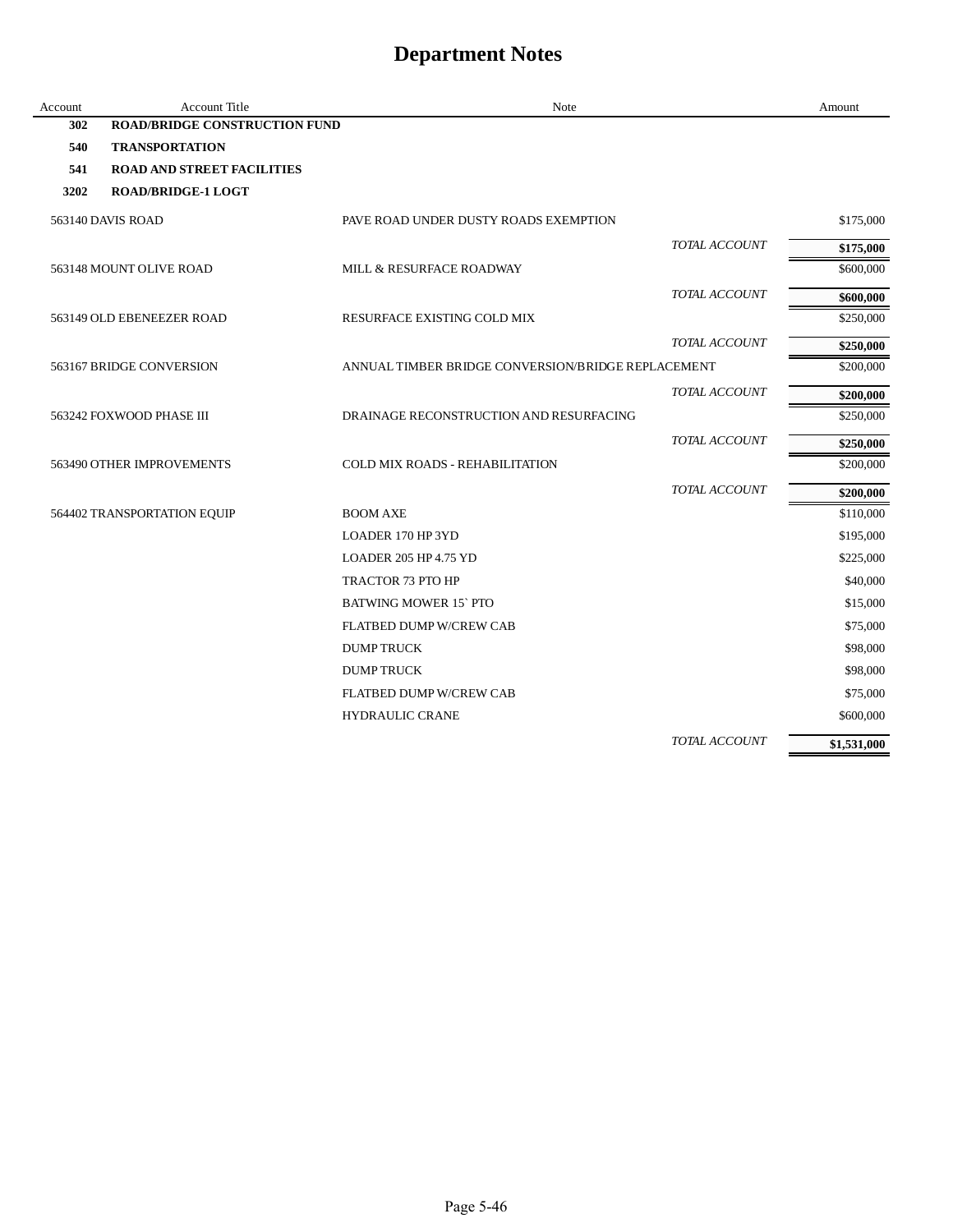| Account         | <b>Account Title</b>                    | Note                                                                                 | Amount      |
|-----------------|-----------------------------------------|--------------------------------------------------------------------------------------|-------------|
| 411             | <b>WATER &amp; SEWER ENTERPRISE</b>     |                                                                                      |             |
| 530             | PHYSICAL ENVIRONMENT                    |                                                                                      |             |
| 536             | <b>WATER-SEWER COMBINATION SERVICES</b> |                                                                                      |             |
| 4101            | <b>WATER &amp; SEWER-OPERATING</b>      |                                                                                      |             |
|                 | 512010 SALARIES/WAGES-FULL-TIME         | <b>ADD MASTER PAINTER</b>                                                            | \$29,397    |
|                 |                                         | ADD CUSTOMER SOLUTIONS SUPERVISOR                                                    | \$38,510    |
|                 |                                         | TOTAL ACCOUNT                                                                        | \$67,908    |
|                 | 514010 OVERTIME                         | INCREASE DUE TO ANTICIPATED DEMAND ON CAPITAL PROJECTS                               | \$300,000   |
|                 |                                         | <i>TOTAL ACCOUNT</i>                                                                 | \$300,000   |
| 531900 PS-OTHER |                                         | <b>PS-OTHER</b>                                                                      |             |
|                 |                                         | WATER - (FDEP/NWFWMD REPORTING, TESTING, CUP RENEWALS,                               |             |
|                 |                                         | MISC CONSULTING                                                                      | \$90,000    |
|                 |                                         | SEWER - FDEP/EPA WASTEWATER PERMITTING, PRETREATMENT,                                |             |
|                 |                                         | BIOLOGICAL MONITORING, RISK MANAGEMENT PLAN, OPERATING,                              |             |
|                 |                                         | PERMIT RENEWALS, CAPACITY ANALYSIS REPORT, NNC RESEARCH                              |             |
|                 |                                         | AND ANALYSIS, MISC CONSULTING                                                        | \$280,000   |
|                 |                                         | FINANCIAL - RATE MODEL PLANNING & ANALYSIS                                           | \$30,000    |
|                 |                                         | TOTAL ACCOUNT                                                                        | \$400,000   |
|                 | 534001 CS-GENERAL FUND ADMIN            | <b>GENERAL FUND ALLOCATION TO WATER &amp; SEWER</b>                                  | \$1,524,006 |
|                 |                                         | TOTAL ACCOUNT                                                                        |             |
|                 |                                         |                                                                                      | \$1,524,006 |
|                 | 534105 CS-AREA PHOTO MAPPING            | CONSTANTINE ENGINEERING - CONTINUING OF WATER & SEWER<br><b>SERVICE AREA MAPPING</b> | \$250,000   |
|                 |                                         |                                                                                      |             |
|                 |                                         | <i>TOTAL ACCOUNT</i>                                                                 | \$250,000   |
|                 | 534300 CS-COLLECTION AGENCY             | SERVICE FEE TO COLLECTION BUREAU FOR PAYMENTS COLLECTED                              |             |
|                 |                                         | ON PAST DUE WATER & SEWER ACCOUNTS                                                   | \$25,000    |
|                 |                                         | TOTAL ACCOUNT                                                                        | \$25,000    |
|                 | 534306 CS-WATER & SEWER BILLING         | SEVERN TRENT FOR WATER & SEWER BILLING SERVICES -                                    |             |
|                 |                                         | INCLUDING MAILING & E-MAILING OF CUSTOMER BILLS                                      | \$170,000   |
|                 |                                         | <b>TOTAL ACCOUNT</b>                                                                 | \$170,000   |
|                 | 534307 CS-UTILITY LOCATIONS             | FOR REQUIRED UTILITY LINE LOCATES                                                    |             |
|                 |                                         | <b>CONSTANTINE ENGINEERING</b>                                                       | \$365,000   |
|                 |                                         | <b>SUNSHINE STATE ONE CALL</b>                                                       | \$10,000    |
|                 |                                         | TOTAL ACCOUNT                                                                        | \$375,000   |
|                 | 534404 CS-REG SEWER SYSTEM              | COST OF OCWS FLOW TO NVOC PLANT                                                      | \$650,000   |
|                 |                                         | INCREASE BASED ON RATE CHANGE FROM PLANT UPGRADE                                     |             |
|                 |                                         | <b>TOTAL ACCOUNT</b>                                                                 | \$650,000   |
|                 | 534405 CS-SLUDGE REMOVAL                | SLUDGE REMOVAL FROM APWRF TO R & E FARMS FOR USE AS A                                |             |
|                 |                                         | <b>LAND APPLIED FERTILIZER</b>                                                       | \$60,000    |
|                 |                                         | TOTAL ACCOUNT                                                                        | \$60,000    |
|                 | 534406 CS-RBCC SPRAYFIELD               | RECLAIMED WATER SYSTEM CONVEYED TO CITY OF NICEVILLE                                 |             |
|                 |                                         |                                                                                      |             |
|                 |                                         | TOTAL ACCOUNT                                                                        |             |
|                 | 534500 CS-PERSONNEL                     | TEMPORARY HELP REQUIRED TO FILL VACANCIES                                            | \$20,000    |
|                 |                                         | TOTAL ACCOUNT                                                                        | \$20,000    |
|                 | 534550 CS-UNIFORMS                      | WORK UNIFORMS (VENDOR - ARAMARK) INCLUDES PICK UP,                                   |             |
|                 |                                         | DELIVERY, CLEANING, AND REPLACEMENT                                                  | \$50,000    |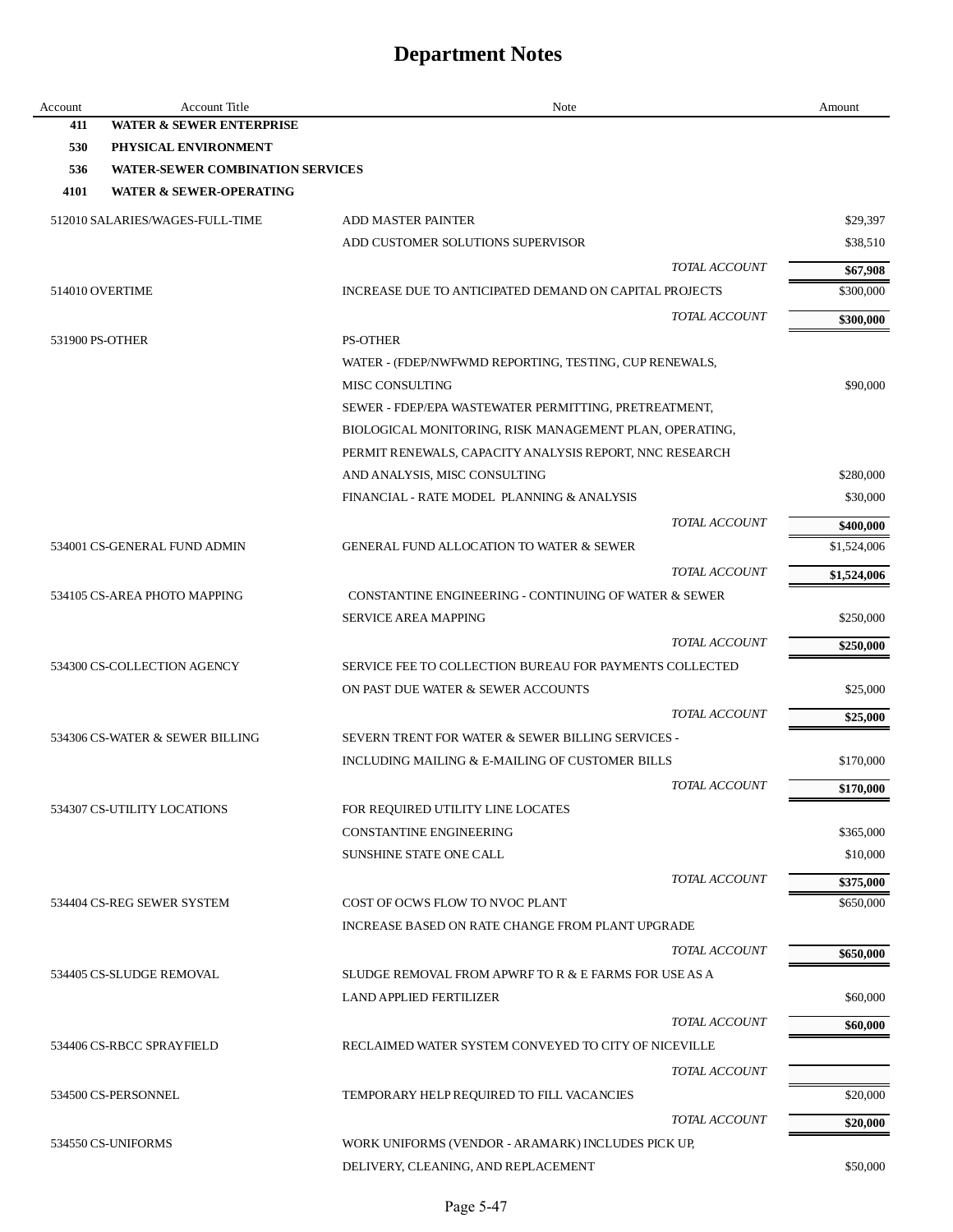| Account | <b>Account Title</b>                    | Note                                                    | Amount             |
|---------|-----------------------------------------|---------------------------------------------------------|--------------------|
| 411     | <b>WATER &amp; SEWER ENTERPRISE</b>     |                                                         |                    |
| 530     | PHYSICAL ENVIRONMENT                    |                                                         |                    |
| 536     | <b>WATER-SEWER COMBINATION SERVICES</b> |                                                         |                    |
| 4101    | <b>WATER &amp; SEWER-OPERATING</b>      |                                                         |                    |
|         | 534900 CS-OTHER                         | OTHER CONTRACTUAL SERVICE PROVIDERS                     |                    |
|         |                                         | PROFESSIONAL RECORDING/STORAGE (OFF SITE BACK UP)       | \$4,000            |
|         |                                         | ARMOUR PEST/BRYAN CONTROL (ANNUAL EXTERMINATOR)         | \$3,000            |
|         |                                         | TEST AMERICA (LAB TESTING)                              | \$33,000           |
|         |                                         | TOTAL ACCOUNT                                           | \$40,000           |
|         | 540001 TRAVEL IN-COUNTY                 | EMPLOYEE MILEAGE REIMBURSEMENT                          | \$200              |
|         |                                         | TOTAL ACCOUNT                                           | \$200              |
|         | 540002 TRAVEL OUT-OF-COUNTY             | ANTICIPATED CONFERNCES/TRAINING - INCLUDING             |                    |
|         |                                         | WEFTEC ANNUAL CONFERENCE, SCADA TRAINING, SUGA          |                    |
|         |                                         | USERS CONFERENCE, FINANCIAL                             | \$5,000            |
|         |                                         | TOTAL ACCOUNT                                           | \$5,000            |
|         | 540005 TRAVEL LODGING EXPENSES          | ANTICIPATED CONFERNCES/TRAINING - INCLUDING             |                    |
|         |                                         | WEFTEC ANNUAL CONFERENCE, SCADA TRAINING, HUG           |                    |
|         |                                         | HUG USERS CONFERENCE, FINANCIAL                         | \$5,000            |
|         |                                         | TOTAL ACCOUNT                                           |                    |
|         | 544610 R/L-LAND                         | <b>ODDFELLOW PARKING LOT LEASE</b>                      | \$5,000<br>\$3,305 |
|         |                                         |                                                         |                    |
|         |                                         | TOTAL ACCOUNT                                           | \$3,305            |
|         | 544620 R/L-BUILDINGS                    | CLOSING OFFICE - REPLACING WITH DROP BOX                | \$3,600            |
|         |                                         | TOTAL ACCOUNT                                           | \$3,600            |
|         | 562300 BLDG-PHYSICAL ENVIRONMENT        | FOR WATER & SEWER BUILDING IMPROVEMENT NEEDS            | \$53,045           |
|         |                                         | HVAC SYSTEM, ROOF, FLOORING                             |                    |
|         |                                         | TOTAL ACCOUNT                                           | \$53,045           |
|         | 563155 FIBER OPTIC NETWORK              | FOR POTENTIAL UPGRADES/ADDITIONS TO FIBER OPTIC NETWORK | \$27,318           |
|         |                                         | TOTAL ACCOUNT                                           | \$27,318           |
|         | 564301 OFFICE MACHINES                  | <b>ADMINISTRATION:</b>                                  |                    |
|         |                                         | AV EQUIPMENT                                            | \$3,000            |
|         |                                         | OFFICE/COMPUTER FURNITURE                               | \$1,000            |
|         |                                         | <b>CUSTOMER SERVICE:</b>                                |                    |
|         |                                         | <b>TRAINING VIDEOS</b>                                  | \$1,000            |
|         |                                         | <b>ENGINEERING:</b>                                     |                    |
|         |                                         | OFFICE FURNITURE/CABINETS                               | \$2,000            |
|         |                                         | PLAT/TAX MAPS                                           | \$2,000            |
|         |                                         | <b>INFORMATION TECHNOLOGY:</b>                          |                    |
|         |                                         | SENSUS INTEROGATORS W/ STAND                            | \$20,000           |
|         |                                         | <b>SENSUS PIT PROBES</b>                                | \$4,000            |
|         |                                         | LOGISTICS:                                              |                    |
|         |                                         | <b>FIRE PROOF CABINET</b>                               | \$2,000            |
|         |                                         | MATERIAL HANDLING EQUIPMENT                             | \$3,000            |
|         |                                         | PIPE & WELL POINT RACKS                                 | \$3,000            |
|         |                                         | <b>WATER OPERATIONS</b>                                 |                    |
|         |                                         | OFFICE/COMPUTER FURNITURE                               | \$1,000            |
|         |                                         | FILE CARINETS                                           | \$1,000            |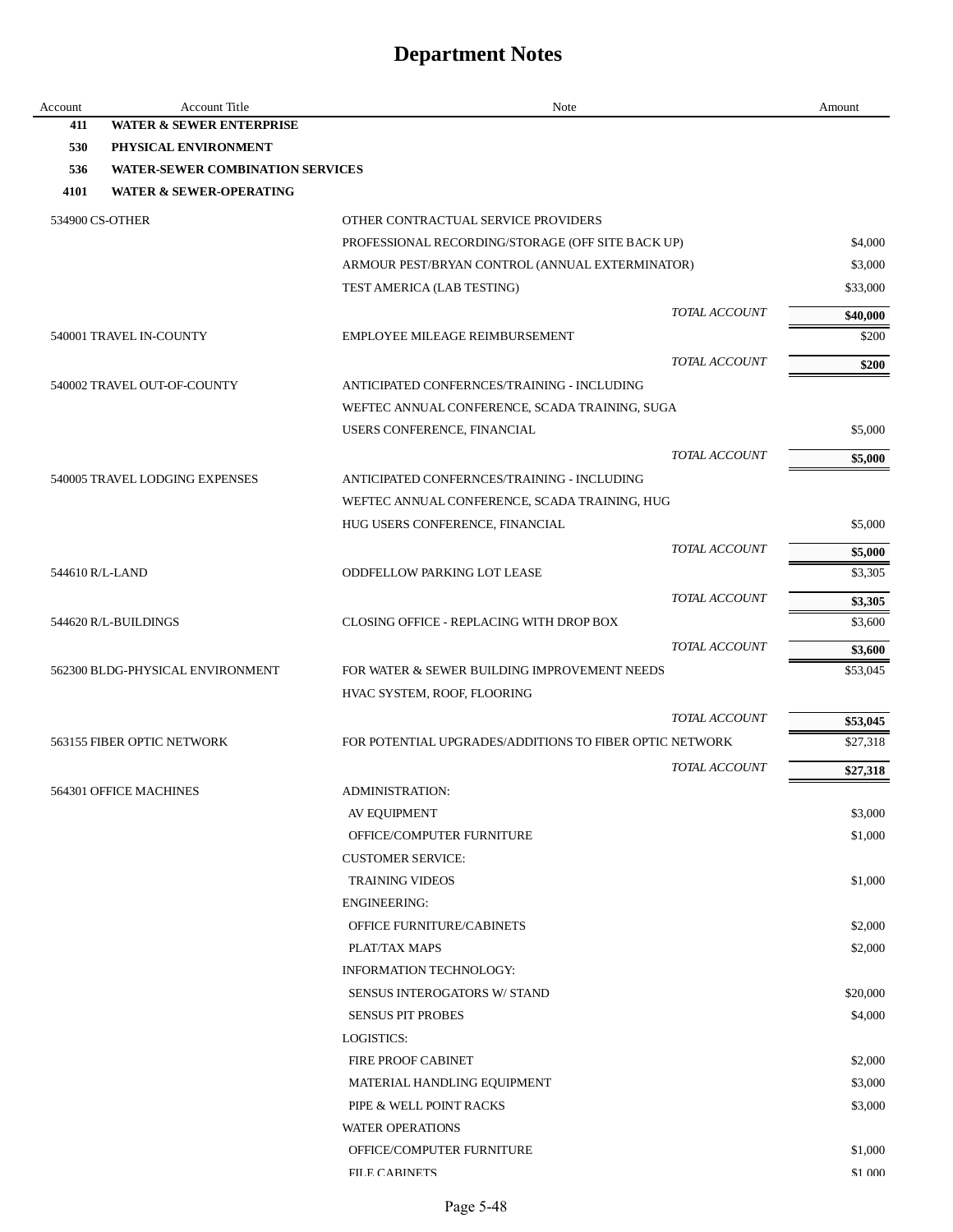| Account | <b>Account Title</b>                    | Note                                              | Amount              |
|---------|-----------------------------------------|---------------------------------------------------|---------------------|
| 411     | <b>WATER &amp; SEWER ENTERPRISE</b>     |                                                   |                     |
| 530     | PHYSICAL ENVIRONMENT                    |                                                   |                     |
| 536     | <b>WATER-SEWER COMBINATION SERVICES</b> |                                                   |                     |
| 4101    | <b>WATER &amp; SEWER-OPERATING</b>      |                                                   |                     |
|         | 564302 PHYSICAL ENVIRONMNT EQUIP        | <b>ENGINEERING:</b>                               |                     |
|         |                                         | SURVEY TOOLS/EQUIPMENT                            | \$2,000             |
|         |                                         | WATER & SEWER MAINTENANCE:                        |                     |
|         |                                         | TRAILER MOUNTED AIR COMPRESSOR                    | \$25,000            |
|         |                                         | LIGHTING EQUIPMENT                                | \$10,000            |
|         |                                         | <b>14" STIHL PIPESAW</b>                          | \$3,500             |
|         |                                         | METAL LOCATORS                                    | \$2,000             |
|         |                                         | WATER & SEWER CONSTRUCTION                        |                     |
|         |                                         | <b>HAY BLOWER</b>                                 | \$5,000             |
|         |                                         | <b>CULTI-PACKER</b>                               | \$5,000             |
|         |                                         | PIPE LASER                                        | \$15,000            |
|         |                                         | DUMP TRUCK (REPLACE 90D6269 103,050 MILES)        | \$90,000            |
|         |                                         | <b>LOGISTICS</b>                                  |                     |
|         |                                         | <b>FORKLIFT (NEW)</b>                             | \$55,000            |
|         |                                         | PIPE RACKS (LARGE)                                | \$7,000             |
|         |                                         | <b>LABORATORY</b>                                 |                     |
|         |                                         | DISSOLVED OXYGEN METER                            | \$1,500             |
|         |                                         | <b>BLOCK DIGESTOR FOR METALS</b>                  | \$5,000             |
|         |                                         | <b>CIRCULATING WATER BATH</b>                     | \$3,000             |
|         |                                         | ELECTRONICS/PUMP CREW:                            |                     |
|         |                                         | <b>HAND TOOLS</b>                                 | \$2,000             |
|         |                                         | PORTABLE BLOWER                                   | \$1,000             |
|         |                                         | PIPE PLUG 4"-12"/4"/6"/12"-18"/15"-30"            | \$2,000             |
|         |                                         | SHOP AIR COMPRESSOR (LARGE)                       | \$1,000             |
|         |                                         | SAWSALL/SAWS                                      | \$1,000             |
|         |                                         | ARBENNIE PRITCHETT WRF                            |                     |
|         |                                         | HANDHELD D.O. METERS                              | \$3,000             |
|         |                                         | CHOLRINE METER (CITY FWB) RE USE                  | \$5,000             |
|         |                                         | RUSSELL F.W. STEPHENSON WWTF:                     |                     |
|         |                                         | FLOW METERS INF EFF<br><b>REFRIG COMP SAMPLER</b> | \$15,000<br>\$6,000 |
|         |                                         | <b>BOB SIKES WRF</b>                              |                     |
|         |                                         | PRESSURE WASHER                                   | \$1,000             |
|         |                                         | REFR. AUTO SAMPLER (2) (INF / EFF)                | \$2,500             |
|         |                                         | <b>WATER OPERATIONS:</b>                          |                     |
|         |                                         | <b>CHLORINATOR SCALES</b>                         | \$2,000             |
|         |                                         | <b>CHLORINE LEAK DETECTORS</b>                    | \$5,000             |
|         |                                         | CHLORINE HIGH-LOW VACUUM ALARM                    | \$5,000             |
|         |                                         | <b>OPERATIONS SUPPORT:</b>                        |                     |
|         |                                         | <b>RIDING LAWNMOWER</b>                           | \$5,000             |
|         |                                         | <b>BAND SAW</b>                                   | \$1,500             |
|         |                                         | PIPE SCAFFOLDING                                  | \$1,000             |
|         |                                         | AIR GUN                                           | \$4,000             |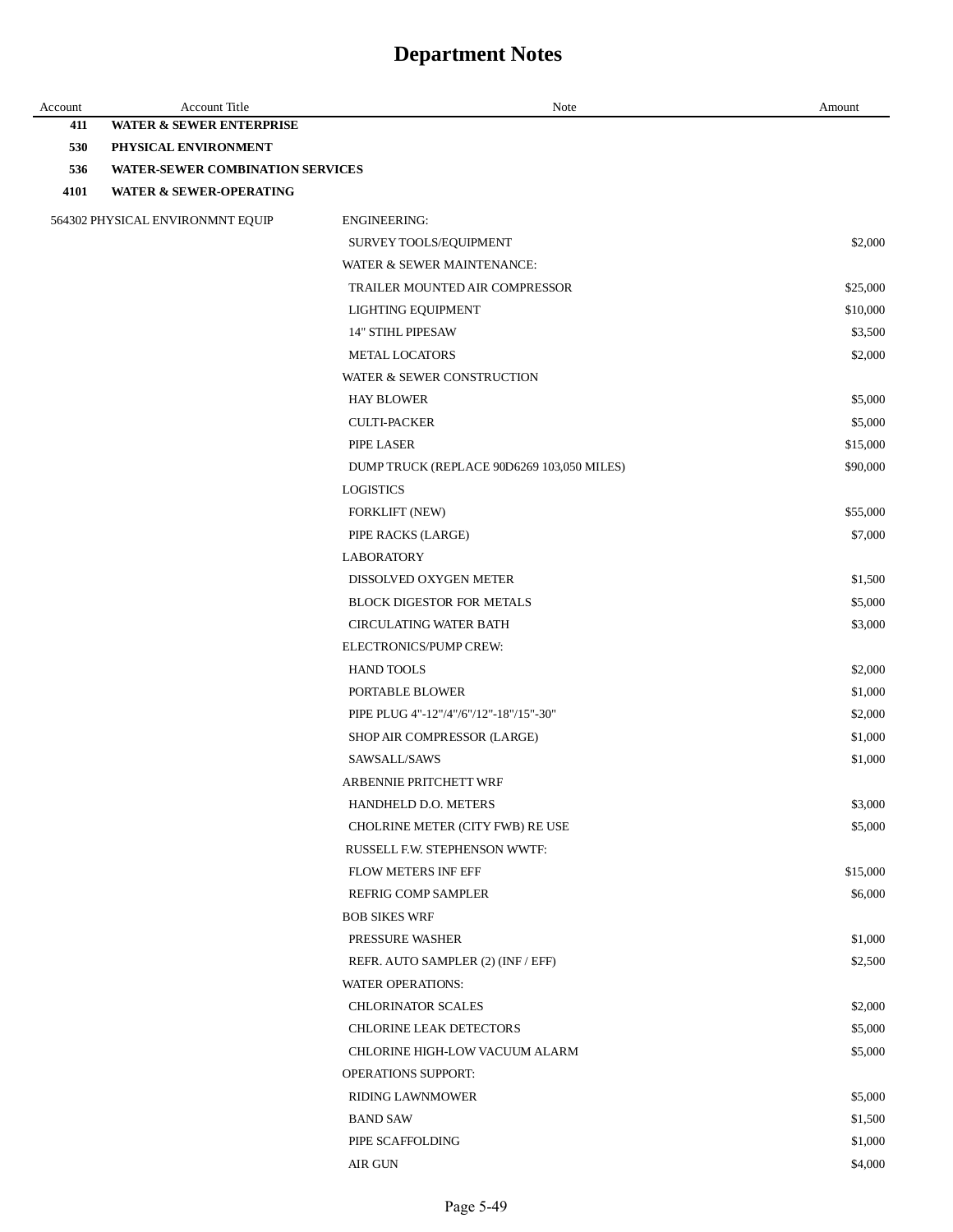| Account | <b>Account Title</b>                    | Note                                                  | Amount    |
|---------|-----------------------------------------|-------------------------------------------------------|-----------|
| 411     | <b>WATER &amp; SEWER ENTERPRISE</b>     |                                                       |           |
| 530     | PHYSICAL ENVIRONMENT                    |                                                       |           |
| 536     | <b>WATER-SEWER COMBINATION SERVICES</b> |                                                       |           |
| 4101    | <b>WATER &amp; SEWER-OPERATING</b>      |                                                       |           |
|         | 564302 PHYSICAL ENVIRONMNT EQUIP        | 1" HOSE - 12K FEET                                    | \$1,000   |
|         |                                         | PORTABLE PRESSURE WASHER                              | \$2,000   |
|         |                                         | <b>TRAILER 8'</b>                                     | \$2,000   |
|         |                                         | <b>DISC FILTER</b>                                    | \$2,000   |
|         |                                         | PUMPS (SMALL SUMP)                                    | \$2,500   |
|         |                                         | TOTAL ACCOUNT                                         | \$301,500 |
|         | 564303 COMPUTER EQUIPMENT               | <b>INFORMATION TECHNOLOGY</b>                         |           |
|         |                                         | BLADE SERVER MIGRATION-REPLACE OUTDATED HARDWARE      |           |
|         |                                         | USED FOR NETWWORK CONNECTIONS                         | \$20,000  |
|         |                                         | SERVER / VMWARE-REPLACE 16 SERVERS WITH 3 MORE        |           |
|         |                                         | MORE EFFICIENT SERVERS USING VIRTUALIZATION           | \$80,000  |
|         |                                         | API DOCUMENT IMAGING SCANNERS                         | \$10,000  |
|         |                                         | AUTOCAD WORKSTATION UPGRAGE-E                         | \$5,000   |
|         |                                         | PERSONAL COMPUTERS (REPLACE 4 @ \$1,250)              | \$5,000   |
|         |                                         | NETWORK EXPANSION                                     | \$2,500   |
|         |                                         | SENSUS PIT PROBES-REPAIR-REPLACE                      | \$2,000   |
|         |                                         | RADIO READ METER SYSTEM-NEW-200 RADIO READ METERS     | \$50,000  |
|         |                                         | TOTAL ACCOUNT                                         | \$174,500 |
|         | 564304 VEHICLES                         | F450 UTILITY - REPLACE 01G9950 - 172,276 MILES        | \$60,000  |
|         |                                         | F450 UTILITY - REPLACE 01G9951 - 205,613 MILES        | \$60,000  |
|         |                                         | F250 EXTENDED CAB P/U REPLACE 96C5686 - 115,197 MILES | \$36,000  |
|         |                                         | F150 1/2 TON P/U 4X4 REPLACE 97C5745 - 151,152 MILES  | \$36,000  |
|         |                                         | CHEVY C1500 EXT. CAB REPLACE 99C7555 -132,151 MILES   | \$36,000  |
|         |                                         | SUV 4X4 REPLACE 98A6470 - 125,774 MILES               | \$36,000  |
|         |                                         | TOTAL ACCOUNT                                         | \$264,000 |
|         | 568300 PHYSICAL ENVIRONMENT             | <b>INFORMATION TECHNOLOGY</b>                         |           |
|         |                                         | SUNGARD PS CONTINUING PROPERTIES                      | \$30,000  |
|         |                                         | <b>QREP WEB</b>                                       | \$14,000  |
|         |                                         | TOTAL ACCOUNT                                         | \$44,000  |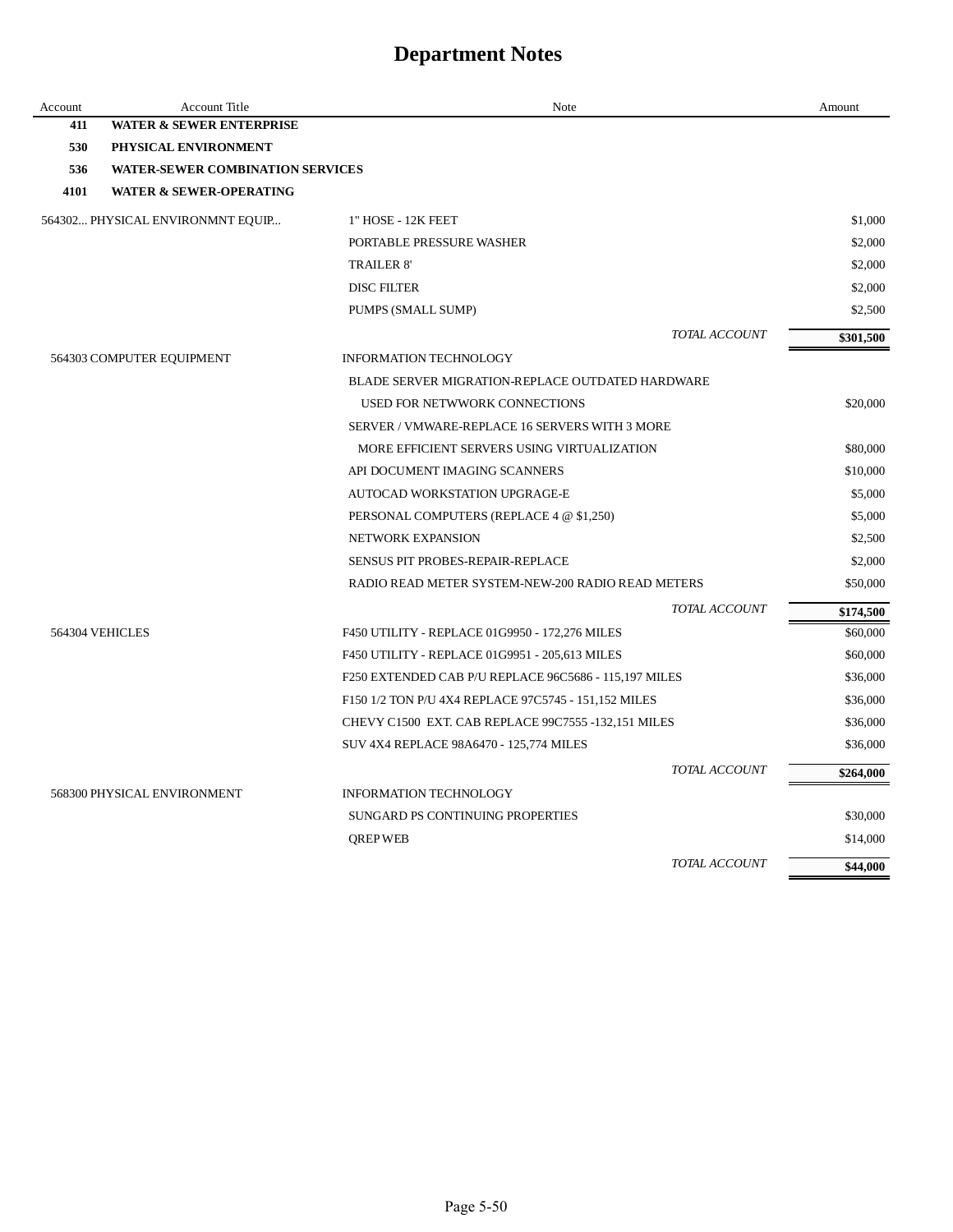| Account | <b>Account Title</b>           | Note                                                | Amount   |
|---------|--------------------------------|-----------------------------------------------------|----------|
| 421     | <b>AIRPORT ENTERPRISE</b>      |                                                     |          |
| 540     | <b>TRANSPORTATION</b>          |                                                     |          |
| 542     | <b>AIRPORTS</b>                |                                                     |          |
| 4201    | <b>AIRPORT ADMINISTRATION</b>  |                                                     |          |
|         | 540002 TRAVEL OUT-OF-COUNTY    | AAAE ADMIN & FINANCE CONF (DEP DIR ADM/FIN)         | \$325    |
|         |                                | AAAE ADMIN & FINANCE CONFERENCE (FIN MGR)           | \$325    |
|         |                                | AAAE AIRPORT COMPLIANCE SEMINAR (FIN MGR)           | \$500    |
|         |                                | AAAE AIRPORT FIN TRAINING (FINANCIAL SERVICES SPEC) | \$950    |
|         |                                | AAAE AIRPORT PROJECTS (DIR)                         | \$825    |
|         |                                | AAAE CAPITAL IMPROVEMENT PROJECT (FIN MGR)          | \$550    |
|         |                                | AAAE JOINT USE CONFERENCE (DEP DIR ADM/FIN)         | \$175    |
|         |                                | AAAE NATIONAL CONFERENCE (DIR)                      | \$650    |
|         |                                | AAAE SEC (DIR)                                      | \$550    |
|         |                                | ACI JUMP-START MEETING (DIR)                        | \$375    |
|         |                                | ACI JUMP-START MEETING (DEP DIR ADM/FIN)            | \$375    |
|         |                                | AIRLINE MEETINGS (DIR)                              | \$400    |
|         |                                | AIRLINE MEETINGS (DEP DIR ADM/FIN)                  | \$400    |
|         |                                | AIRPORT DIRECTORS CONFERENCE WITH FAA (DIR)         | \$375    |
|         |                                | <b>BOYD GROUP AVIATION (DIR)</b>                    | \$300    |
|         |                                | BOYD GROUP AVIATION (DEP DIR ADM/FIN)               | \$300    |
|         |                                | CFASSP STATEWIDE MEETING (DIR)                      | \$450    |
|         |                                | FAC ANNUAL CONFERENCE (DIR)                         | \$250    |
|         |                                | FAC ANNUAL CONFERENCE (DEP DIR ADM/FIN)             | \$250    |
|         |                                | FAC STATE LEGIS AFFAIRS BOARD MEETING (DIR)         | \$550    |
|         |                                | FAC STATE SUMMIT BOARD MEETING (DIR)                | \$400    |
|         |                                | MRO CONFERENCE (DIR)                                | \$425    |
|         |                                | MRO CONFERENCE (DEP DIR ADM/FIN)                    | \$425    |
|         |                                | NATIONAL BUSINESS AIRCRAFT ASSOC (DIR)              | \$550    |
|         |                                | NATIONAL BUSINESS AIRCRAFT ASSOC (DEP DIR ADM/FIN)  | \$550    |
|         |                                | TOTAL ACCOUNT                                       | \$11,225 |
|         | 540005 TRAVEL LODGING EXPENSES | AAAE ADMIN & FINANCE CONF (DEP DIR ADM/FIN)         | \$550    |
|         |                                | AAAE ADMIN & FINANCE CONF (FIN MGR)                 | \$550    |
|         |                                | AAAE AIRPORT COMPLIANCE SEMINAR (FIN MGR)           | \$450    |
|         |                                | AAAE AIRPORT FIN TRAINING (FINANCIAL SERVICES SPEC) | \$500    |
|         |                                | AAAE AIRPORT PROJECTS (DIR)                         | \$625    |
|         |                                | AAAE CAPITAL IMPROVEMENT PROJECT (FIN MGR)          | \$450    |
|         |                                | AAAE JOINT USE CONF (DEP DIR ADM/FIN)               | \$250    |
|         |                                | AAAE NATIONAL CONFERENCE (DIR)                      | \$1,100  |
|         |                                | AAAE SEC (DIR)                                      | \$450    |
|         |                                | ACI JUMP START MEETING (DIR)                        | \$300    |
|         |                                | ACI JUMP START MEETING (DEP DIR ADM/FIN)            | \$300    |
|         |                                | AIRLINE MEETINGS (DIR)                              | \$300    |
|         |                                | AIRLINE MEETINGS (DEP DIR ADM/FIN)                  | \$300    |
|         |                                | AIRPORT DIRECTORS CONFERENCE WITH FAA (DIR)         | \$400    |
|         |                                | <b>BOYD GROUP AVIATION (DIR)</b>                    | \$300    |
|         |                                | BOYD GROUP AVIATION (DEP DIR ADM/FIN)               | \$300    |
|         |                                | CFASSP STATEWIDE MEETING (DIR)                      | \$250    |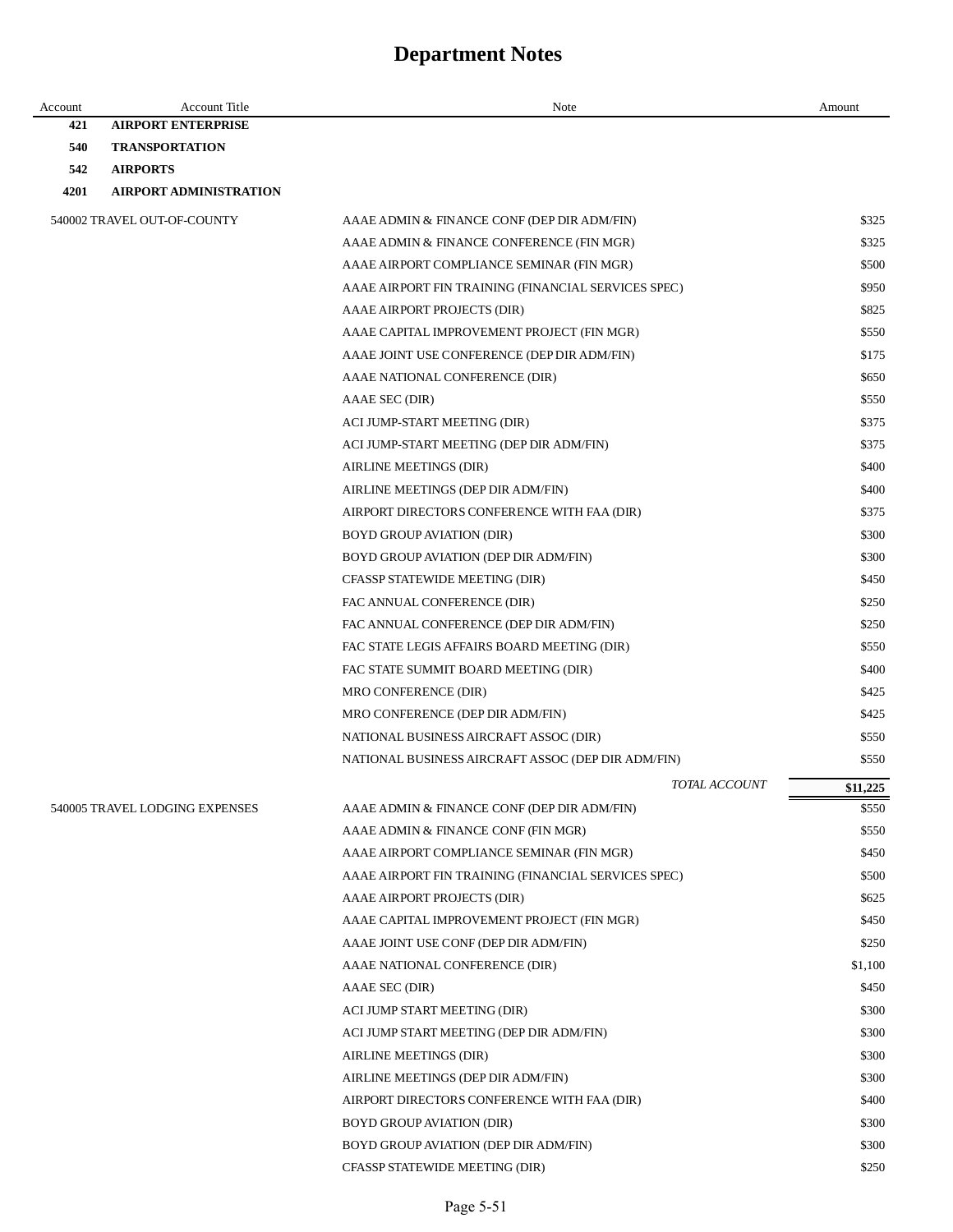| Account | <b>Account Title</b>           | Note                                               | Amount   |
|---------|--------------------------------|----------------------------------------------------|----------|
| 421     | <b>AIRPORT ENTERPRISE</b>      |                                                    |          |
| 540     | <b>TRANSPORTATION</b>          |                                                    |          |
| 542     | <b>AIRPORTS</b>                |                                                    |          |
| 4201    | <b>AIRPORT ADMINISTRATION</b>  |                                                    |          |
|         | 540005 TRAVEL LODGING EXPENSES | FAC ANNUAL CONFERENCE (DEP DIR ADM/FIN)            | \$370    |
|         |                                | FAC STATE LEGIS AFFAIRS BOARD MEETING (DIR)        | \$250    |
|         |                                | FAC STATE SUMMIT BOARD MEETING (DIR)               | \$400    |
|         |                                | MRO CONFERENCE (DIR)                               | \$250    |
|         |                                | MRO CONFERENCE (DEP DIR ADM/FIN)                   | \$250    |
|         |                                | NATIONAL BUSINESS AIRCRAFT ASSOC (DIR)             | \$400    |
|         |                                | NATIONAL BUSINESS AIRCRAFT ASSOC (DEP DIR ADM/FIN) | \$400    |
|         |                                | <b>TOTAL ACCOUNT</b>                               | \$10,065 |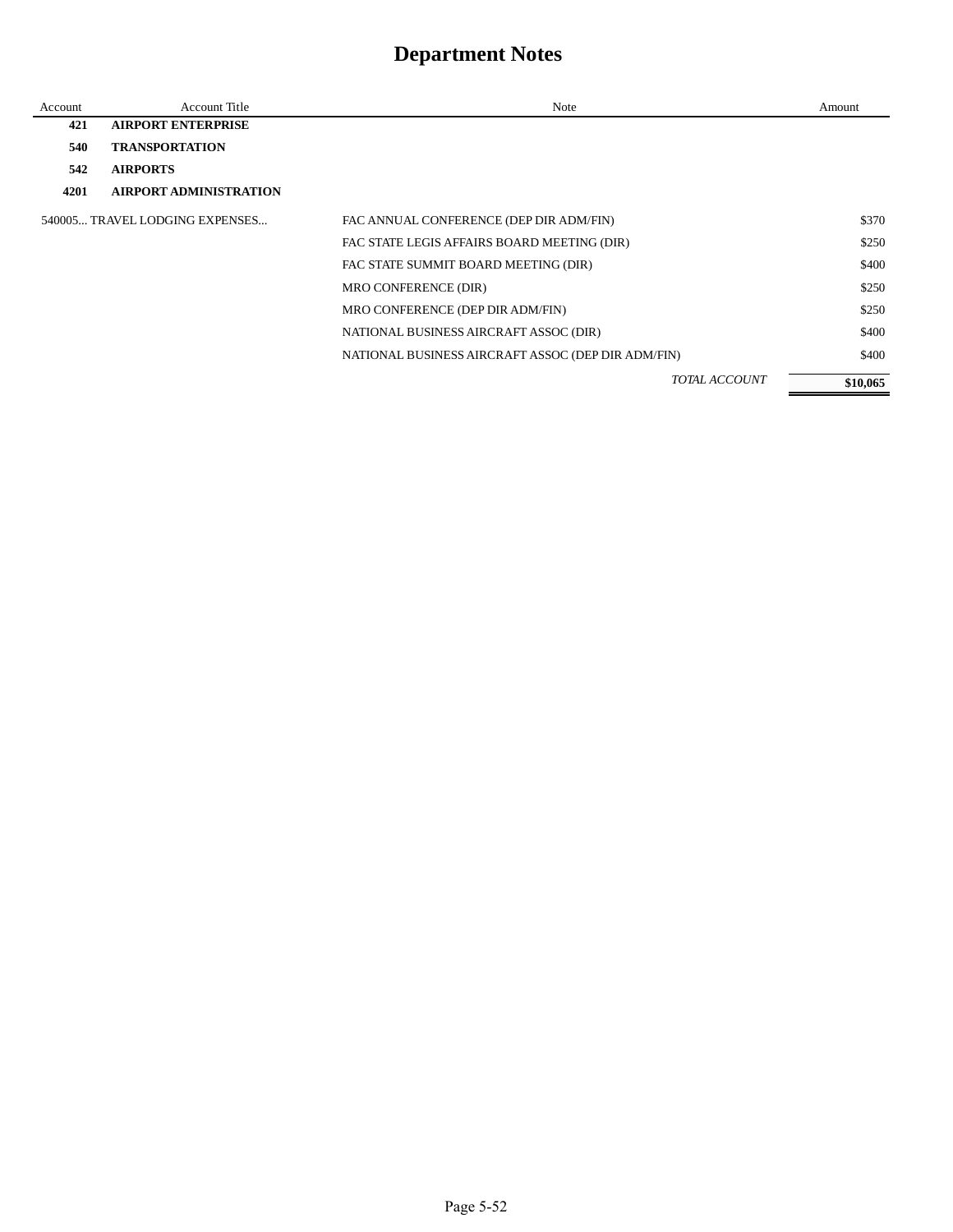| Account | Account Title                  | Note                                         |               | Amount            |
|---------|--------------------------------|----------------------------------------------|---------------|-------------------|
| 421     | <b>AIRPORT ENTERPRISE</b>      |                                              |               |                   |
| 540     | <b>TRANSPORTATION</b>          |                                              |               |                   |
| 542     | <b>AIRPORTS</b>                |                                              |               |                   |
| 4202    | <b>AIRPORT-OPERATING</b>       |                                              |               |                   |
|         | 534423 CS-REPUBLIC PARKING     | REPUBLIC PARKING OPERATING EXPENSE           |               | \$384,500         |
|         |                                | REPUBLIC PARKING ANNUAL MANAGEMENT FEE       |               | \$47,217          |
|         |                                |                                              | TOTAL ACCOUNT | \$431,717         |
|         | 534600 CS-JANITORIAL           | RITEWAY JANITORIAL                           |               | \$305,500         |
|         |                                |                                              | TOTAL ACCOUNT | \$305,500         |
|         | 534607 CS-LAWN SERVICE         | <b>HORIZONS LANDSCAPING SERVICE</b>          |               | \$34,560          |
|         |                                |                                              | TOTAL ACCOUNT | \$34,560          |
|         | 534900 CS-OTHER                | FUEL MANAGEMENT - AERO FX \$3000 X 12        |               | \$36,000          |
|         |                                | <b>IFIDS 150 X 12</b>                        |               | \$1,800           |
|         |                                | AIR IT SERVICE/MAINT AGREEMENT               |               | \$30,000          |
|         |                                |                                              | TOTAL ACCOUNT |                   |
|         | 540002 TRAVEL OUT-OF-COUNTY    | AAAE AIRPORT PROJECTS (DEP DIR OPS/DEV)      |               | \$67,800<br>\$825 |
|         |                                | AAAE NATIONAL CONFERENCE (DEP DIR OPS/DEV)   |               | \$650             |
|         |                                | AAAE SEC CONFERENCE (DEP DIR OPS/DEV)        |               | \$550             |
|         |                                | FAC ANNUAL CONFERENCE (DEP DIR OPS/DEV)      |               | \$250             |
|         |                                | FAC MAINTENANCE CONFERENCE (DEP DIR OPS/DEV) |               | \$350             |
|         |                                | O&M MEETINGS (DEP DIR OPS/DEV)               |               | \$300             |
|         |                                | TSA SECURITY CONFERENCE (DEP DIR OPS/DEV)    |               | \$450             |
|         |                                |                                              | TOTAL ACCOUNT | \$3,375           |
|         | 540005 TRAVEL LODGING EXPENSES | AAAE AIRPORT PROJECTS (DEP DIR OPS/DEV)      |               | \$625             |
|         |                                | AAAE NATIONAL CONFERENCE (DEP DIR OPS/DEV)   |               | \$500             |
|         |                                | AAAE SEC CONFERENCE (DEP DIR OPS/DEV)        |               | \$500             |
|         |                                | FAC ANNUAL CONFERENCE (DEP DIR OPS/DEV)      |               | \$370             |
|         |                                | FAC MAINTENANCE CONFERENCE (DEP DIR OPS/DEV) |               | \$800             |
|         |                                | O&M MEETINGS (DEP DIR OPS/DEV)               |               | \$650             |
|         |                                | TSA SECURITY CONFERENCE (DEP DIR OPS/DEV)    |               | \$550             |
|         |                                |                                              | TOTAL ACCOUNT | \$3,995           |
|         | 564402 TRANSPORTATION EQUIP    | <b>BAT WING MOWER</b>                        |               | \$16,000          |
|         |                                | FRONT END LOADER BUCKET                      |               | \$6,400           |
|         |                                | <b>60" LACER ROLLER</b>                      |               | \$2,000           |
|         |                                | LOW PROFILE TRAILER FOR GATOR                |               | \$2,000           |
|         |                                | ACCESS CONTROL SYSTEM                        |               | \$75,000          |
|         |                                | <b>AOC PHONE SYSTEM</b>                      |               | \$22,000          |
|         |                                | <b>8 CCTV CAMERAS</b>                        |               | \$64,000          |
|         |                                |                                              | TOTAL ACCOUNT | \$187,400         |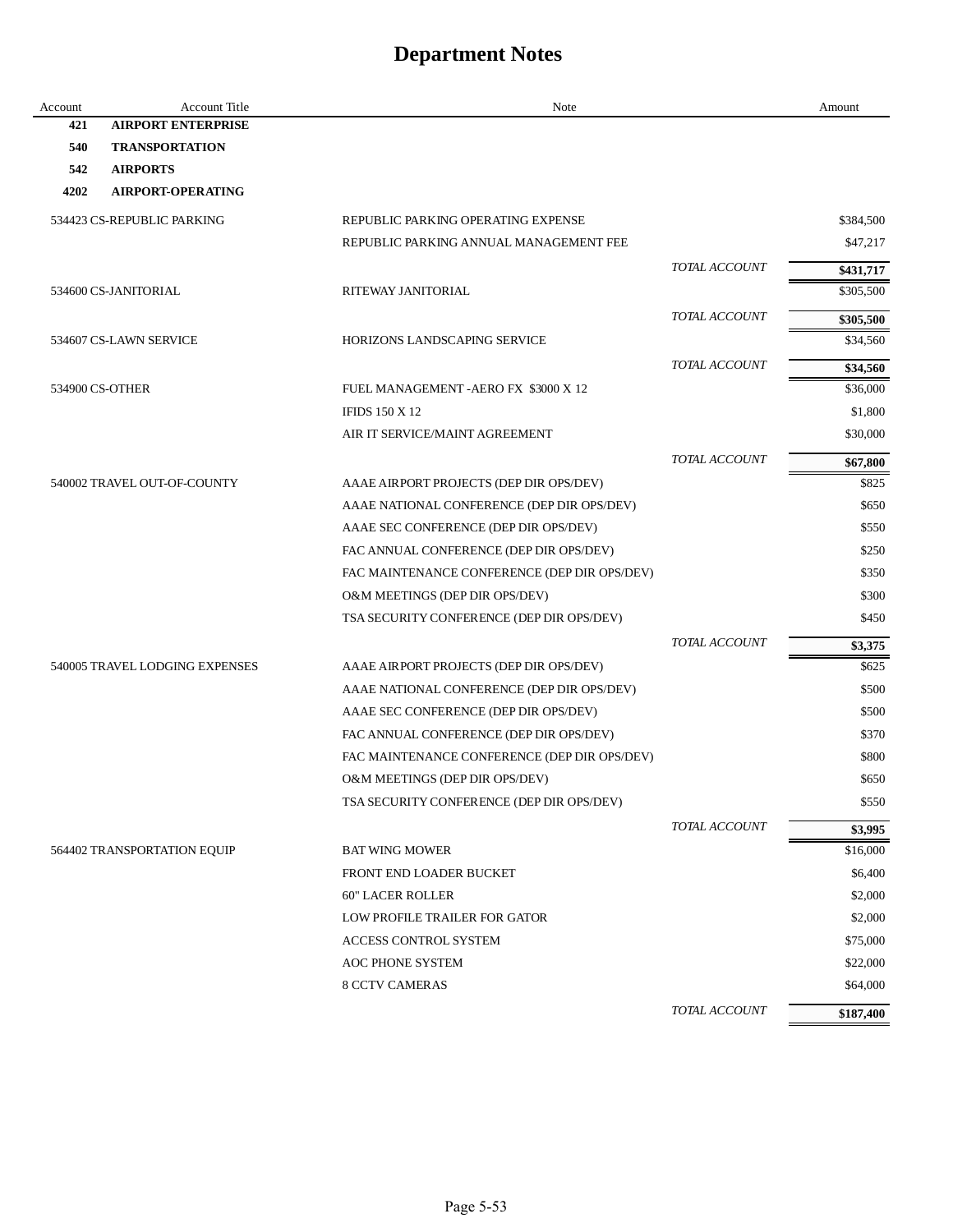| Account | <b>Account Title</b>            | Note                                         |                      | Amount    |
|---------|---------------------------------|----------------------------------------------|----------------------|-----------|
| 421     | <b>AIRPORT ENTERPRISE</b>       |                                              |                      |           |
| 540     | <b>TRANSPORTATION</b>           |                                              |                      |           |
| 542     | <b>AIRPORTS</b>                 |                                              |                      |           |
| 4203    | <b>AIRPORT SECURITY</b>         |                                              |                      |           |
|         | 512010 SALARIES/WAGES-FULL-TIME | <b>SALARIES</b>                              |                      | \$556,461 |
|         |                                 | INCENTIVE PAY (\$195*24)                     |                      | \$4,680   |
|         |                                 | INCENTIVE PAY COUNTY MATCH                   |                      | \$4,680   |
|         |                                 |                                              | <b>TOTAL ACCOUNT</b> | \$565,821 |
|         | 513010 SALARIES/WAGES-RELIEF    | ADD 10 POLICE OFFICERS (RELIEF) @ \$4,634.70 |                      | \$46,347  |
|         |                                 |                                              | <b>TOTAL ACCOUNT</b> | \$46,347  |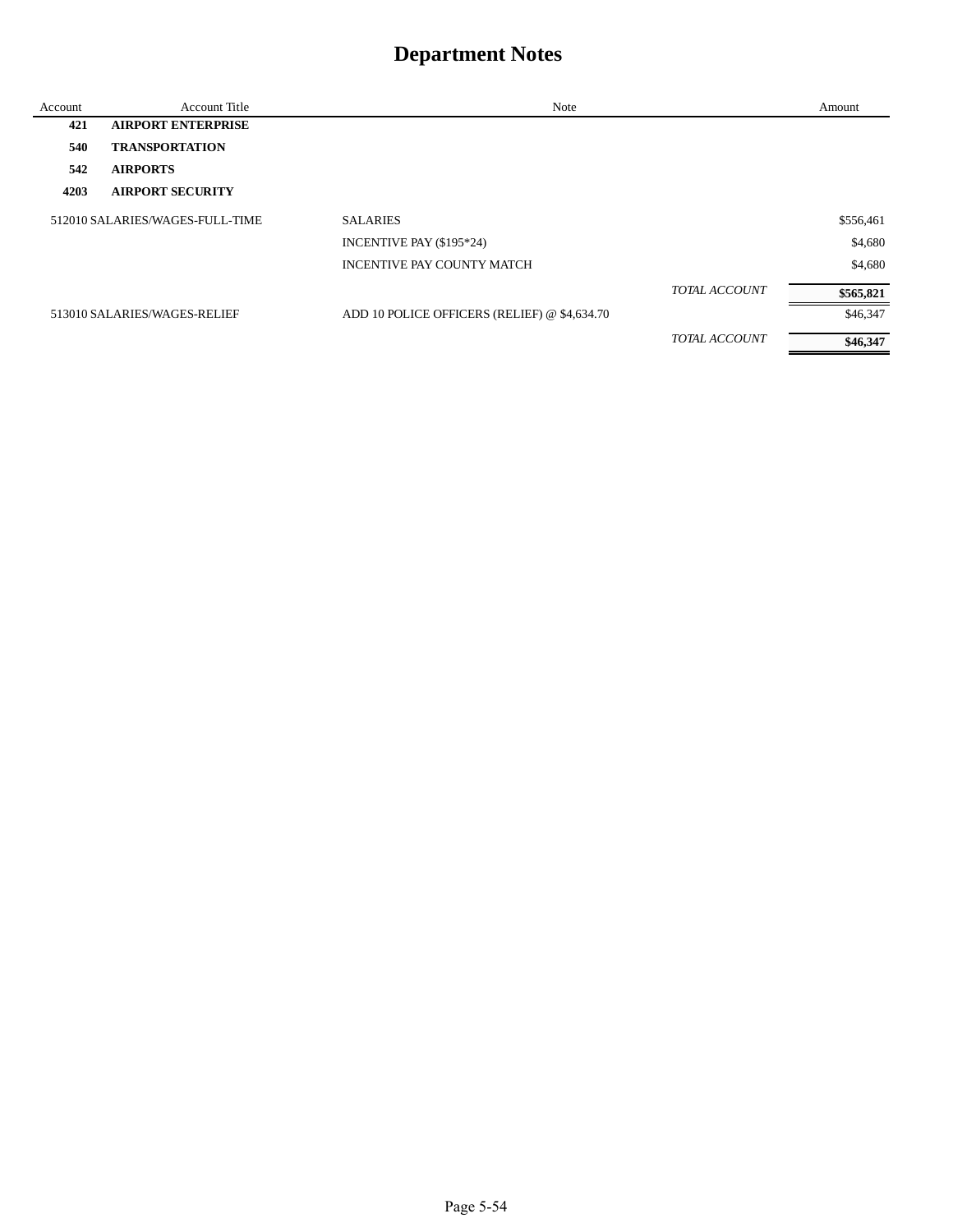| Account | <b>Account Title</b>        |                       | Note | Amount                            |
|---------|-----------------------------|-----------------------|------|-----------------------------------|
| 421     | <b>AIRPORT ENTERPRISE</b>   |                       |      |                                   |
| 540     | <b>TRANSPORTATION</b>       |                       |      |                                   |
| 542     | <b>AIRPORTS</b>             |                       |      |                                   |
| 4210    | <b>DESTIN-OPERATING</b>     |                       |      |                                   |
|         | 564402 TRANSPORTATION EQUIP | <b>VACUUM SWEEPER</b> |      | \$112,000                         |
|         |                             |                       |      | <b>TOTAL ACCOUNT</b><br>\$112,000 |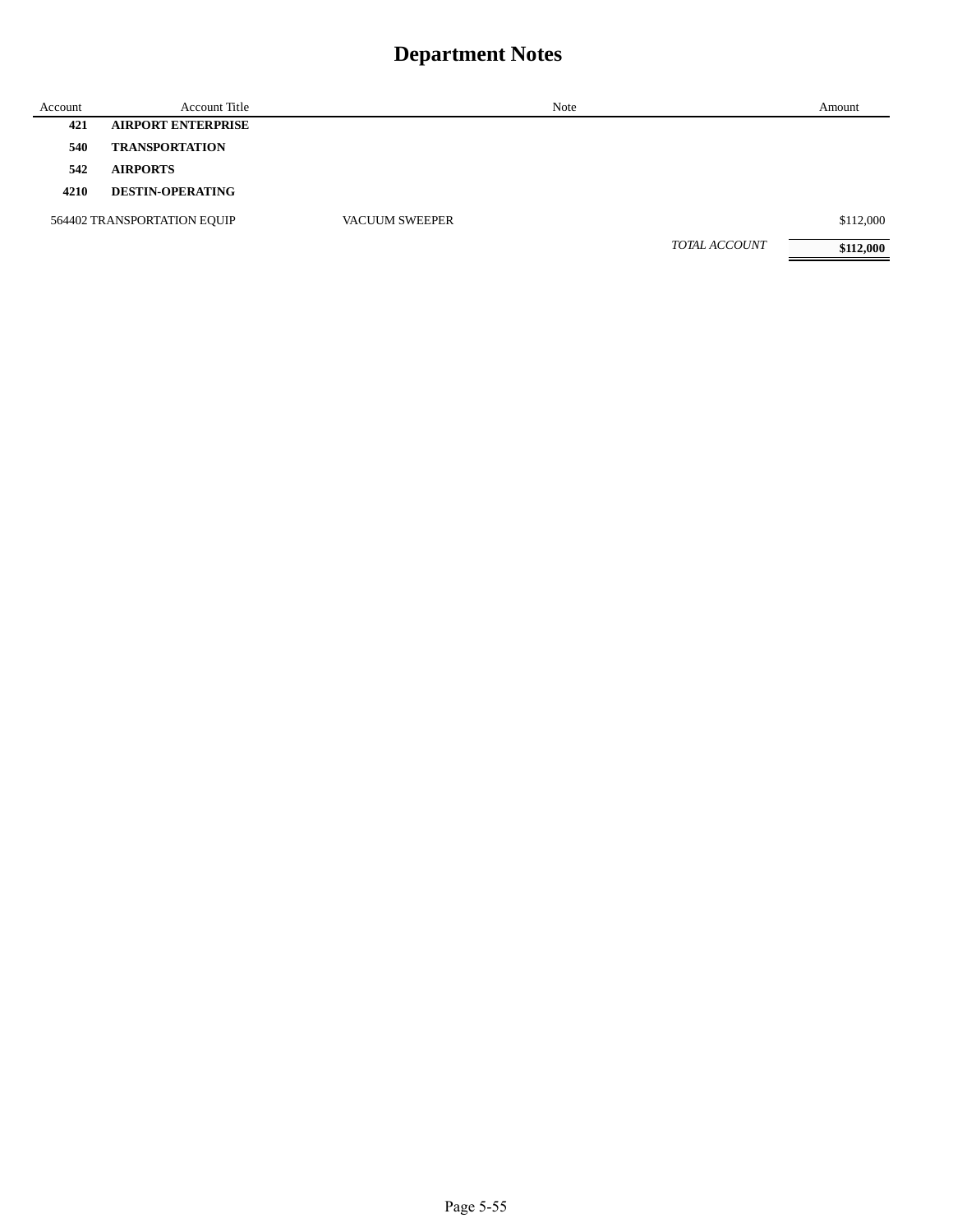| Account         | <b>Account Title</b>           | Note                                           |                      | Amount   |
|-----------------|--------------------------------|------------------------------------------------|----------------------|----------|
| 421             | <b>AIRPORT ENTERPRISE</b>      |                                                |                      |          |
| 540             | <b>TRANSPORTATION</b>          |                                                |                      |          |
| 542             | <b>AIRPORTS</b>                |                                                |                      |          |
| 4220            | <b>BOB SIKES-OPERATING</b>     |                                                |                      |          |
| 534900 CS-OTHER |                                | MONTHLY EXTERMINATION - FSS BLDG               |                      | \$300    |
|                 |                                | AGREEMENT FOR FIRE PROTECTION SERVICES (NOFD)  |                      | \$40,000 |
|                 |                                |                                                | TOTAL ACCOUNT        | \$40,300 |
|                 | 540002 TRAVEL OUT-OF-COUNTY    | SECURITY CONFERENCE (DEP DIR ADM/FIN)          |                      | \$300    |
|                 |                                | GA AIRPORT ISSUES MEETING (DEP DIR ADM/FIN)    |                      | \$150    |
|                 |                                |                                                | <b>TOTAL ACCOUNT</b> | \$450    |
|                 | 540005 TRAVEL LODGING EXPENSES | SECURITY CONFERENCE (DEP DIR ADM/FIN)          |                      | \$400    |
|                 |                                | GA AIRPORT ISSUES CONFERENCE (DEP DIR ADM/FIN) |                      | \$125    |
|                 |                                |                                                | <b>TOTAL ACCOUNT</b> | \$525    |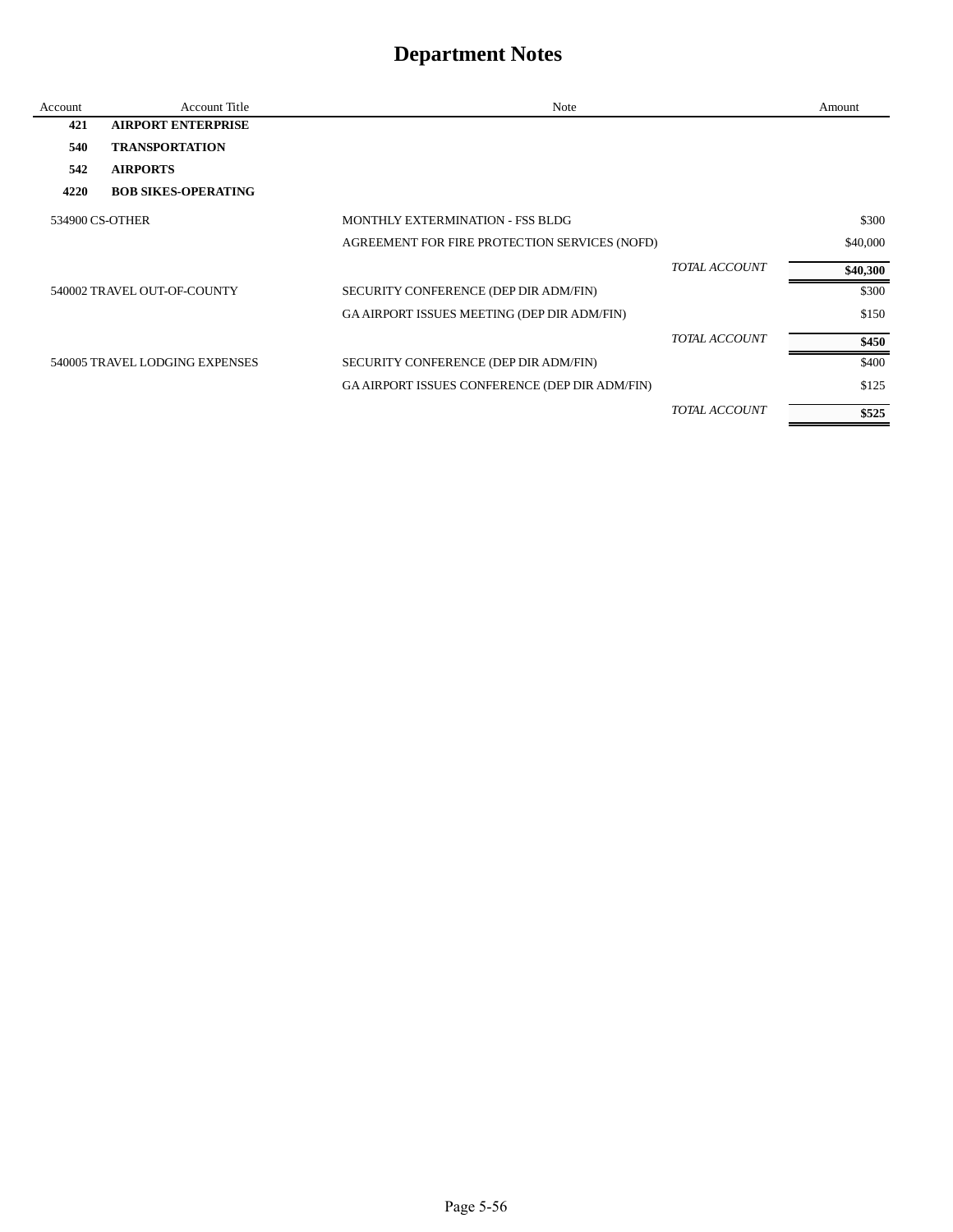| Account | Account Title                   | Note                                       |               | Amount   |
|---------|---------------------------------|--------------------------------------------|---------------|----------|
| 421     | <b>AIRPORT ENTERPRISE</b>       |                                            |               |          |
| 540     | <b>TRANSPORTATION</b>           |                                            |               |          |
| 542     | <b>AIRPORTS</b>                 |                                            |               |          |
| 4225    | <b>BOB SIKES-CAPITAL OUTLAY</b> |                                            |               |          |
|         | 562490 OTHER CONSTRUCTION       | WEST AREA PUBLIC PARKING LOT (GRANT MATCH) |               | \$93,000 |
|         |                                 |                                            | TOTAL ACCOUNT | \$93,000 |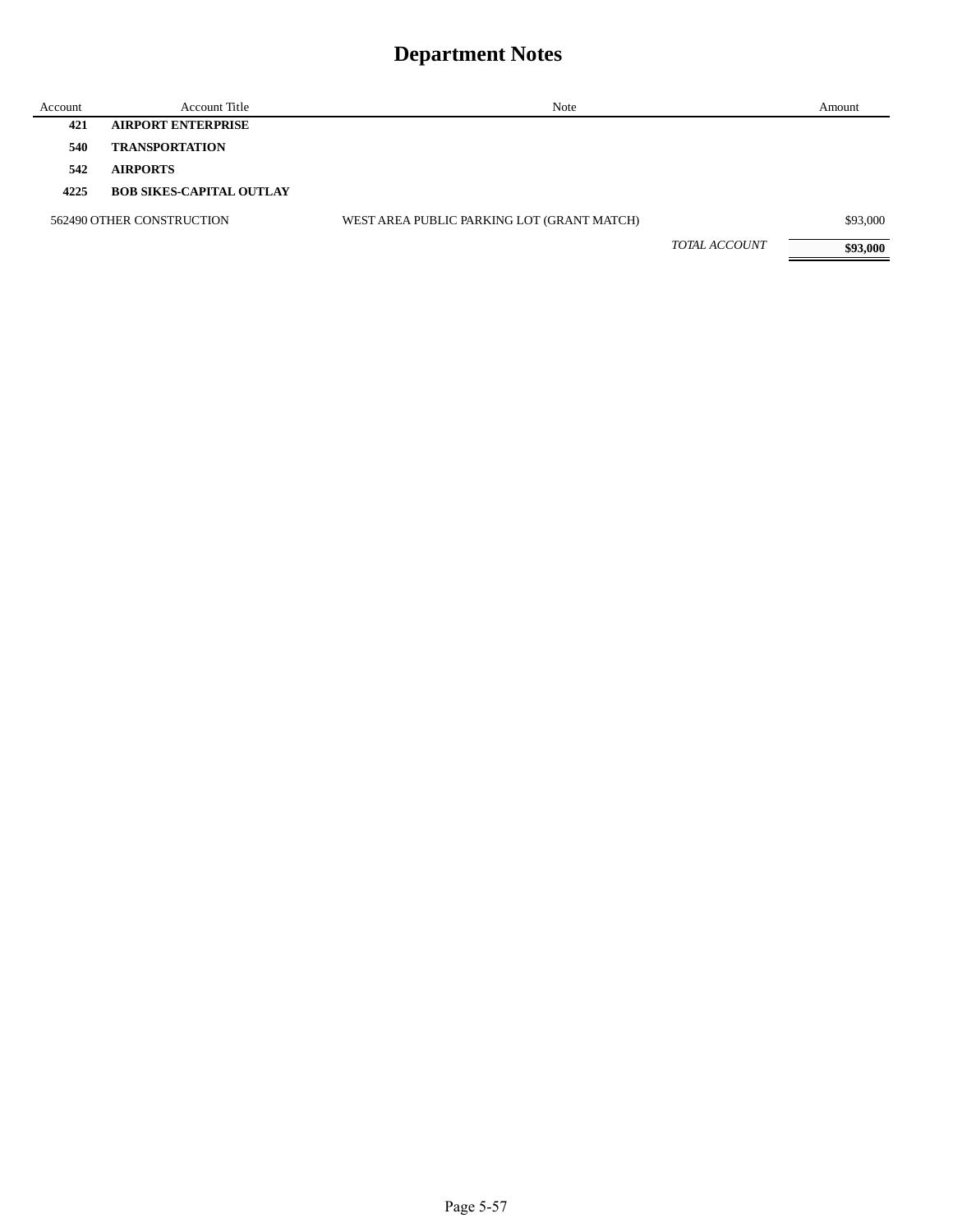| Account | Account Title                 | Note                                                 | Amount    |
|---------|-------------------------------|------------------------------------------------------|-----------|
| 421     | <b>AIRPORT ENTERPRISE</b>     |                                                      |           |
| 540     | <b>TRANSPORTATION</b>         |                                                      |           |
| 542     | <b>AIRPORTS</b>               |                                                      |           |
| 4255    | P.F.C. OPERATING              |                                                      |           |
|         | 562431 AIRPORT POLICE STATION | 1800 SF POLICE STATION                               | \$119,000 |
|         |                               | <b>TOTAL ACCOUNT</b>                                 | \$119,000 |
|         | 562432 ARFF STATION           | A/C RESCUE FIRE FIGHTING STATION-EGLIN (GRANT MATCH) | \$100,000 |
|         |                               | TOTAL ACCOUNT                                        | \$100,000 |
|         | 563490 OTHER IMPROVEMENTS     | <b>BAG LIFTS</b>                                     | \$4,650   |
|         |                               | <b>SWEEPER</b>                                       | \$3,650   |
|         |                               | TWO PLB'S                                            | \$50,000  |
|         |                               | REHAB TAXIWAY D1                                     | \$25,000  |
|         |                               | <b>DESTIN TOWER</b>                                  | \$200,000 |
|         |                               | TOTAL ACCOUNT                                        | \$283,300 |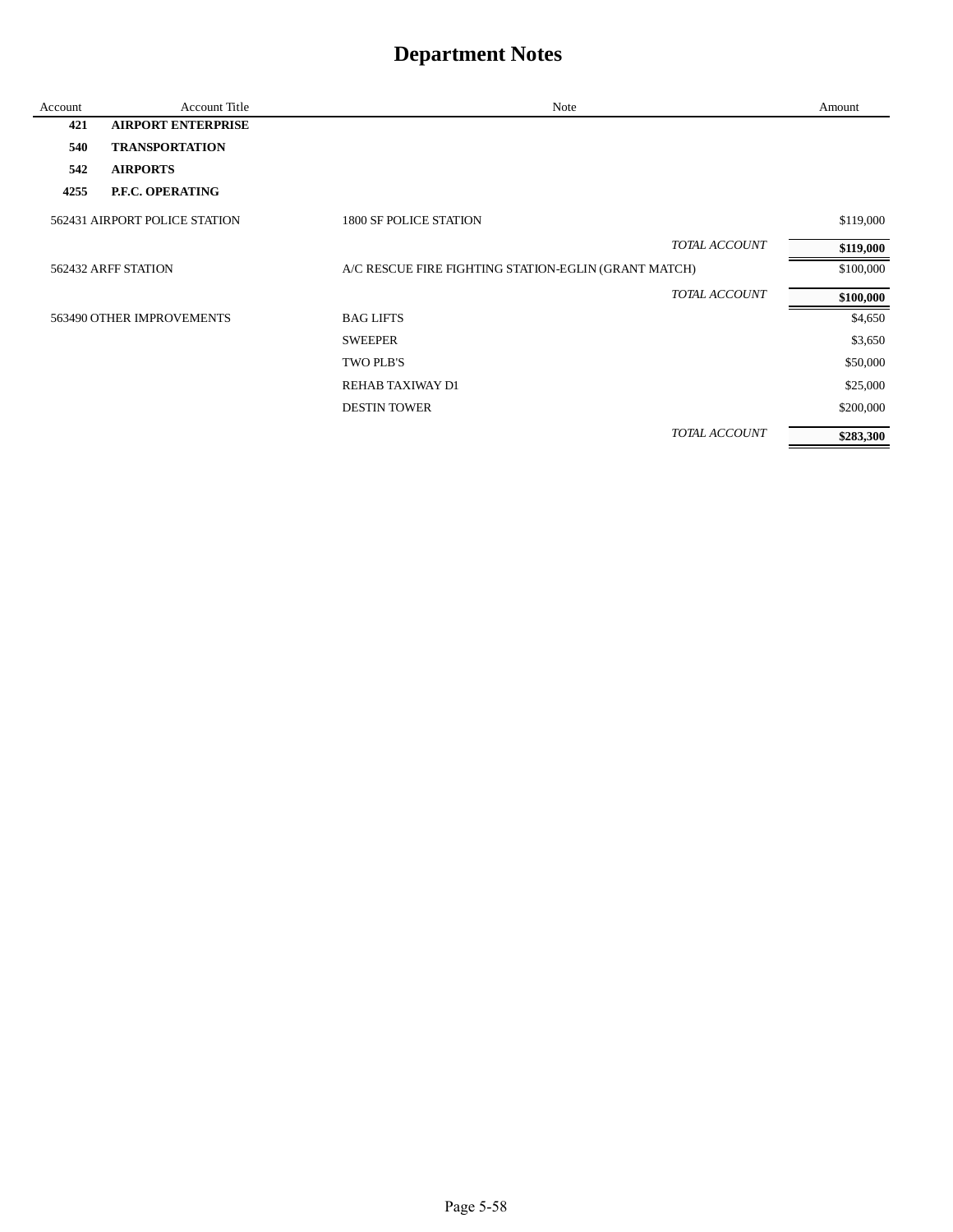| Account | Account Title                  | Note                                         | Amount    |
|---------|--------------------------------|----------------------------------------------|-----------|
| 421     | <b>AIRPORT ENTERPRISE</b>      |                                              |           |
| 540     | <b>TRANSPORTATION</b>          |                                              |           |
| 542     | <b>AIRPORTS</b>                |                                              |           |
| 4256    | <b>C.F.C. OPERATING</b>        |                                              |           |
|         | 534424 CS-CAR RENTAL COMPANIES | ABATEMENT REIMBURSEMENT FOR RENTAL CAR SPACE | \$518,788 |
|         |                                | TOTAL ACCOUNT                                | \$518,788 |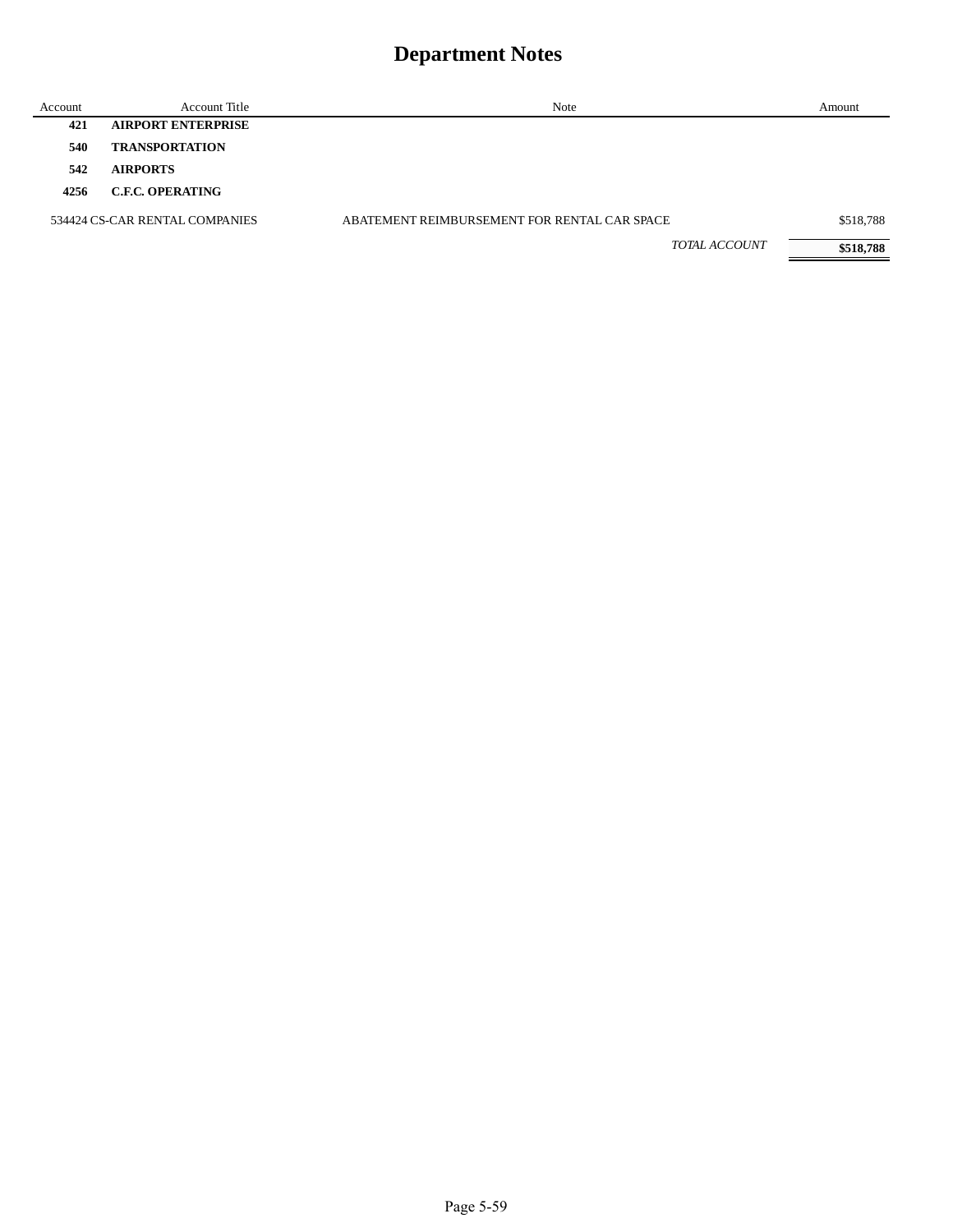| Account | <b>Account Title</b>                  | <b>Note</b>                                              |                      | Amount      |
|---------|---------------------------------------|----------------------------------------------------------|----------------------|-------------|
| 430     | <b>SOLID WASTE FUND</b>               |                                                          |                      |             |
| 530     | PHYSICAL ENVIRONMENT                  |                                                          |                      |             |
| 534     | <b>GARBAGE/SOLID CONTROL SERVICES</b> |                                                          |                      |             |
| 4301    | <b>SOLID WASTE</b>                    |                                                          |                      |             |
|         | 531500 PS-ENGINEERING                 | FLOW CONTROL ANALYSIS - KESSLER CONSULTING               |                      | \$40,000    |
|         |                                       |                                                          | <b>TOTAL ACCOUNT</b> | \$40,000    |
|         | 534300 CS-COLLECTION AGENCY           | <b>COLLECTION BUREAU OF FWB</b>                          |                      | \$400       |
|         |                                       |                                                          | TOTAL ACCOUNT        | \$400       |
|         | 534401 CS-TRANSFER STATION-SOUTH      | TRF STATION-SOUTH (FWB)                                  |                      | \$4,216,320 |
|         |                                       | 108,000 TONS X \$39.04 (WM FEE FOR PROCESSING, HAULING   |                      |             |
|         |                                       | AND DISPOSAL) TIP FEE IS \$56.06 PER TON WITH BALANCE TO |                      |             |
|         |                                       | COUNTY OF \$17.02 PER TON.                               |                      |             |
|         |                                       |                                                          | TOTAL ACCOUNT        | \$4,216,320 |
|         | 534407 CS-TRANSFER STATION-BAKER      | TRF STATION NORTH (BAKER)                                |                      | \$507,520   |
|         |                                       | 13,000 TONS X \$39.04 (WM FEE FOR PROCESSING, HAULING    |                      |             |
|         |                                       | AND DISPOSAL                                             |                      |             |
|         |                                       |                                                          | TOTAL ACCOUNT        | \$507,520   |
|         | 540005 TRAVEL LODGING EXPENSES        | <b>CONTINUING EDUCATION UNITS</b>                        |                      | \$500       |
|         |                                       |                                                          | TOTAL ACCOUNT        | \$500       |
|         | 564302 PHYSICAL ENVIRONMNT EQUIP      | TRI-AXLE DUMP REPLACES DUMP TRUCK# 00D8246               |                      | \$150,000   |
|         |                                       | BAT-WING BUSHHOG REPLACES 00X8661                        |                      | \$15,000    |
|         |                                       |                                                          | TOTAL ACCOUNT        | \$165,000   |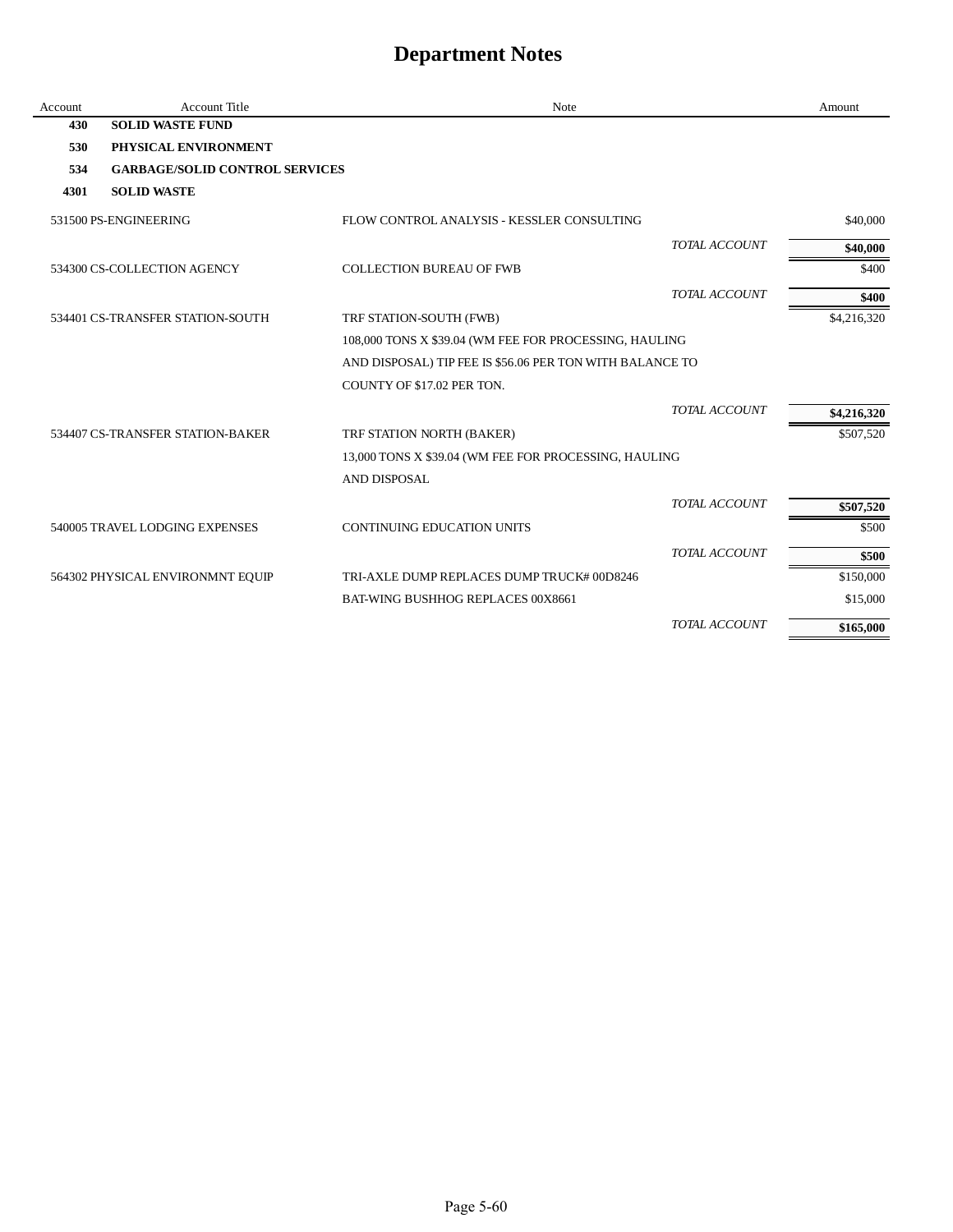| Account         | <b>Account Title</b>                  | Note                                                    |               | Amount    |
|-----------------|---------------------------------------|---------------------------------------------------------|---------------|-----------|
| 430             | <b>SOLID WASTE FUND</b>               |                                                         |               |           |
| 530             | PHYSICAL ENVIRONMENT                  |                                                         |               |           |
| 534             | <b>GARBAGE/SOLID CONTROL SERVICES</b> |                                                         |               |           |
| 4305            | <b>RECYCLING DEPARTMENT</b>           |                                                         |               |           |
|                 | 534395 CS-RECYCLING                   | CURBSIDE RESIDENTIAL RECYCLING CONTRACT                 |               |           |
|                 |                                       | PROJECTED EXPENSE FOR FY2013 BASED ON PAST COLLECTIBLES |               | \$490,000 |
|                 |                                       | PLUS 2% CPI                                             |               |           |
|                 |                                       | CONTRACT GRINDING FOR 16,000 TONS ANNUALLY              |               | \$250,000 |
|                 |                                       |                                                         | TOTAL ACCOUNT | \$740,000 |
| 534900 CS-OTHER |                                       | WFRPC--SQG VERIFICATION                                 |               | \$13,500  |
|                 |                                       | HORIZONS (OFFICE RECYCLING)*                            |               | \$20,000  |
|                 |                                       | CJ TIRE RECYCLING DBA (TIRE DISPOSAL)                   |               | \$12,000  |
|                 |                                       | INNOVATIVE GRANT PROPOSAL (\$70,000) COUNTY'S MATCH     |               | \$20,000  |
|                 |                                       | *NOTE: INCREASE DUE INCREASE IN BCC OFFICE SPACE AT NEW |               |           |
|                 |                                       | JUDICIAL CENTER, EXTENSION OFFICE, AND OTHERS.          |               |           |
|                 |                                       |                                                         | TOTAL ACCOUNT | \$65,500  |
|                 | 540002 TRAVEL OUT-OF-COUNTY           | RECYCLE FLORIDA TODAY ANNUAL CONFERENCE                 |               | \$200     |
|                 |                                       | <b>FDEP UPDATE</b>                                      |               | \$100     |
|                 |                                       | <b>GREEN WORKSHOP</b>                                   |               | \$100     |
|                 |                                       |                                                         | TOTAL ACCOUNT | \$400     |
|                 | 540005 TRAVEL LODGING EXPENSES        | RFT ANNUAL CONFERENCE                                   |               | \$400     |
|                 |                                       | <b>FDEP UPDATE</b>                                      |               | \$150     |
|                 |                                       | <b>GREEN WORKSHOP</b>                                   |               | \$200     |
|                 |                                       |                                                         | TOTAL ACCOUNT | \$750     |
|                 | 564302 PHYSICAL ENVIRONMNT EQUIP      | CNG FUELING SYSTEM FOR CNG ROLL-OF TRUCK                |               | \$23,100  |
|                 |                                       |                                                         | TOTAL ACCOUNT | \$23,100  |
| 564304 VEHICLES |                                       | PICKUP TRUCK TO REPLACE 00C8817                         |               | \$23,000  |
|                 |                                       | CNG ROLL-OFF TRUCK WITH HOIST ASSEMBLY TO REPLACE       |               | \$152,000 |
|                 |                                       | TRUCK#95G4348. NOTE: CNG IS MEASURED IN 'GDE'; ONE      |               |           |
|                 |                                       | GDE IS EQUIVALENT TO ONE GAL OF DIESEL IN TERMS OF BTU. |               |           |
|                 |                                       | A DIESEL GETS 2.3 TO 3MPG VERSUS A CNG THAT 5 MPGED.    |               |           |
|                 |                                       |                                                         | TOTAL ACCOUNT | \$175,000 |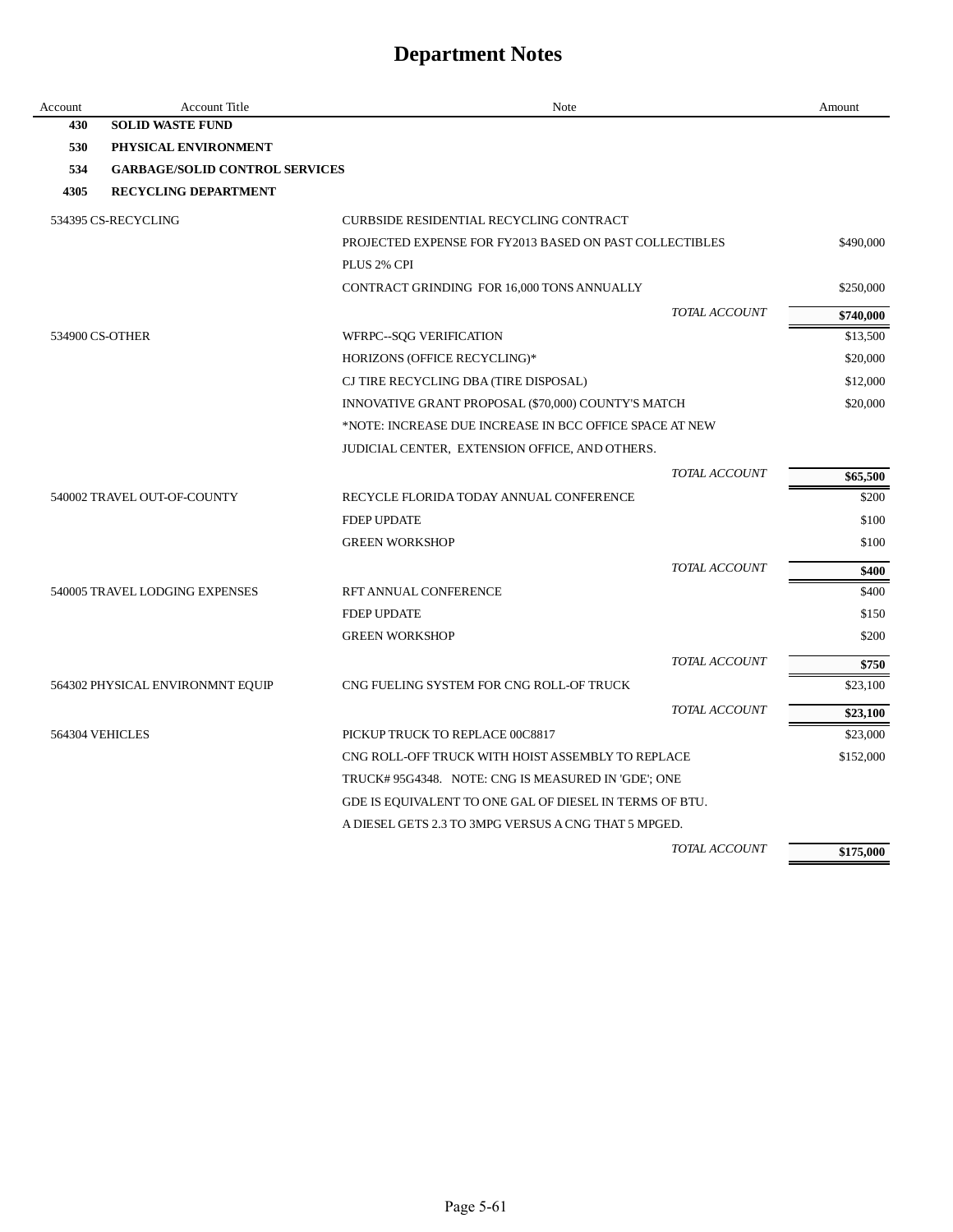| Account | <b>Account Title</b>           | Note                                                | Amount   |
|---------|--------------------------------|-----------------------------------------------------|----------|
| 441     | <b>INSPECTION ENTERPRISE</b>   |                                                     |          |
| 520     | <b>PUBLIC SAFETY</b>           |                                                     |          |
| 524     | PROTECTIVE INSPECTIONS         |                                                     |          |
| 4400    | <b>INSPECTION DEPARTMENT</b>   |                                                     |          |
|         | 534900 CS-OTHER                | 75% OF \$17,965 TYLER TECH EDEN MAINTENANCE         | \$13,474 |
|         |                                | TOTAL ACCOUNT                                       | \$13,474 |
|         | 540002 TRAVEL OUT-OF-COUNTY    | INSPECTOR CONTINUING EDUCATION                      | \$300    |
|         |                                | <b>CONSTRUCTION INSTITUTE</b>                       | \$100    |
|         |                                | <b>FIRE PREVENTION</b>                              | \$100    |
|         |                                | TOTAL ACCOUNT                                       | \$500    |
|         | 540005 TRAVEL LODGING EXPENSES | CONSTRUCTION LICENSING OFFICIALS OF FLORIDA (CLOAF) | \$250    |
|         |                                | <b>INSPECTOR CONTINUING EDUCATION</b>               | \$250    |
|         |                                | <b>FIRE PREVENTION</b>                              | \$250    |
|         |                                | TOTAL ACCOUNT                                       | \$750    |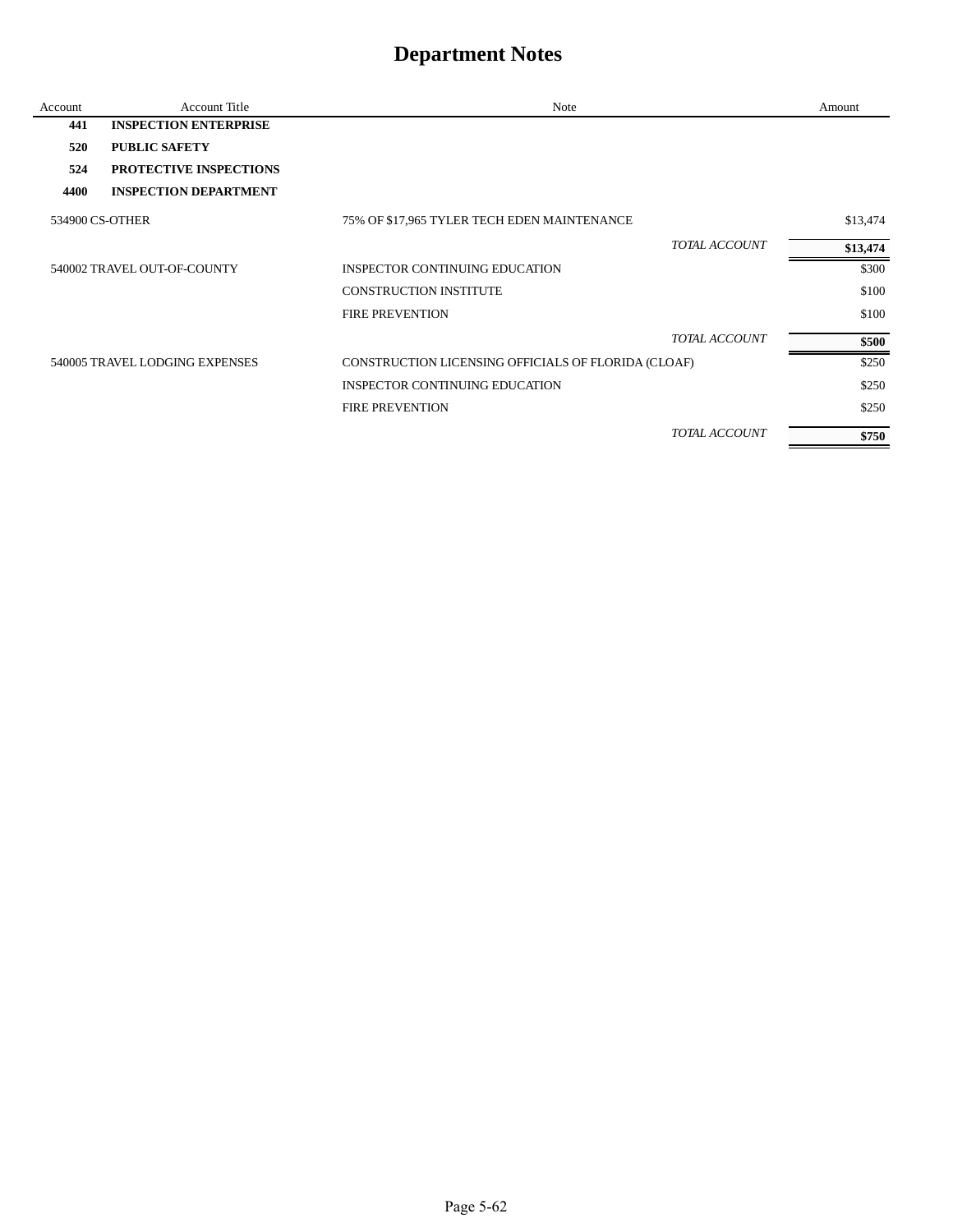| Account | Account Title                        | Note                                                 | Amount    |
|---------|--------------------------------------|------------------------------------------------------|-----------|
| 450     | <b>EMERGENCY MEDICAL SERVICES</b>    |                                                      |           |
| 520     | <b>PUBLIC SAFETY</b>                 |                                                      |           |
| 526     | <b>AMBULANCE AND RESCUE SERVICES</b> |                                                      |           |
| 4500    | <b>EMERGENCY MEDICAL SERVICE</b>     |                                                      |           |
|         | 534004 CS-COUNSELING                 | <b>EAP REFERRALS</b>                                 | \$100     |
|         |                                      | TOTAL ACCOUNT                                        | \$100     |
|         | 534206 CS-BILLING SERVICES (EMS)     | ADVANCED DATA PROCESSING - EMS BILLING SERVICE       | \$463,320 |
|         |                                      | TOTAL ACCOUNT                                        | \$463,320 |
|         | 534300 CS-COLLECTION AGENCY          | PROFESSIONAL ADJUSTMENT CORP - EMS COLLECTION AGENCY | \$22,000  |
|         |                                      | TOTAL ACCOUNT                                        | \$22,000  |
|         | 534500 CS-PERSONNEL                  | <b>TEMPORARY CLERICAL SERVICES</b>                   | \$2,500   |
|         |                                      | TOTAL ACCOUNT                                        | \$2,500   |
|         | 534603 CS-WASTE DISPOSAL             | MEDICAL WASTE DISPOSAL                               | \$3,000   |
|         |                                      | TOTAL ACCOUNT                                        | \$3,000   |
|         | 540001 TRAVEL IN-COUNTY              | MILEAGE REIMBURSEMENT TO EMPLOYEES FOR STATION MOVES | \$500     |
|         |                                      | TOTAL ACCOUNT                                        | \$500     |
|         | 540002 TRAVEL OUT-OF-COUNTY          | CLINCON, EMS TODAY, EMS EXPO, STATE EMS ADVISORY MTG | \$500     |
|         |                                      | TOTAL ACCOUNT                                        | \$500     |
|         | 540005 TRAVEL LODGING EXPENSES       | CLINCON, EMS TODAY, EMS EXPO, STATE EMS ADVISORY MTG | \$500     |
|         |                                      | TOTAL ACCOUNT                                        | \$500     |
|         | 564202 PUBLIC SAFETY EQUIP           | STRETCHERS $(4 \otimes $12,500$ EACH)                | \$50,000  |
|         |                                      | CPAP (4 @ \$1,000 EACH)                              | \$4,000   |
|         |                                      | TOTAL ACCOUNT                                        | \$54,000  |
|         | 564204 VEHICLES                      | SUV REPLACE 2007 MILEAGE 150,000+                    | \$25,000  |
|         |                                      | TOTAL ACCOUNT                                        | \$25,000  |
|         | 564211 AMBULANCES                    | AMBULANCE REPLACE<br>2005<br><b>MILEAGE 261,900</b>  | \$141,350 |
|         |                                      | AMBULANCE REPLACE<br>2005<br><b>MILEAGE 306,476</b>  | \$141,350 |
|         |                                      | AMBULANCE REPLACE<br>2006<br><b>MILEAGE 268,802</b>  | \$141,350 |
|         |                                      | AMBULANCE REPLACE<br>2006 MILEAGE 270,266            | \$141,350 |
|         |                                      | TOTAL ACCOUNT                                        | \$565,400 |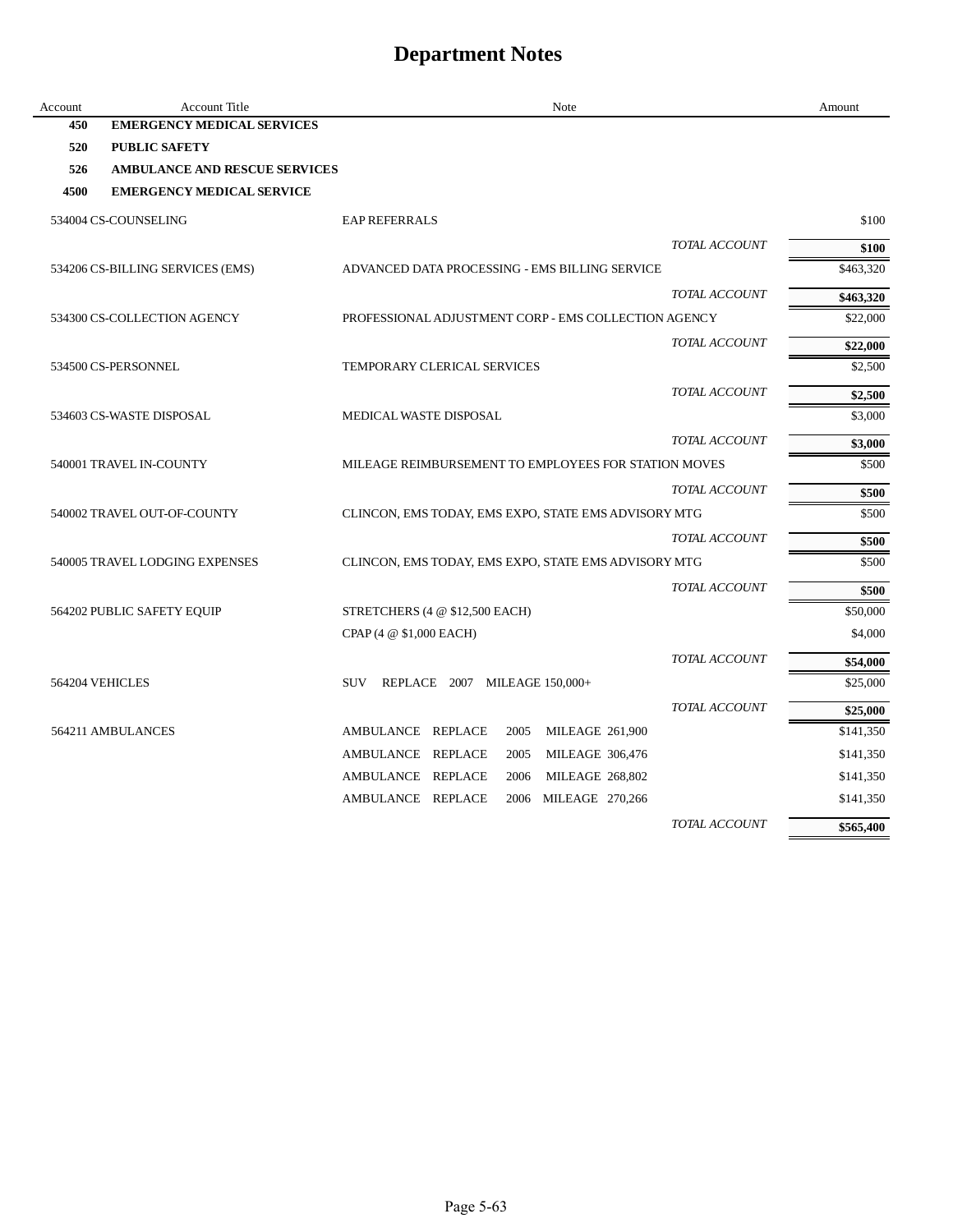| Account | <b>Account Title</b>                 | Note                                                    |               | Amount    |
|---------|--------------------------------------|---------------------------------------------------------|---------------|-----------|
| 460     | <b>CONVENTION CENTER ENTERPRISE</b>  |                                                         |               |           |
| 570     | <b>CULTURE/RECREATION</b>            |                                                         |               |           |
| 575     | <b>SPECIAL RECREATION FACILITIES</b> |                                                         |               |           |
| 4614    | <b>3RD TDT-C.C. PROMOTIONS</b>       |                                                         |               |           |
|         | 512010 SALARIES/WAGES-FULL-TIME      | ADD MARKETING COORDINATOR                               |               | \$33,662  |
|         |                                      | MOVE TRAVEL INDUSTRY SALES MGR FROM 1151                |               | \$51,541  |
|         |                                      | MOVE TRVL INDUSTRY SALES COOR FROM 1151                 |               | \$35,722  |
|         |                                      |                                                         | TOTAL ACCOUNT | \$120,925 |
|         | 540002 TRAVEL OUT-OF-COUNTY          | INDUSTRY/TRADE SHOWS TSAE, ACAE, LSAE, SGMP, MPI, HSMAI |               | \$10,000  |
|         |                                      | TRADE & TRAVEL SHOWS -                                  |               | \$19,500  |
|         |                                      | GSAE, FACVB, IACVB, STS TOURISM,                        |               |           |
|         |                                      | LSAE, MSAE, ACAE, TSAE, FSAE                            |               |           |
|         |                                      | <b>BOSTON GLOBE TRAVEL SHOW</b>                         |               |           |
|         |                                      | ADDISON SHOWS IN TORONTO WITH VF                        |               |           |
|         |                                      | <b>SMALL MEETINGS MARKET</b>                            |               |           |
|         |                                      | <b>MBA WEDDING SHOW</b>                                 |               |           |
|         |                                      | MICHIGAN INTERNATIONAL WOMEN'S SHOW                     |               |           |
|         |                                      |                                                         | TOTAL ACCOUNT | \$29,500  |
|         | 540005 TRAVEL LODGING EXPENSES       | ATTEND TRADE AND INDUSTRY SHOWS                         |               | \$4,000   |
|         |                                      | <b>SALES CALLS</b>                                      |               | \$3,500   |
|         |                                      | <b>TRADE &amp; TRAVEL SHOWS</b>                         |               | \$14,000  |
|         |                                      | GSAE, FACVB, IACVB, STS TOURISM,                        |               |           |
|         |                                      | LSAE, MSAE, ACAE, TSAE, FSAE                            |               |           |
|         |                                      | <b>BOSTON GLOBE TRAVEL SHOW</b>                         |               |           |
|         |                                      | ADDISON SHOWS IN TORONTO WITH VF                        |               |           |
|         |                                      | <b>SMALL MEETINGS MARKET</b>                            |               |           |
|         |                                      | <b>MBA WEDDING SHOW</b>                                 |               |           |
|         |                                      | MICHIGAN INTERNATIONAL WOMEN'S SHOW                     |               |           |
|         |                                      |                                                         | TOTAL ACCOUNT | \$21,500  |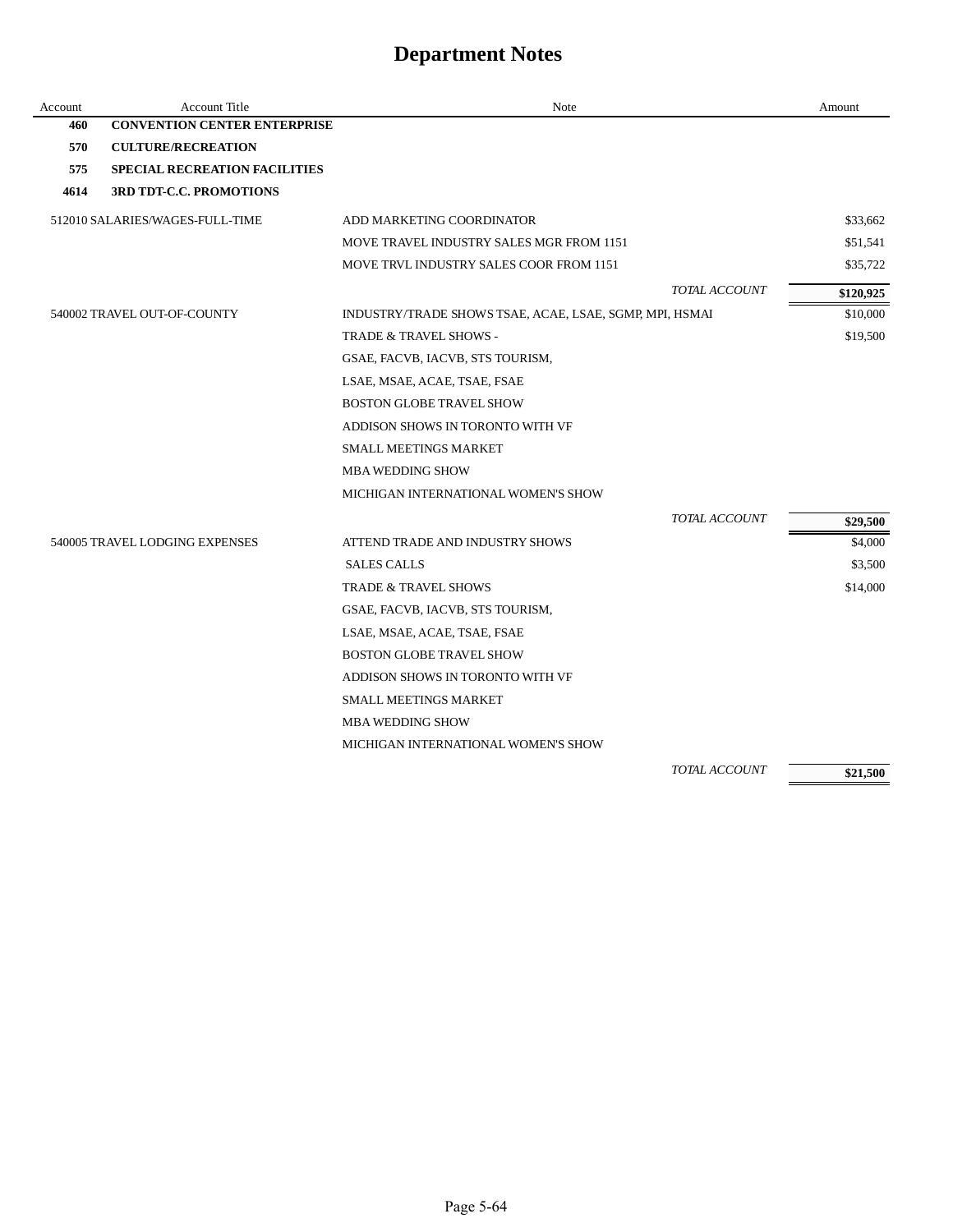| Account | Account Title                        | Note                                       |                      | Amount   |
|---------|--------------------------------------|--------------------------------------------|----------------------|----------|
| 460     | <b>CONVENTION CENTER ENTERPRISE</b>  |                                            |                      |          |
| 570     | <b>CULTURE/RECREATION</b>            |                                            |                      |          |
| 575     | <b>SPECIAL RECREATION FACILITIES</b> |                                            |                      |          |
| 4615    | 3RD TDT-C.C. ADMIN                   |                                            |                      |          |
|         | 512010 SALARIES/WAGES-FULL-TIME      | <b>ADD SECURITY GUARD</b>                  |                      | \$27,483 |
|         |                                      | ADD MAINTENANCE TECHNICIAN                 |                      | \$22,428 |
|         |                                      |                                            | <b>TOTAL ACCOUNT</b> | \$49,911 |
|         | 534500 CS-PERSONNEL                  | <b>MAJOR EVENT SUPPORT STAFF</b>           |                      | \$5,000  |
|         |                                      |                                            | TOTAL ACCOUNT        | \$5,000  |
|         | 564703 COMPUTER EQUIPMENT            | NEW COMPUTERS - AGE LIST GENERATED FROM IS |                      | \$12,000 |
|         |                                      |                                            | TOTAL ACCOUNT        | \$12,000 |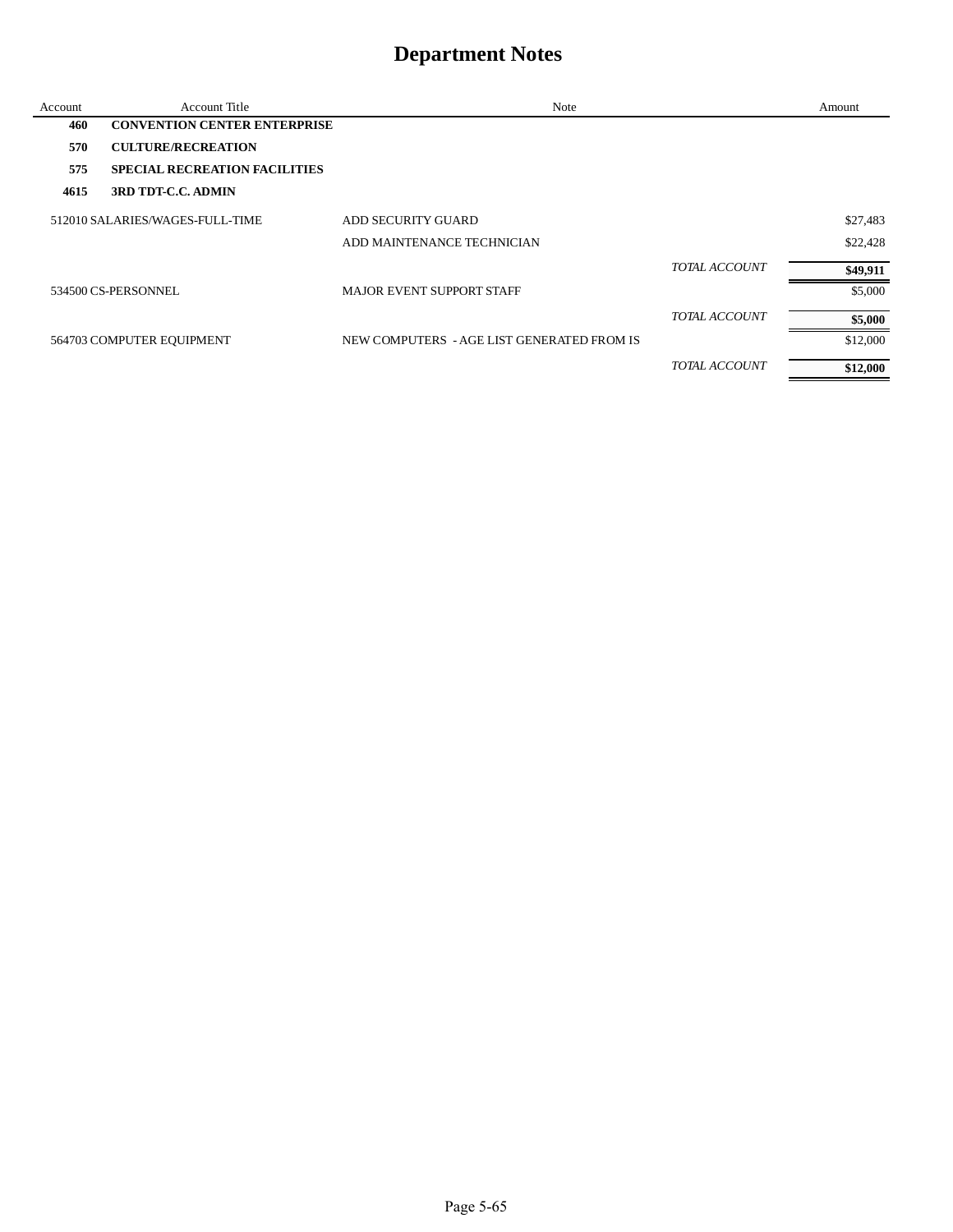| Account | <b>Account Title</b>                 | <b>Note</b>                                           | Amount      |
|---------|--------------------------------------|-------------------------------------------------------|-------------|
| 460     | <b>CONVENTION CENTER ENTERPRISE</b>  |                                                       |             |
| 570     | <b>CULTURE/RECREATION</b>            |                                                       |             |
| 575     | <b>SPECIAL RECREATION FACILITIES</b> |                                                       |             |
| 4616    | <b>4TH TDT-C.C. CAPITAL</b>          |                                                       |             |
|         | 562790 OTHER CONSTRUCTION            | <b>BACKSTAGE EXPANSION EXTERIOR RESTROOMS</b>         | \$207,125   |
|         |                                      | SECURITY SYSTEM UPGRADE                               | \$300,000   |
|         |                                      | ENLARGE FRONT ENTRANCE MARQUEE                        | \$180,000   |
|         |                                      | <b>HWY98 WALKOVER</b>                                 | \$1,704,400 |
|         |                                      | TOTAL ACCOUNT                                         | \$2,391,525 |
|         | 563710 OUTDOOR EXHIBITION PAD        | <b>EXTERIOR CONSTRUCTION UPGRADE</b>                  | \$550,000   |
|         |                                      | SIDEWALK AND LANDSCAPING                              | \$250,000   |
|         |                                      | OUTDOOR SOUND AND LIGHT PACKAGE                       | \$150,000   |
|         |                                      | TOTAL ACCOUNT                                         | \$950,000   |
|         | 563790 OTHER IMPROVEMENTS            | INSTALL HEAT CIRCULATING FANS IN BALLROOM II, III, IV | \$18,600    |
|         |                                      | REPAIR DAMAGED/CRACKED STUCCO ON BUILDING EXTERIOR    | \$50,000    |
|         |                                      | EXPAND LOADING DOCK TO EXPEDITE MOVE-IN/MOVE-OUT      | \$100,000   |
|         |                                      | -LED OUTDOOR LIGHTING PACKAGE TO ILLUMINATE ECCC      | \$60,000    |
|         |                                      | RETROFIT EXISTING CHILLER TO REDUCE NOISE/SAVE ENERGY | \$70,000    |
|         |                                      | REPLACE METAL STRUCTURES ON UPPER AND LOWER ROOF      | \$70,000    |
|         |                                      | TOTAL ACCOUNT                                         | \$368,600   |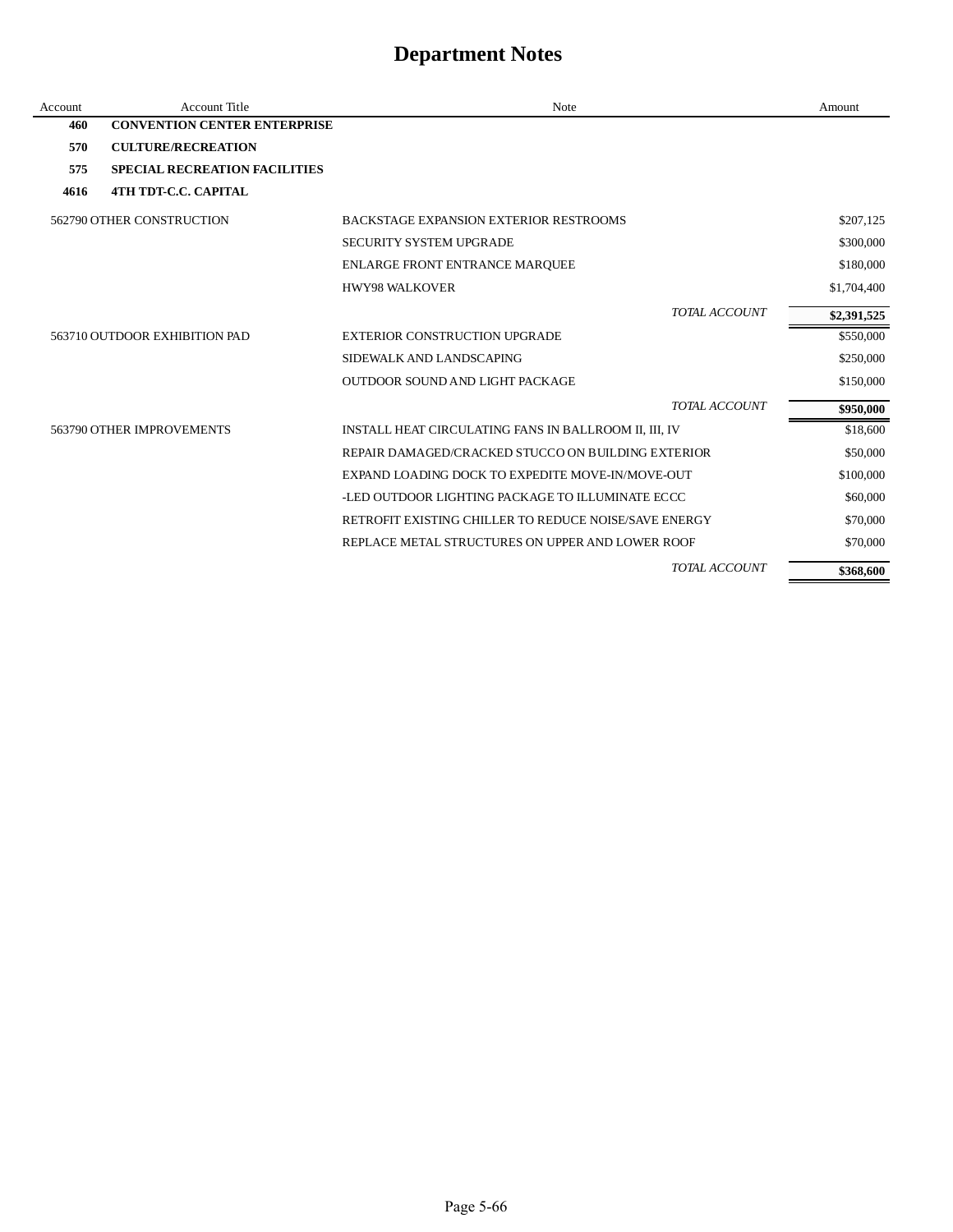| Account | <b>Account Title</b>                 | Note                                            | Amount              |
|---------|--------------------------------------|-------------------------------------------------|---------------------|
| 460     | <b>CONVENTION CENTER ENTERPRISE</b>  |                                                 |                     |
| 570     | <b>CULTURE/RECREATION</b>            |                                                 |                     |
| 575     | <b>SPECIAL RECREATION FACILITIES</b> |                                                 |                     |
| 4617    | <b>3RD TDT-C.C. OPERATIONS</b>       |                                                 |                     |
|         | 534200 CS-SECURITY                   | <b>CONTRACT SECURITY SERVICES FOR EVENTS</b>    | \$10,000            |
|         |                                      | TOTAL ACCOUNT                                   | \$10,000            |
|         | 534500 CS-PERSONNEL                  | INCREASE DUE TO STAFF CHANGES / GROWTH /        |                     |
|         |                                      | FT STAFF REQUESTED                              | \$50,000            |
|         |                                      | TOTAL ACCOUNT                                   | \$50,000            |
|         | 534750 CS-MASS TRANSIT               | ADDITIONAL EVENT SHUTTLE SERVICE                | \$5,000             |
|         |                                      | TOTAL ACCOUNT                                   | \$5,000             |
|         | 534751 CS-RIGGING/PRODUCTION         | EVENT RIGGING AND PRODUCTION SERVICES           | \$5,000             |
|         |                                      | TOTAL ACCOUNT                                   | \$5,000             |
|         | 534752 CS-CATERING                   | <b>EVENT CATERERS</b>                           | \$10,000            |
|         |                                      | TOTAL ACCOUNT                                   | \$10,000            |
|         | 534753 CS-ELECTRICAL CONTRACTING     | <b>EVENT ELECTRICAL SERVICES</b>                | \$5,000             |
|         |                                      | TOTAL ACCOUNT                                   |                     |
|         | 534754 CS-SHOW DECORATIONS           | <b>EVENT CONVENTION SERVICES</b>                | \$5,000<br>\$2,000  |
|         |                                      | TOTAL ACCOUNT                                   |                     |
|         | 534755 CS-AUDIO/VIDEO                | EXTENDED AUDIO/VISUAL SERVICES                  | \$2,000<br>\$40,000 |
|         |                                      |                                                 |                     |
|         |                                      | TOTAL ACCOUNT                                   | \$40,000            |
|         | 534756 CS-LINEN SERVICE              | <b>ARAMARK</b>                                  | \$7,000             |
|         |                                      | TOTAL ACCOUNT                                   | \$7,000             |
|         | 534757 CS-ENTERTAINMENT              | <b>EVENT BOOKING SERVICES</b>                   | \$270,000           |
|         |                                      | TOTAL ACCOUNT                                   | \$270,000           |
|         | 534758 CS-TICKET SALES               | <b>EVENT TICKETING SERVICES</b>                 | \$15,000            |
|         |                                      | TOTAL ACCOUNT                                   | \$15,000            |
|         | 534900 CS-OTHER                      | OTHER EVENT RELATED SERVICES                    | \$5,000             |
|         |                                      | TOTAL ACCOUNT                                   | \$5,000             |
|         | 540002 TRAVEL OUT-OF-COUNTY          | INTERNATIONAL ASSOCIATION OF ASSEMBLEY MANAGER  |                     |
|         |                                      | FLORIDA FACILITY MANAGERS ASSOCIATION           |                     |
|         |                                      | <b>TOTAL</b>                                    | \$1,500             |
|         |                                      | TOTAL ACCOUNT                                   | \$1,500             |
|         | 540005 TRAVEL LODGING EXPENSES       | OVERNIGHT STAYS REQUIRED FOR OVERLAPPING EVENTS | \$1,000             |
|         |                                      | TOTAL ACCOUNT                                   | \$1,000             |
|         | 564751 C.C. SPECIAL EVENTS           | UPDATE MEAL SERVICE HOT BOXES                   | \$40,000            |
|         |                                      | <b>CARPET EXTRACTOR</b>                         | \$28,000            |
|         |                                      | REPLACE CONVECTION OVENS                        | \$50,000            |
|         |                                      | MOTORIZED PALLET JACK                           | \$5,250             |
|         |                                      | TOTAL ACCOUNT                                   | \$123,250           |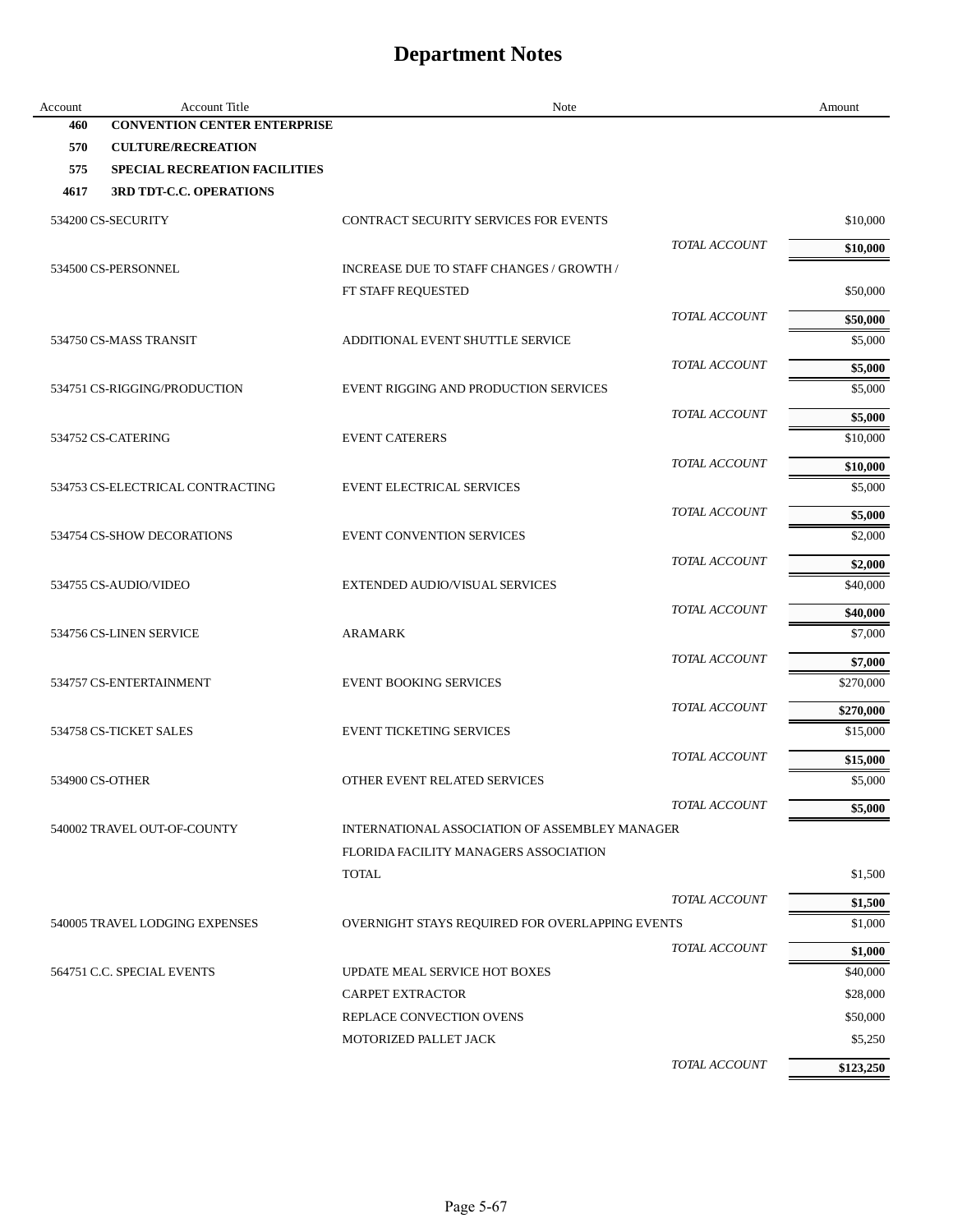| Account         | <b>Account Title</b>                 | Note                                               |                      | Amount    |
|-----------------|--------------------------------------|----------------------------------------------------|----------------------|-----------|
| 460             | <b>CONVENTION CENTER ENTERPRISE</b>  |                                                    |                      |           |
| 570             | <b>CULTURE/RECREATION</b>            |                                                    |                      |           |
| 575             | <b>SPECIAL RECREATION FACILITIES</b> |                                                    |                      |           |
| 4618            | 3RD TDT-C.C. MAINTENANCE             |                                                    |                      |           |
|                 | 534500 CS-PERSONNEL                  | KELLEY SERVICES & ABLE BODY ADDITIONAL EVENT STAFF |                      | \$14,000  |
|                 |                                      |                                                    | <b>TOTAL ACCOUNT</b> | \$14,000  |
|                 | 534550 CS-UNIFORMS                   | <b>UNIFIRST UNIFORM</b>                            |                      | \$8,000   |
|                 |                                      |                                                    | <b>TOTAL ACCOUNT</b> | \$8,000   |
|                 | 534607 CS-LAWN SERVICE               | <b>ANNUAL LAWN CARE</b>                            |                      | \$6,000   |
|                 |                                      |                                                    | TOTAL ACCOUNT        | \$6,000   |
| 534900 CS-OTHER |                                      | ADDITIONAL MAINTENANCE SERVICES                    |                      | \$5,000   |
|                 |                                      |                                                    | TOTAL ACCOUNT        | \$5,000   |
|                 | 540002 TRAVEL OUT-OF-COUNTY          | <b>ATTEND TRADE SHOWS/COURSES</b>                  |                      | \$1,500   |
|                 |                                      |                                                    | TOTAL ACCOUNT        | \$1,500   |
|                 | 540005 TRAVEL LODGING EXPENSES       | LODGING TRADESHOWS AND COURSES                     |                      | \$1,000   |
|                 |                                      |                                                    | TOTAL ACCOUNT        | \$1,000   |
|                 | 562790 OTHER CONSTRUCTION            | REROOF AND SIDING FOR 18 YEAR OLD WELCOME CENTER   |                      | \$500,000 |
|                 |                                      |                                                    | TOTAL ACCOUNT        | \$500,000 |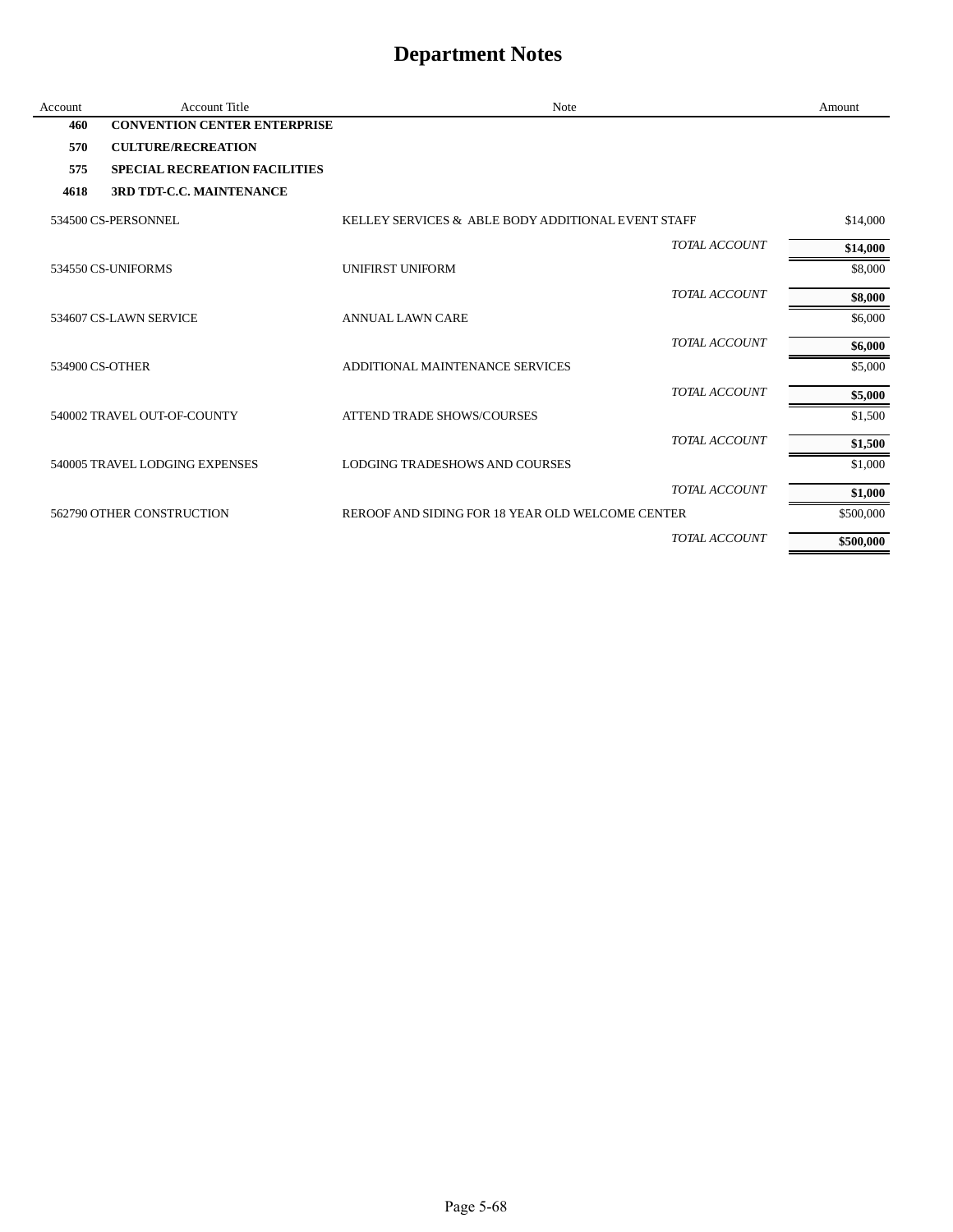| Account | <b>Account Title</b>                       | Note                                             | Amount  |
|---------|--------------------------------------------|--------------------------------------------------|---------|
| 501     | <b>SELF INSURANCE</b>                      |                                                  |         |
| 510     | <b>GENERAL GOVERNMENT</b>                  |                                                  |         |
| 519     | <b>OTHER GENERAL GOVERNMENTAL SERVICES</b> |                                                  |         |
| 5101    | <b>RISK MANAGEMENT</b>                     |                                                  |         |
|         | 540002 TRAVEL OUT-OF-COUNTY                | ATTENDANCE AT WC, PROPERTY, GL & SAFETY SEMINARS | \$600   |
|         |                                            | TOTAL ACCOUNT                                    | \$600   |
|         | 564101 OFFICE MACHINES                     | <b>COPIER</b>                                    | \$5,770 |
|         |                                            | TOTAL ACCOUNT                                    | \$5,770 |